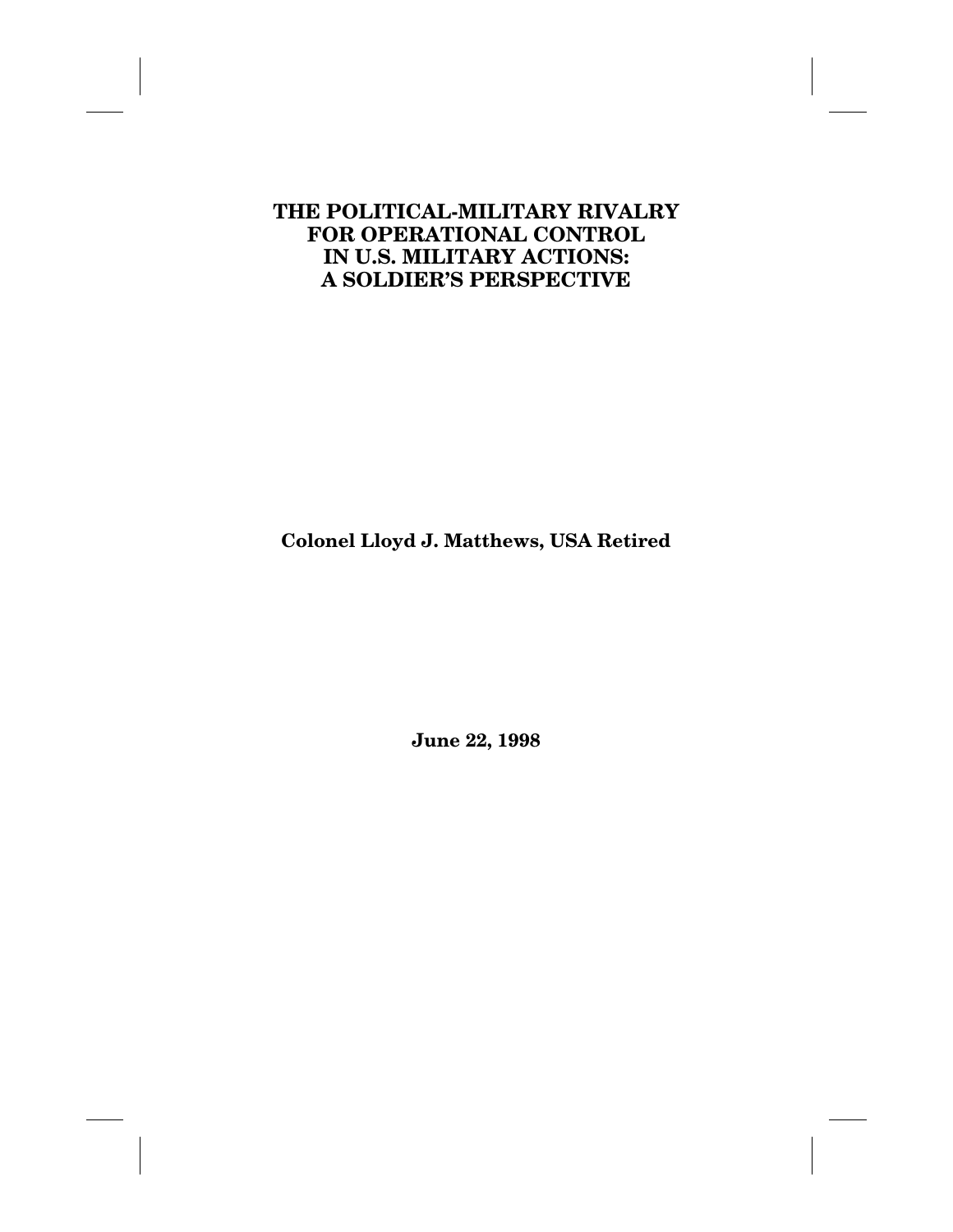#### **\*\*\*\*\***

The views expressed in this report are those of the author and do not necessarily reflect the official policy or position of the Department of the Army, the Department of Defense, or the U.S. Government. This report is cleared for public release; distribution is unlimited.

#### **\*\*\*\*\***

Comments pertaining to this report are invited and should be forwarded to: Director, Strategic Studies Institute, U.S. Army War College, 122 Forbes Ave., Carlisle, PA 17013-5244. Copies of this report may be obtained from the Publications and Production Office by calling commercial (717) 245-4133, DSN 242-4133, FAX (717) 245-3820, or via the Internet at rummelr@awc.carlisle.army.mil

#### **\*\*\*\*\***

Selected 1993, 1994, and most later Strategic Studies Institute (SSI) monographs are available on the Strategic Studies Institute Homepage for electronic dissemination. SSI's Homepage address is: http://carlisle-www.army.mil/usassi/welcome.htm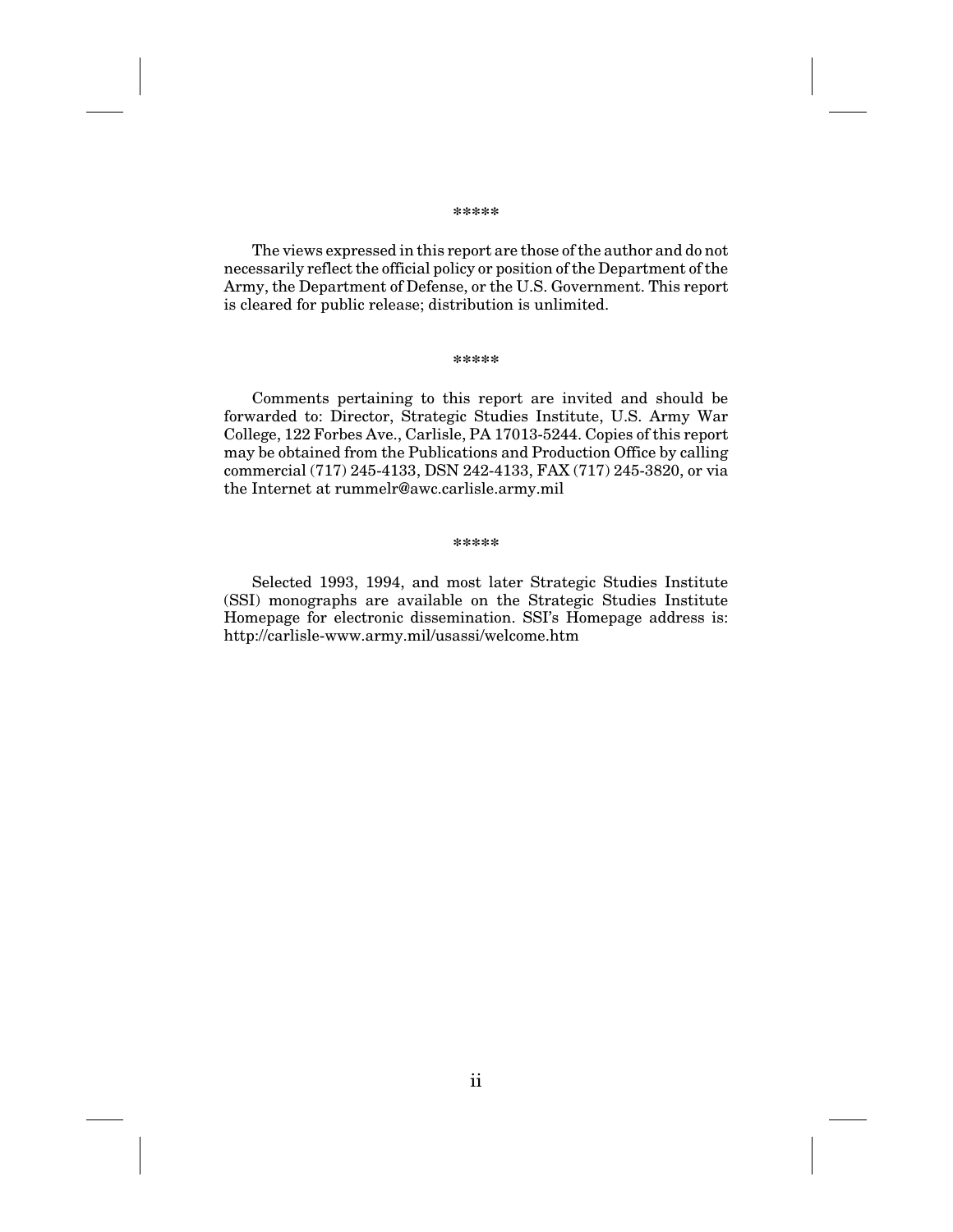## **FOREWORD**

In our technologically correct military, it has been common practice over the past 20-30 years to celebrate at every turn the marvels of modern military communications. By the time the Vietnam War finally ground to a halt in early 1975, the use of communications satellites and airborne platforms to relay secure voice communications over global distances had become routine, and military publicists were ecstatic in proclaiming to the world this exciting new technological capability.

Incompletely appreciated at the time, however, was the fact that the circuits used to connect the Pentagon with far-flung operational commands could also be used to connect the White House with those commands. This revolutionary development, making it feasible for the President sitting in the Oval Office to give orders to an operational commander on the other side of the globe in real time, carries with it both perils and opportunities.

The following monograph by retired Colonel Lloyd J. Matthews, U.S. Army, presents a soldier's perspective of the operational implications of instant access to the battlefield by civilian leaders in Washington. It also suggests steps that might be taken to assure constructive collaboration between military and civil authorities, leaving each group to make its own essential contribution to success in the nation's military undertakings around the world.

> LARRY M. WORTZEL Colonel, U.S. Army Director, Strategic Studies Institute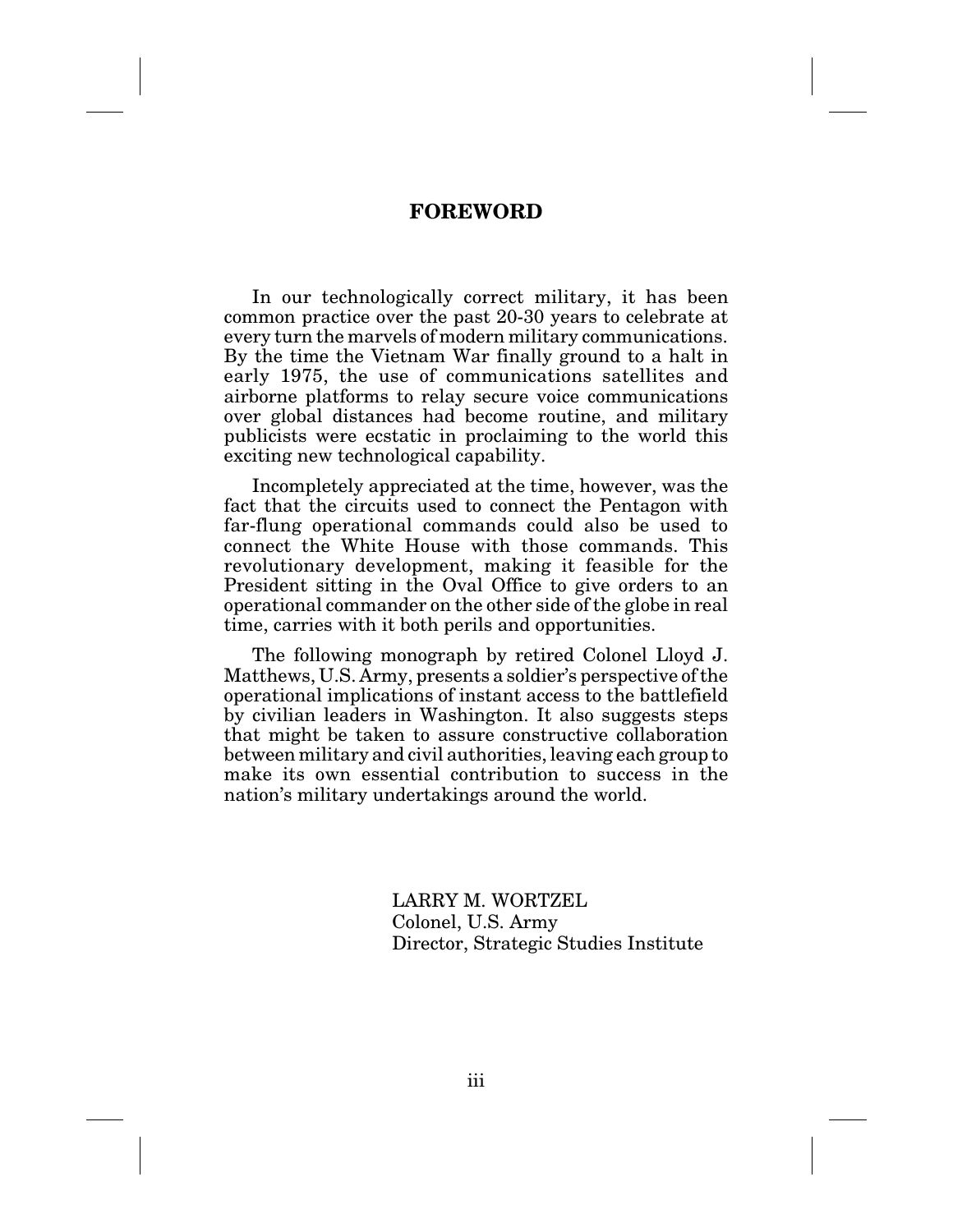# **BIOGRAPHICAL SKETCH OF THE AUTHOR**

COLONEL LLOYD J. MATTHEWS, USA Ret., graduated from the U.S. Military Academy in 1954 and was commissioned in the Infantry. He has an M.A. degree from Harvard University and a Ph.D. degree from the University of Virginia, and is a graduate of the Armed Forces Staff College and the Army War College. Overseas tours included Germany and Vietnam, while following retirement he served as a project manager in Saudi Arabia and Turkey. In Vietnam, he was the militia advisor in Tay Ninh Province, the senior advisor to Task Force Killer operating out of Bien Hoa, a staff officer in the J-3 section of the Military Assistance and Advisory Command in Saigon, and the Senior Aide-de-Camp to COMUSMACV. In subsequent assignments, he was commander of a basic combat training battalion at Ft. Ord, California; editor of *Parameters*, the U.S. Army War College Quarterly, at Carlisle Barracks, Pennsylvania; and the Associate Dean of the Military Academy at West Point, New York, from which position he retired in 1984. He is the editor of five books published by Pergamon-Brassey's: *Assessing the Vietnam War* (1987), *The Parameters of War* (1987), *The Challenge of Military Leadership* (1989), *The Parameters of Military Ethics* (1989), and *Newsmen and National Defense* (1991), the first four having been co-edited with Dale Brown. Additionally, he is the author of some 60 articles, features, and reviews on military topics, in such journals as *Parameters*, *ARMY* Magazine, and *Military Review*. The present paper is an updated and greatly expanded version of a short piece by Colonel Matthews titled "The Politician As Operational Commander," appearing in *ARMY* Magazine, March 1996, pages 29-36.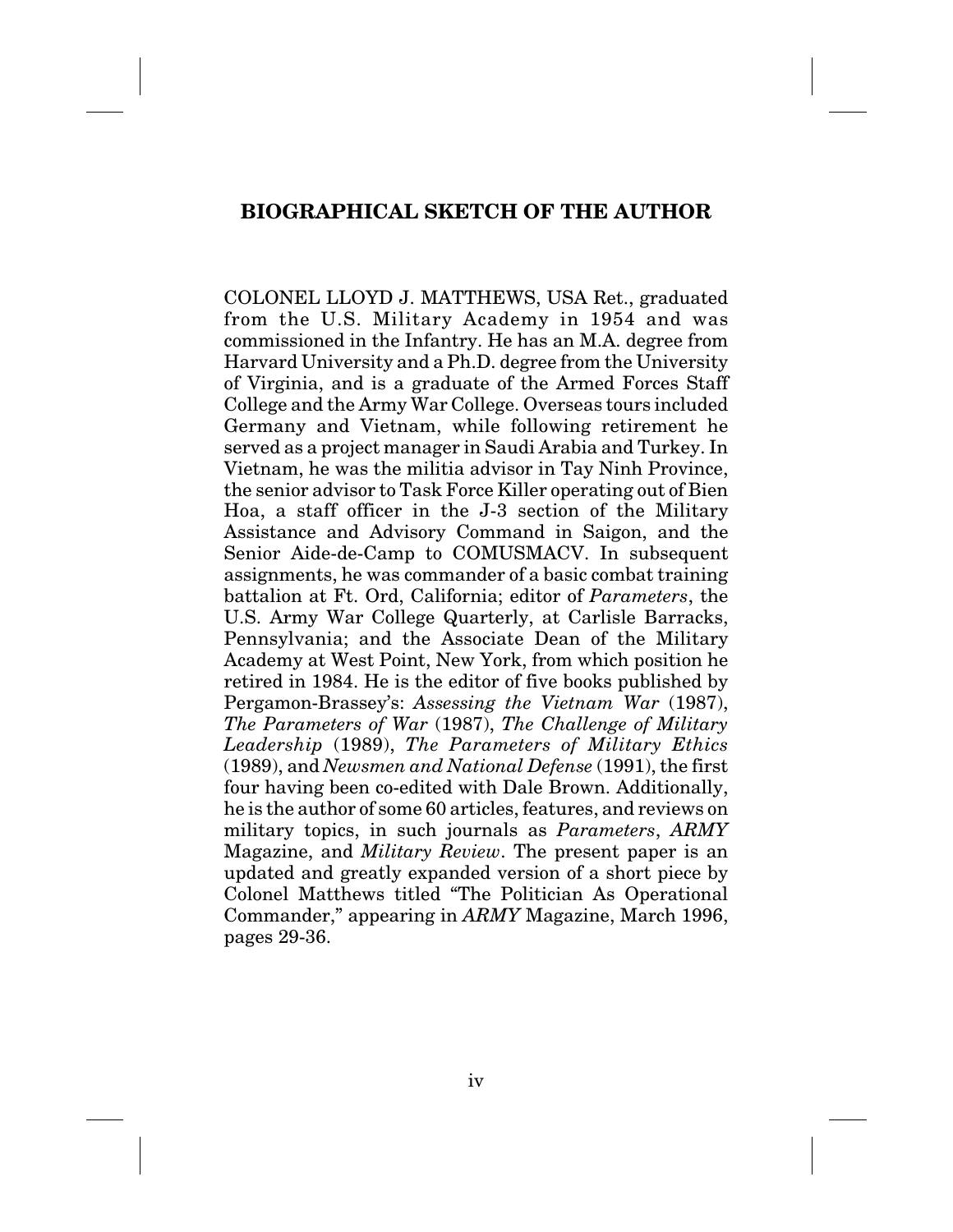# **THE POLITICAL-MILITARY RIVALRY FOR OPERATIONAL CONTROL IN U.S. MILITARY ACTIONS: A SOLDIER'S PERSPECTIVE**

At around 0400, Ambassador Dick Sneider appeared in the War Room . . . . He took my chair beside [General Richard Stilwell, who] was on the phone to Morris Brady, the task force commander. The Ambassador reached up to take the phone from Stilwell's hand, obviously eager to speak to Brady himself. I saw the muscles in Stilwell's arm clench, then go rigid. The harder Sneider tugged, the more firmly Stilwell gripped the phone. Finally, the General won this ludicrous tug-of-war with the Ambassador. Stilwell replaced the receiver and smiled at the Ambassador. "Dick," Stilwell said, "was there something you wanted me to ask General Brady?" Sneider was visibly ruffled. "Well," he muttered, "the *President* asked me to be his personal representative in this operation. And I . . ." "Certainly," Stilwell said, still smiling. "I'll be happy to relay any of the President's questions to *my* field commanders." The Ambassador got the message.

> —United Nations Command Chief of Staff Major General John Singlaub, August 21, 1976, prior to start of PAUL BUNYAN, the US-ROK tree-cutting operation in the Korean  $D M Z$ <sup>1</sup>

## **Introduction.**

Discussion of the deep involvement of civilian leaders today in operational and even tactical matters formerly the exclusive preserve of the soldier is now the hackneyed staple of international security affairs textbooks.<sup>2</sup> Facilitated by the revolution in communications technology that has made possible instant secure voice contact with forces scattered throughout the world, sobered by fears of sudden escalation from local dustup to wider confrontation having global reverberations, and driven by a need to contain adverse political fallout from overseas military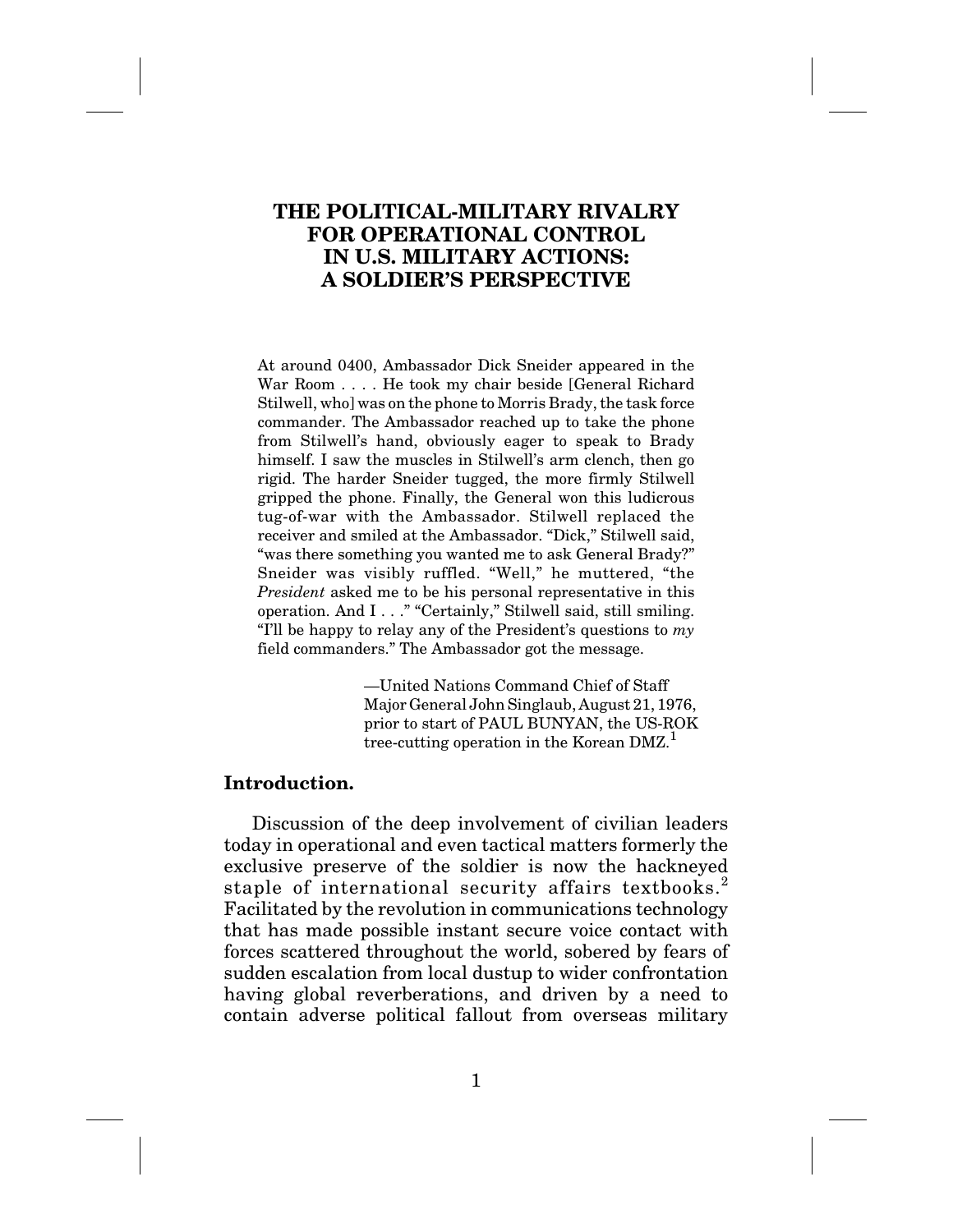ventures seen as both risky and controversial, civilians in positions of authority over the military have been increasingly disposed during delicate moments to seize the marshal's baton themselves and bark orders directly to servicemen on the scene. In doing so, they have given rise to a new addition to the soldier's compendium of command post humor: "If you want to direct troops in battle, don't be a general, be a politician."

But in truth, far from seeing these new developments as funny, professional soldiers view them with a mixture of profound alarm, resentment, frustration, and resignation and legitimately so. On one hand, under Article II, Section 2, the President as Commander-in-Chief of the Armed Forces, acting directly or through his civilian seconds, has absolute constitutional authority to intervene in U.S. military operations at any level in any way he or she sees fit. This is the overriding reality and the bedrock axiom from which all discussion must begin.

On the other hand, warfighting is an extremely complex and dangerous activity, requiring for its successful execution a professional class of soldiers, sailors, airmen, and marines who have made it their career's work to master the art and science of war. In this hostile world, where other nations have it within their capability to grievously injure if not destroy us as a nation and people, the simple imperative of survival demands that we entrust our fighting to those among us best qualified to do the job. We ignore this axiom at our peril.

What are we to do, then, when these two enshrined axioms of national defense come to a direct clash—when those with the constitutional authority propose to take over the fighting from those with the professional expertise? In the epigraph at the head of this paper, describing how Ambassador Sneider and General Stilwell literally armwrestled to determine who should grasp the instrument of command, we observe in brilliantly etched microcosm the larger struggle that will always beset soldier and civilian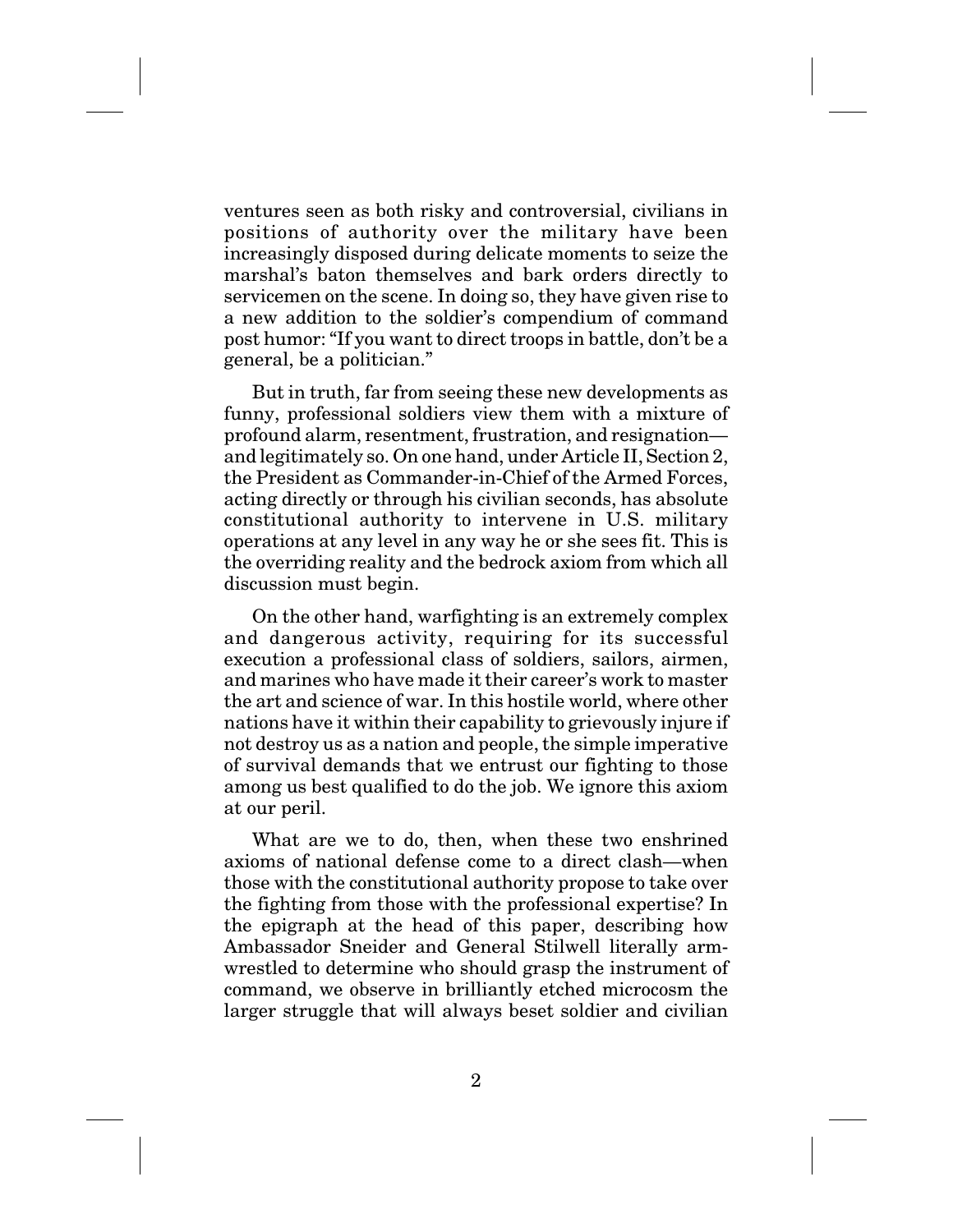during military operations and crises of the information age. Must we continue to resort to arm- wrestling or other questionable expedients that will be noticed in this paper? Or are there not more acceptable approaches to resolving this bedeviling issue?

There are indeed some reasonable and potentially useful steps that can be taken to enhance the mechanisms whereby soldiers and political authorities divide the nation's warmaking responsibilities, leaving each group to perform its own essential function in an optimal manner. But before turning to these, let us examine, in varying degrees of detail, several representative instances of civilian involvement in tactical and operational matters during the post-Korean War period.

### **Case Examples.**

Two days before the disastrous Bay of Pigs invasion of Cuba by CIA-sponsored Cuban exiles on April 17, 1961, President John F. Kennedy phoned CIA Director Richard Bissell and told him to cut down substantially on the number of B-26s that were assigned to destroy Castro's small air force. The bombing contingent was reduced in number from 16 to 6 B-26s, and, as a result, less than half of the Cuban aircraft were destroyed. The next day, the President forbade a second airstrike designed to eliminate those aircraft that escaped the first strike.<sup>3</sup> This remnant thus survived to bombard the invasion force itself. Military leaders believed that the drastic cut-back in carefully planned bomber support doomed any prospect for success of the invasion  $4$ 

During the Berlin crisis in August 1961, provoked by the Soviet decision to erect the Berlin Wall dividing East from West, the President decided to send the 1st Battle Group of the 8th Infantry Division over the autobahn from West Germany into the city as a gesture of U.S. resolve. Mindful of the potential for hostilities and even nuclear escalation, the President interested himself in the minutest details of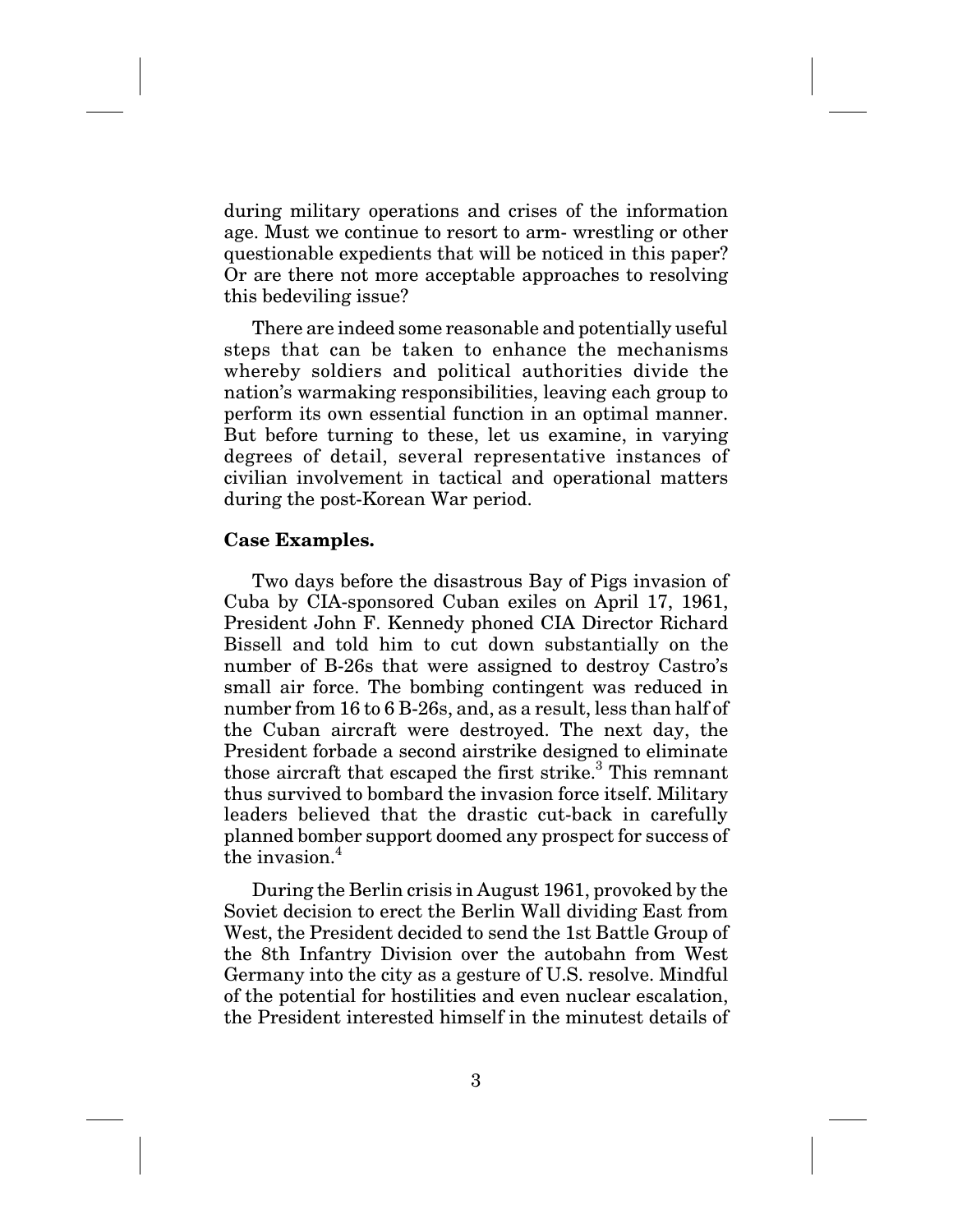the movement planning, at one point even requesting a biography of the colonel who was to command the convoy. Unwilling to rely on status reports received through the military chain, the President directed his military assistant, Chester Clifton, to set up a direct telephone connection between the White House and the moving convoy.5

Orwin Talbott, a retired Army lieutenant general who was executive officer to Joint Chiefs of Staff Chairman General Lyman Lemnitzer at the time of the Berlin crisis, here describes the "blessings" of the modern communications available to the various commanders:

As the crisis broke, Secretary of Defense Robert S. McNamara, then Director of the Joint Staff Lieutenant General Earle G. Wheeler, and several others assembled in General Lemnitzer's office. As one might imagine, the wires were busy. During this time the Berlin commander was Major General Al Watson. His immediate boss was General Clyde Eddleman, Commander in Chief, U.S. Army Europe. General Eddleman picked up the phone and said he wanted to talk to General Watson. The response was that President John F. Kennedy was talking to General Watson. General Eddleman replied that he wanted to talk to Watson as soon as the President was finished. The response to General Eddleman was that Secretary McNamara wanted to talk to General Watson, followed by General Lemnitzer. With some exasperation Eddleman said "OK," but stressed that he wanted to talk to Watson as soon as General Lemnitzer was finished. The operator said, "Sorry, General Norstad (Supreme Allied Commander, Europe) is next in line." General Eddleman could not even talk to his own immediate subordinate!<sup>6</sup>

Then there was the Cuban missile crisis of October 1962. Here is a high-ranking military insider's perspective on how the U.S. naval blockade was conducted:

We put our naval vessels out on picket—no more ships coming into Cuba. They would be challenged on the high seas regardless of flag, and they'd be searched, and if they had anything that falls under war materiel they will be turned around or they will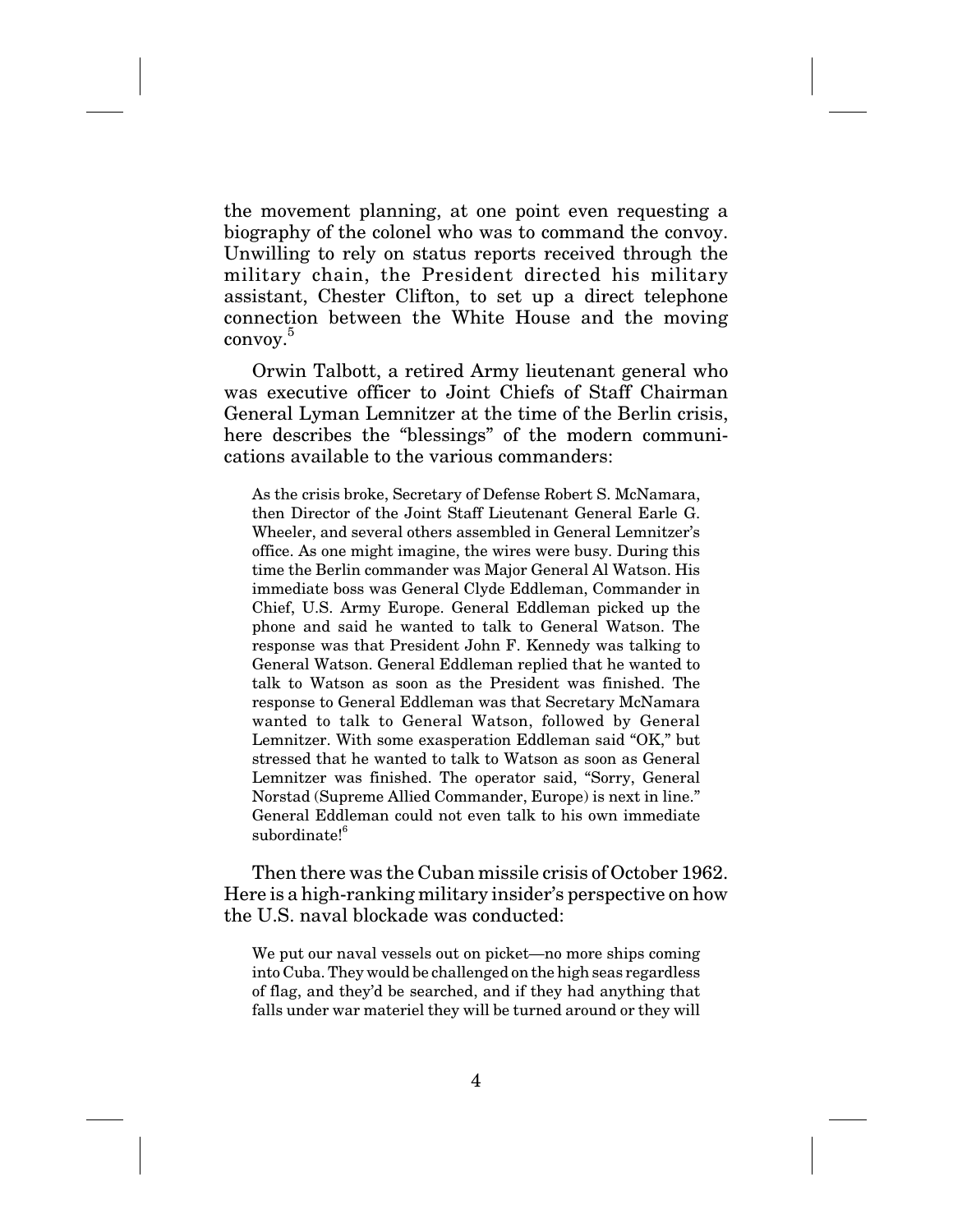be sunk. So we set it up. And there was control in detail, so there was a phone from the Secretary of Defense's office right to the deck of the damn destroyer on patrol in this blockade. So the first ship comes up to the blockade line [but steams on through, ignoring orders to heave to]. So they just looked at each other, these people who were now learning to "manage crises" and run wars. . . . Our signal caller had said, "Don't shoot . . . no, let him go, let him go." . . . That was our naval blockade. And that's the way it was run under the kind of civilian control we had.<sup>7</sup>

The "signal caller," as various sources make clear, was none other than President John F. Kennedy himself.8

During the Vietnam War, as the North Vietnamese siege of Khe Sanh unfolded in the early spring of 1968, President Lyndon B. Johnson kept an elaborate scale model of the battle area in the White House Situation Room, receiving daily updates and following progress with rapt attention. President Johnson became notorious among the military for his micromanagement of the bombing campaign against North Vietnam: "I won't let those Air Force generals bomb the smallest outhouse north of the 17th parallel without checking with me," he boasted.<sup>9</sup> Leslie Gelb and Richard Betts describe the President's supervision of the air war as follows:

For most of the war, targets were doled out abstemiously and with detailed personal attention. . . . LBJ and McNamara also regulated the pace of escalation personally by minimizing autonomy . . ., discouraging the development of comprehensive campaign plans, and refusing to accept bombing proposals in more than weekly targeting packages.<sup>10</sup>

President Johnson's strategy of graduated response for the bombing campaign ran counter to the advice of the Joint Chiefs who—correctly, as it turned out—argued that the slow squeeze and frequent pauses would simply give the North Vietnamese time, opportunity, and breathing spells to build and repair their air defenses and implement other countermeasures.11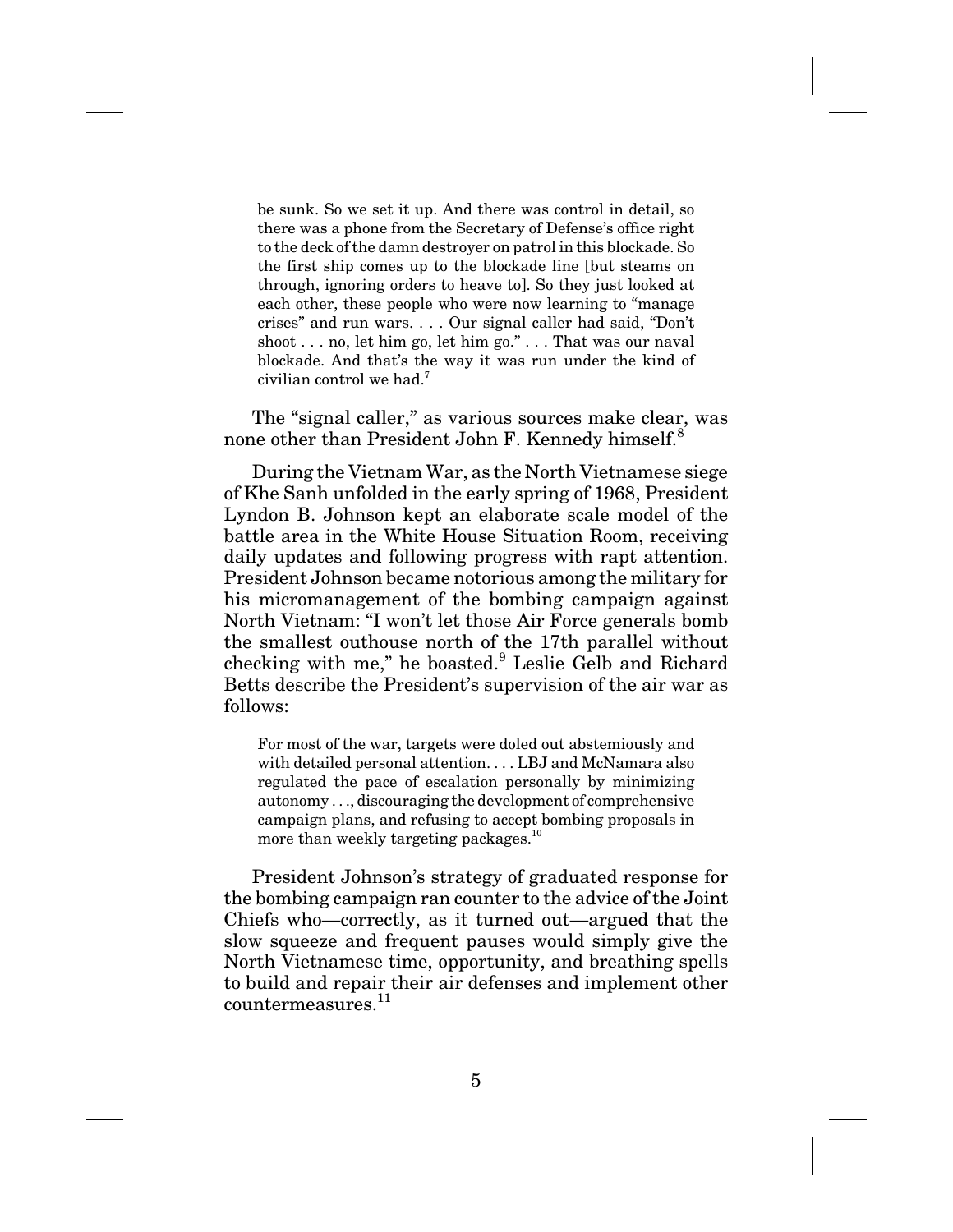President Johnson found time to involve himself in the details of other tactical activities beside those of the Vietnam War. During the *Pueblo* incident of January 23, 1968, when a U.S. Navy intelligence-gathering vessel and its crew were seized by North Korea, the President reportedly got on the radio and issued orders to the tail gunner in a U.S. bomber.<sup>12</sup>

By the time the marathon struggle in Vietnam finally played out in April 1975, however, Lyndon Johnson and his successor as president, Richard Nixon, had long since departed the scene, leaving the humiliating pull-out from Saigon to be managed by President Gerald Ford and his Secretary of State Henry Kissinger.<sup>13</sup> In stark contrast with Operation EAGLE PULL, the near-exemplary helicopter evacuation of 287 personnel from Phnom Penh, Cambodia, on April 12, Operation FREQUENT WIND, the Saigon evacuation falling at the end of April, was marked by tragic bungling.<sup>14</sup> It was tragic not just for hundreds of compromised South Vietnamese collaborators, promised a safe exit but who in fact were left behind to the tender mercies of their North Vietnamese conquerors. It was tragic too for a humbled America, whose helter-skelter departure reminded an onlooking world of a lover caught in flagrante delicto and chased naked out a second-story window, trailing socks, skivvies, and shoes with an enraged husband in hot pursuit. Truly, it was not America's finest hour.

That mere tragedy did not turn to outright disaster owed mainly to the initiative and heroics of a small group of military men, mainly from the Defense Attachè Office, "who played roles all out of proportion to their junior ranks and modest numbers."<sup>15</sup> Their job was made infinitely tougher by the fact that their prudent preparations were actively opposed by the head of the U.S. country team, Ambassador Graham Martin, and thus for the most part had to be undertaken surreptitiously.

As the noose tightened around Saigon in mid-April, learning that the Deputy DAO, Brigadier General Richard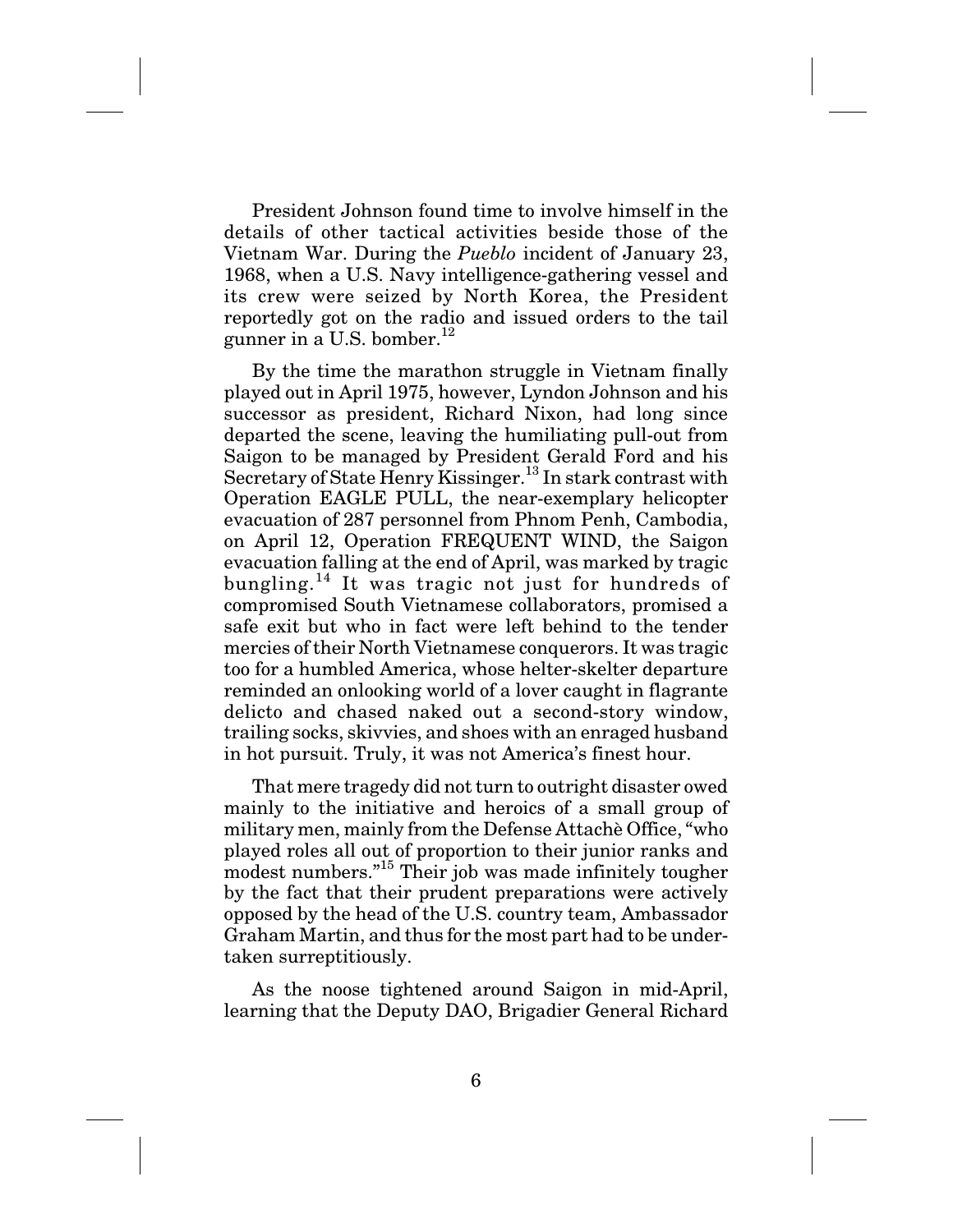Baughn, USAF, had transmitted to the Commander-in-Chief, Pacific, a frank statement of the grim realities of the situation, Martin fired him on the spot and sent him packing out of country.<sup>16</sup>The Ambassador was fearful that if American preparations to withdraw their official presence became known, it would incite a general panic in Saigon and a sudden collapse of the already rapidly weakening South Vietnamese ground defenses around the capital. No one familiar with the desperately deteriorating circumstances could deny the dilemma faced by the Ambassador, but by suppressing candid analysis and reportage of the situation even within official ranks, and by refusing to undertake timely, realistic, and flexible planning measures for the inevitable evacuation, the Ambassador courted disaster.<sup>17</sup>

An orderly exodus of people from Vietnam had begun well before FREQUENT WIND, with some 44,000 having been flown out by Air Force fixed-wing aircraft from Tan San Nhut airport as recently as April  $21-28$ <sup>18</sup> But FREQUENT WIND, the emergency evacuation of Saigon itself, did not itself begin until 10:52 a.m. Saigon time on April 29, focussing first on extracting American and Vietnamese personnel from the DAO compound on Tan Son Nhut airbase. Since the runway at Tan Son Nhut soon became unusable, some 4,870 evacuees were taken by helicopter to offshore ships of the U.S. Seventh Fleet, closing by  $8:40 \text{ p.m.}^{19}$  This part of the evacuation, planned by U.S. military personnel of the DAO, went smoothly.

Meanwhile, helicopter evacuation of the Embassy in downtown Saigon commenced at 5:50 p.m. on April 29 and continued through the early morning hours of April 30. Planning for this part of the Saigon evacuation was the responsibility of the Embassy, and it did not go smoothly. The intention was to evacuate some 100-300 persons from the Embassy proper, but an ever-growing mass of people, most originally slated for extraction from Tan Son Nhut but unable to reach their departure point owing to incipient chaos in the streets of Saigon, descended instead upon the Embassy grounds, clamoring for rescue.<sup>20</sup> Between  $\overline{5:}00$  and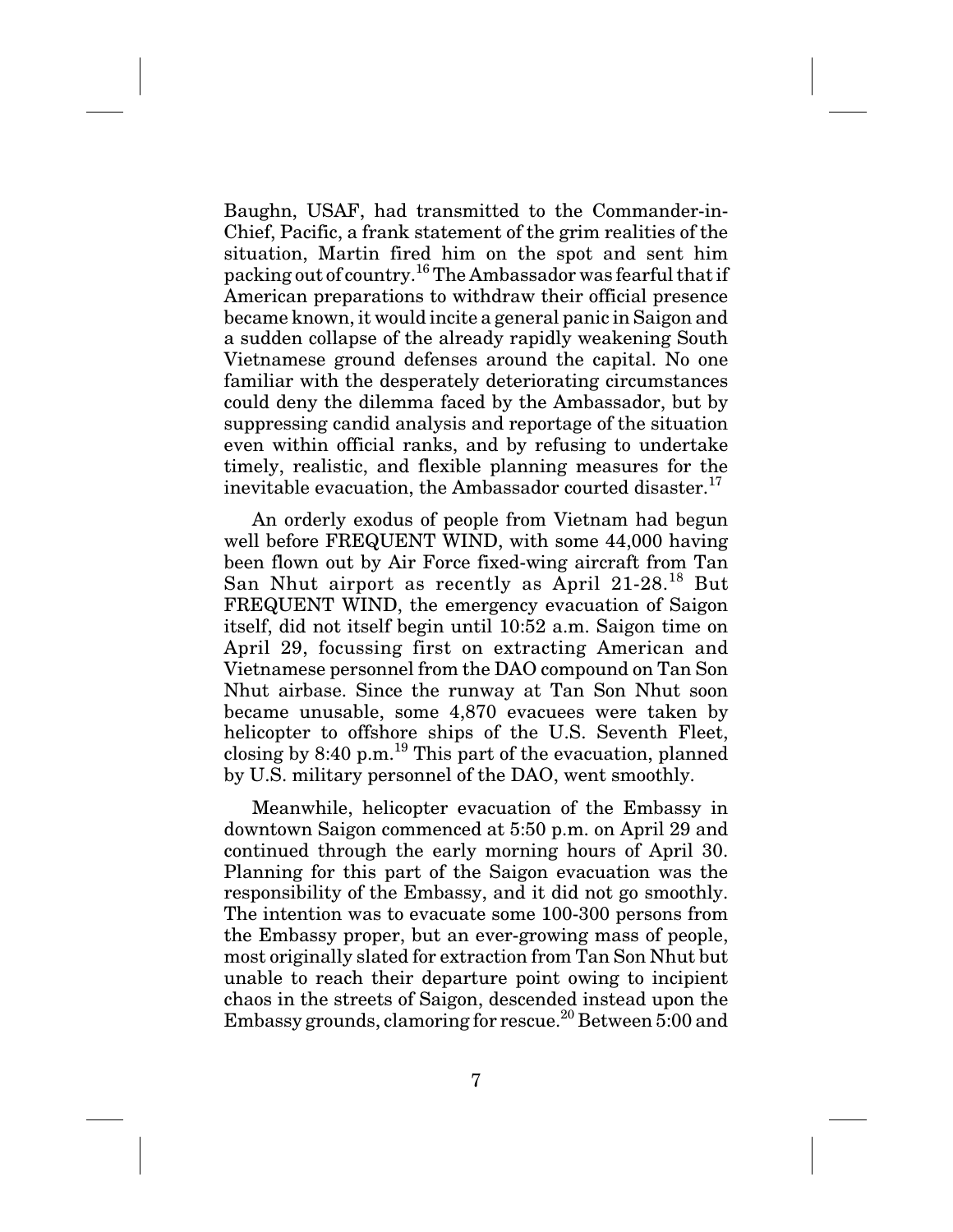9:00 p.m. on April 29, a contingent of 130 Marines was helicoptered in from the DAO compound for crowd control. Serendipitously, a six-man military MIA negotiation team was sent from the DAO compound to the Embassy during the morning of April 29, the initial intention being to retain the team in Saigon after the American evacuation. This team volunteered to organize and implement the unanticipated Marine helicopter evacuation of the Embassy grounds, and the Deputy Ambassador eagerly accepted their offer. $21$  One member of the team was then-Captain Stuart Herrington, USA, who remained at his impromptu post until the last evacuee departed. His book *Peace With Honor? An American Reports on Vietnam, 1973-75* should be required reading for every American embassy planner tasked with writing emergency evacuation procedures.

Employing a helicopter landing pad atop the Embassy building and for a time a make-shift pad in the Embassy parking lot, the team supervised a mass evacuation, using Marine CH-46 and CH-53 helicopters to ferry evacuees to off-shore ships. By midnight of April 29, a large portion of the 2,098 ultimately evacuated had already been lifted out, while the remainder of the pressing crowd, numbering some 1,100, were given frequent solemn assurances of evacuation and allowed through the gate into the main Embassy compound to await their turn.<sup>22</sup>

Ambassador Martin, having received a direct order from the President to depart, was evacuated at 4:58 a.m., April 30, leaving only a few State Department personnel, the military evacuation team, the Marine security contingent, and a 420-person remnant of the waiting refugees, now huddled patiently in disciplined groups.<sup>23</sup>

At this point, only six more helicopter lifts were required to complete the evacuation. The lifts were available and sufficient time remained. But word arrived that "the President had personally ordered cancellation of all further lifts" except for Americans. Despite the evacuation team's repeated outraged protests, which were carried to the point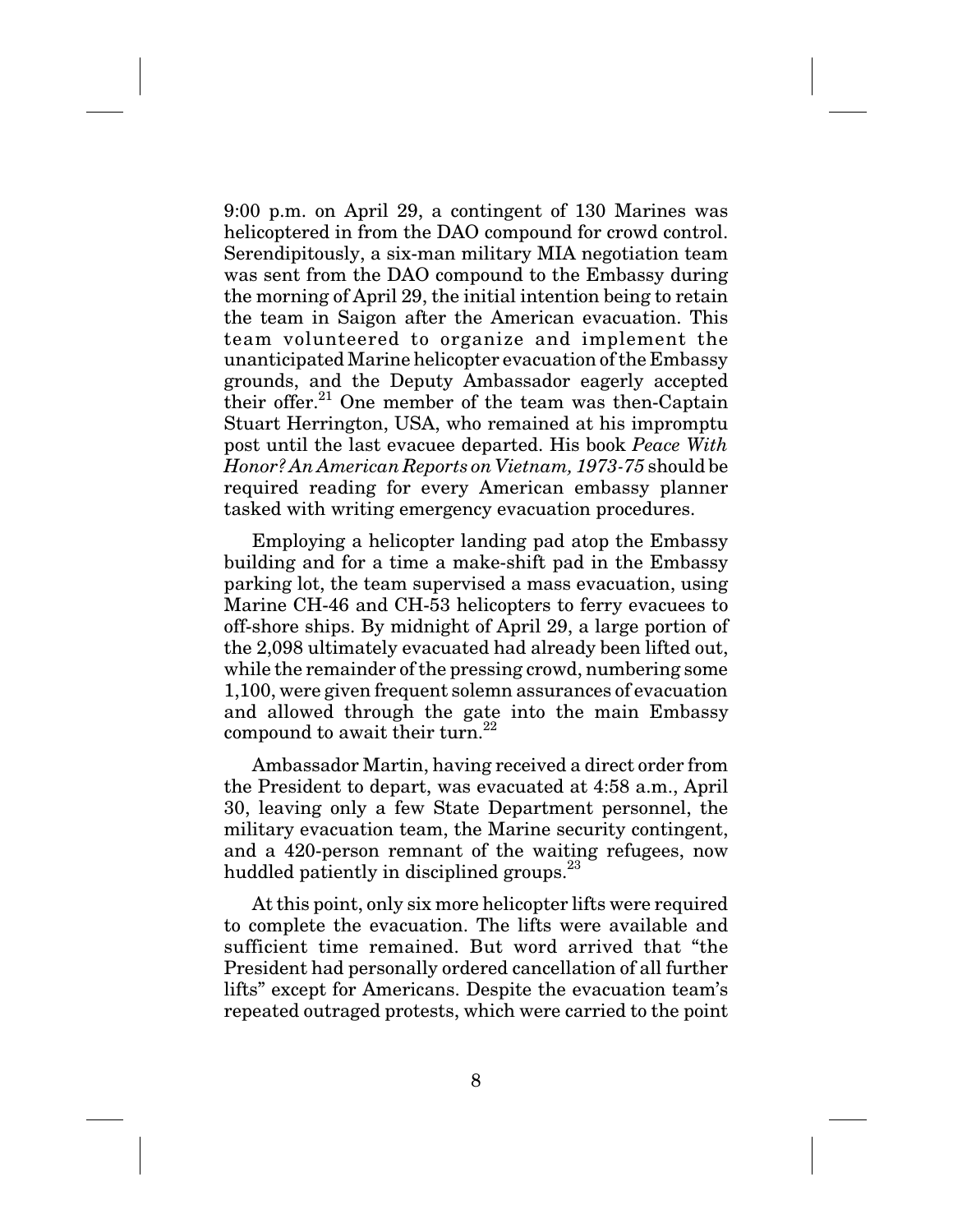of outright defiance, no one in authority over the Marines, who controlled the helicopters, would buck the presidential order. The remaining team members, including Captain Herrington, reluctantly boarded choppers and were lifted from the Embassy roof at 5:30 a.m. April 30. The last members of the Marine security force cleared at 7:46 a.m., leaving to their fates the pathetic group of 420 betrayed refugees, including more than a dozen Embassy staff members of America's special ally, South Korea.<sup>24</sup> A little after 11:00 a.m., a communist T-54 tank bearing a huge Viet Cong flag crashed through the elaborate wrought-iron gates of the Presidential Palace grounds, symbolically writing finis to the Republic of Vietnam.<sup>25</sup>

The evacuation of Saigon was orchestrated from the Situation Room of the White House, principally in the person of Secretary of State Henry Kissinger, acting in the name of the President. The messages to the implementers on the scene are remarkable for their detailed specificity as to number of helicopters permitted, number of lifts, who could be lifted, timing, etc.<sup>26</sup> Here, for example, is a message received in Saigon at 3:15 p.m., April 30, relayed by CINCPAC:

I have been directed to send you the following message from the President: "On the basis of the reported total of 726 evacuees, CINCPAC is authorized to send 19 helicopters and no more. The President expects Ambassador Martin to be on the last helicopter." [For Your Information:] The Secretary of Defense wishes the last lift no later than  $0.345...$ <sup>27</sup>

This sort of rigid micromanagement from afar, expressed in absolutes and leaving no room for the exercise of tactical discretion by on-scene military professionals, is very likely to lead to bad decisions, as it did here. Only the professional on the scene can sense, evaluate, and respond in a timely manner to the multiple variables that enter sound decisionmaking in a breaking crisis.

During the evening of April 28, 1995, the 20th anniversary of America's last days in Vietnam, TV's Discovery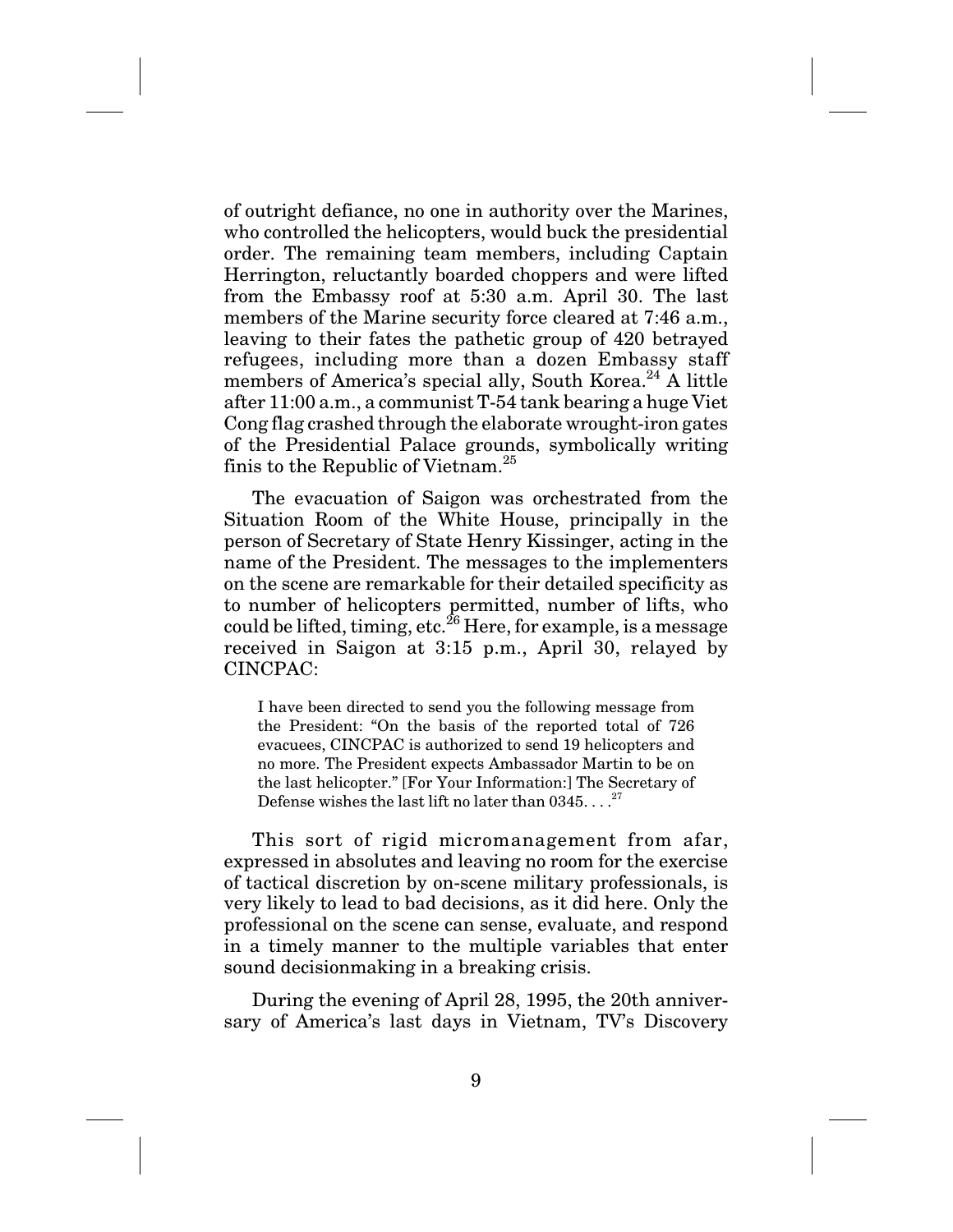Channel broadcast a brilliantly evocative documentary titled "The Fall of Saigon," featuring high-quality footage of those last days and hours, plus interviews with most of the principals, including now-Colonel Stuart Herrington. Dr. Henry Kissinger was one of the viewers.<sup>28</sup> Stung, apparently, by the film's graphic depiction of America's betrayal of 420 friends and allies, a contrite Dr. Kissinger contacted Colonel Herrington and made arrangements to meet him in New York, saying he owed it to the colonel to explain what happened. During his conversations with Colonel Herrington, Dr. Kissinger revealed that his first knowledge of the 420 refugees left stranded in the Embassy courtyard came only when he saw the Discovery Channel documentary, 20 years after the event! He said he had been shocked at what he learned, stoutly avowing that had he known the number awaiting departure was manageable, it is virtually certain that an order would have been sent to get them out. $29$ 

During an address on May 2, 1996, at the U.S. Army War College, Dr. Kissinger spoke with deep feeling and obvious sincerity of his determination from the beginning of the Saigon exodus to evacuate as many Vietnamese refugees as possible. Thus his plea of ignorance as to the true state of affairs during the morning hours of April 30, 1975, rings with absolute truth. Furthermore, we know from other accounts that the status reports being reported by the Embassy up the chain to the White House as late as 7:30 p.m. on April 29 contained unvarying estimates of 2000 awaiting evacuation, a figure that seemed to remain constant regardless of the growing numbers being reported as already evacuated.<sup>30</sup> As a result, the White House may well have gotten the impression of a bottomless pit of waiting refugees.

But Dr. Kissinger's explanation for the tragic gaffe, even if true, begs the issue. The critical question is not whether in making tactical decisions from Washington he acted on bad information, but whether he should have risked making such decisions in the first place, knowing as he did that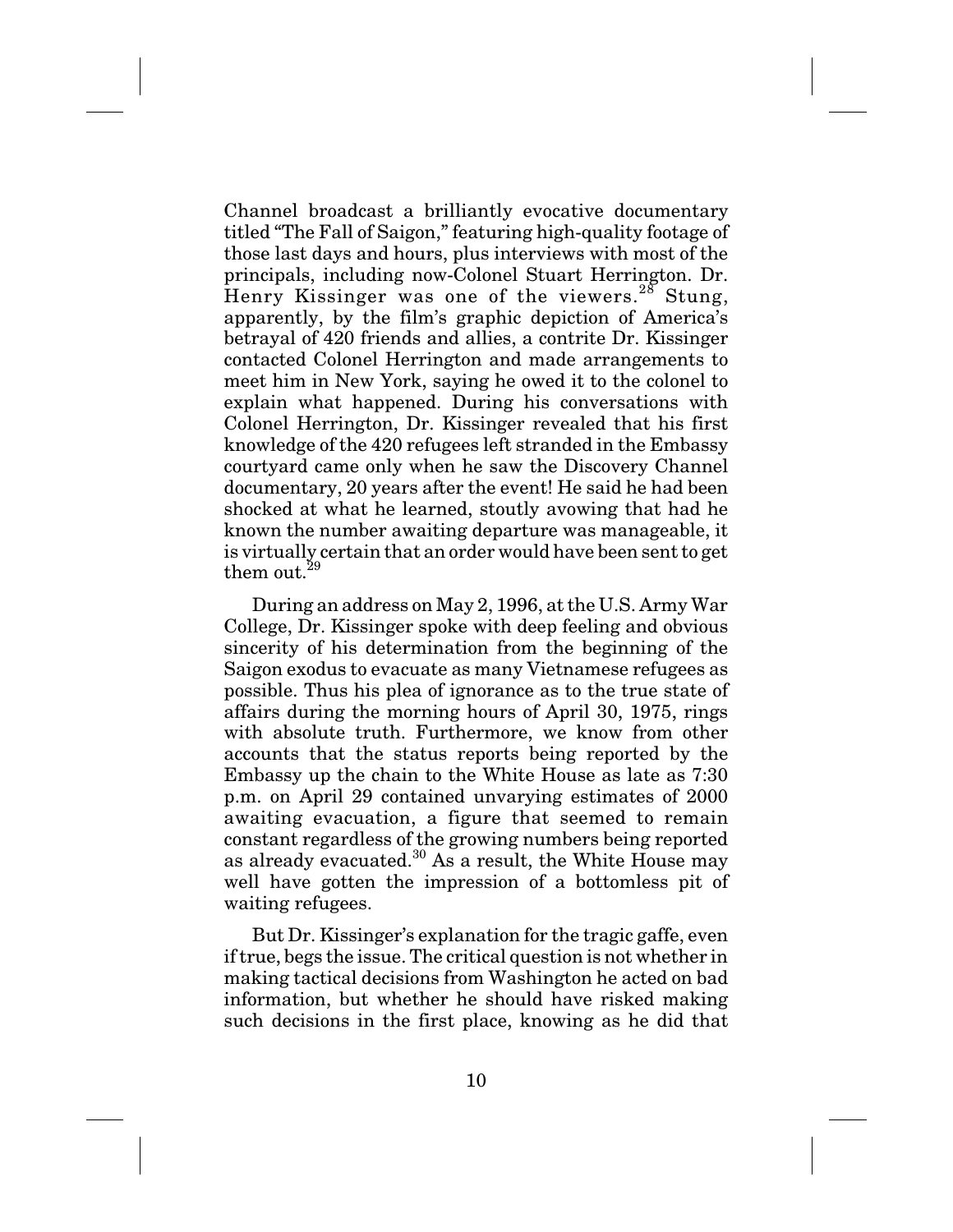there were responsible professionals on the ground who would have good information based on the testimony of their own eyes. No matter how swift and efficient communications technology may become, and no matter how much data the sensors of the information age battle zone may gather, the professional at the scene of a military action will always be better equipped to direct it than a political functionary on the other side of the globe, because only the man at the scene can deal in real time with the inevitable friction, of which Dr. Kissinger's misinformation is a prime Clausewitzian example. Nowhere in Dr. Kissinger's remarks does he betray the faintest glimmer of suspicion that the instruments of human conflict are best controlled and applied by those trained to do so, working from the site of the conflict itself.

Twelve days after the fall of Saigon, in the early afternoon of May 12, 1975, a gunboat of the Khmer Rouge government of Cambodia intercepted the U.S. container ship SS *Mayaguez* some 50 miles off the Cambodian coast, removing the crew and taking the ship to enforced anchorage off Koh Tang, a tiny island in Cambodian coastal waters. This act of petty aggression set off a chain of events that quickly escalated to a major crisis, severely testing the ability of the United States to mount a coordinated military response with quickly assembled come-as-you-are forces.

The extreme time urgency sprang from President Gerald Ford's legitimate determination that crew members be rescued before being spirited inland, where they could be held to serve as pawns for political extortion in protracted hostage negotiations.

A colorful account of the resulting operation has been provided by retired Major General John Singlaub in his memoir *Hazardous Duty*:

After the civilian ship was seized by Cambodian Communists in the Gulf of Siam, the rescue attempt had been micromanaged from Washington. At one point, Air Force fighterbomber pilots orbiting the island where the *Mayaguez* crew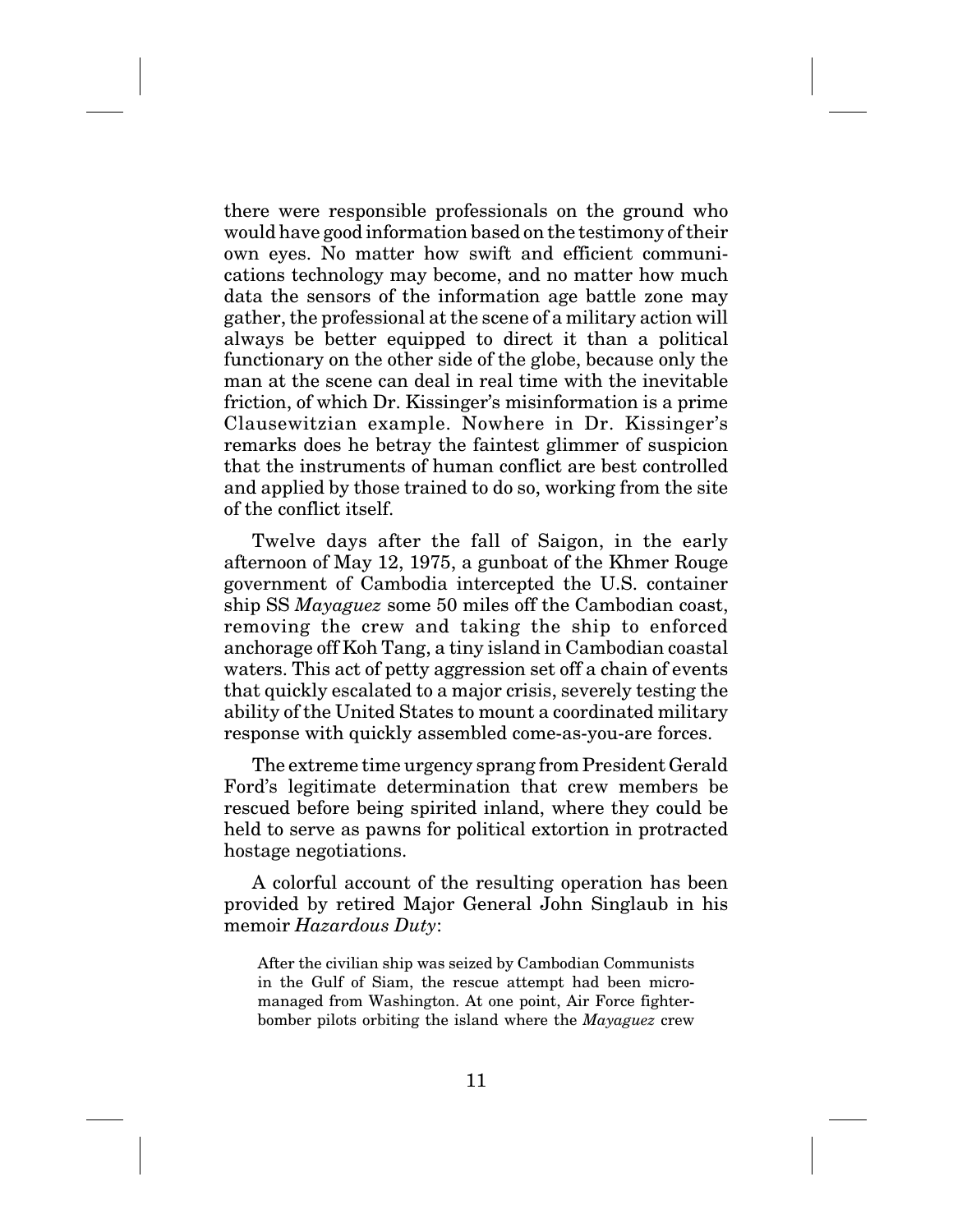was held by the Khmer Rouge were startled to hear the distinctive, Mittel-Europa murmur of Henry Kissinger in their earphones. The White House had used a command override channel to deal directly with the operation's air support. In so doing, Kissinger bypassed the entire local command structure and fouled up the operation. The operational commander, Lt. General John J. Burns, USAF, had been about to order the Marine helicopters not to land on an island held by the Khmer Rouge, but his radio channel to the operational aircraft was blocked by the Flash Override from Washington. The Marines landed and suffered heavy casualties.<sup>31</sup>

Though this portrayal of Dr. Kissinger's alleged crippling preemption of the military command channel makes tasty grist for the soldier's mill, in fact it never happened, and there are other inaccuracies as well.<sup>32</sup> However, we can take little comfort knowing the account is inaccurate, since the essential truth—the mischief in attempts by political authorities to micromanage delicate tactical operations from great distances—was bodied forth dramatically by the actual events surrounding the *Mayaguez* incident.

To gain a full and accurate picture of those events, we are fortunate to have at hand a recent book by Dr. John F. Guilmartin, Jr. (Lieutenant Colonel, USAF Ret.), titled *A Very Short War: The Mayaguez and the Battle of Koh Tang*, a masterly reconstruction of the tangled and often chaotic progression of decisions and actions collectively comprising this very short war.<sup>33</sup> This book should be high on the reading lists of all the nation's war colleges, command and staff colleges, and political science departments that study how military and political authorities interact to shape and implement the nation's response to short-notice military crises.

Though there was deep involvement by the White House throughout the *Mayaguez* operation, we shall focus here upon two particularly egregious examples where disaster was only narrowly averted.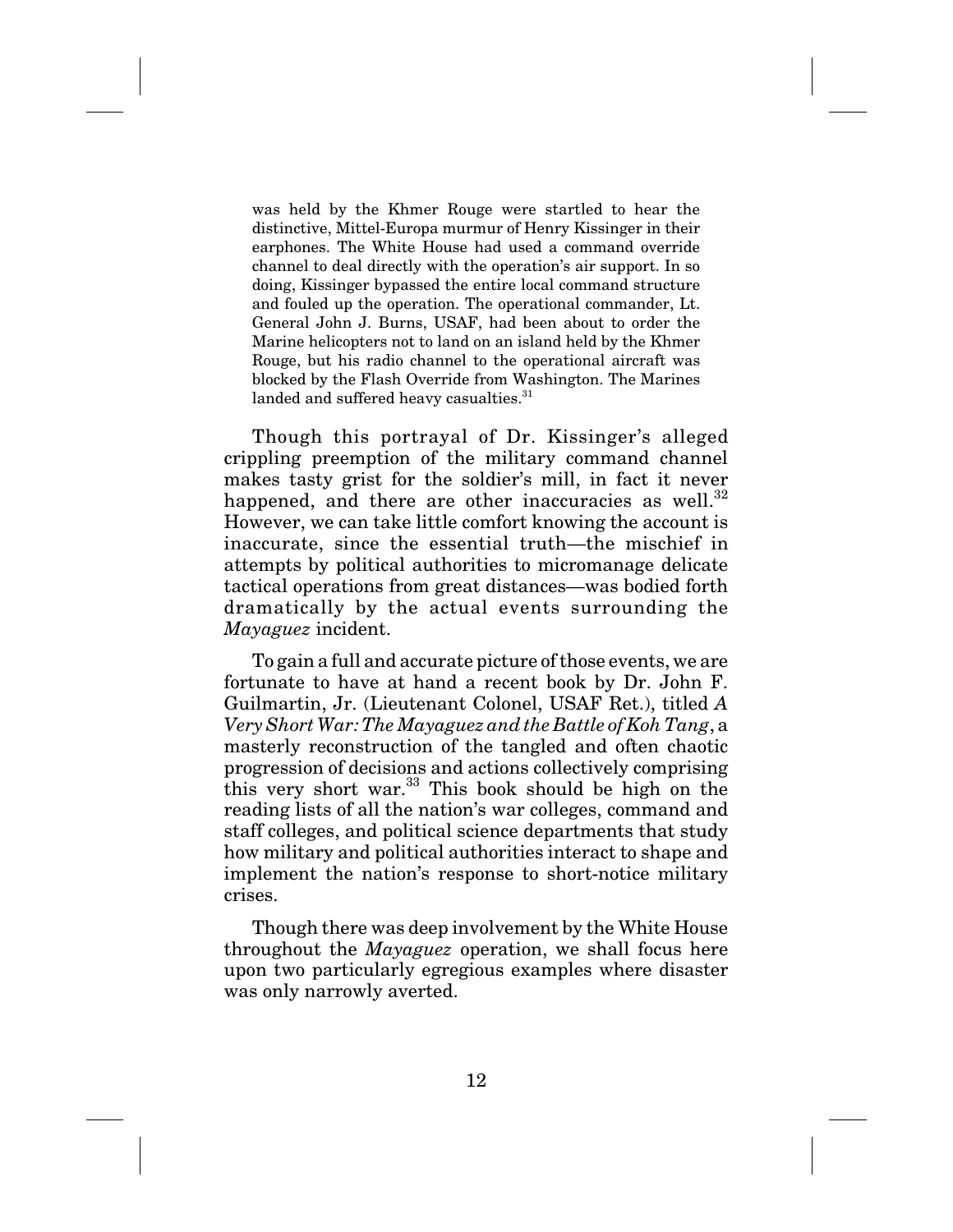If safe and timely retrieval of the ship's crew was a main operational goal, then locating the crew became the overriding mission of intelligence. This was to be no easy task, however, since "intelligence" consisted mostly of fleeting aerial observations as the crew was shuttled back and forth among several locations within the four-day period.34

In the late afternoon of May 13, the crew was landed on Koh Tang and marched toward the interior of the island. Orders were thereupon relayed from the White House by National Security Adviser Brent Scowcraft "to sink anything coming off Koh Tang." At dawn the next morning, a fishing boat was observed making a run from the island toward the mainland, but a wary Secretary of Defense James Schlesinger at the Pentagon prudently stalled implementation of the White House's sink-on-sight order. It is good that he did, for as it turned out the fishing boat was carrying the *Mayaguez* crew.<sup>35</sup>

Since it could not be ruled out that part of the crew remained on Koh Tang, a Marine assault on the island was ordered, with initial elements of the small force, transported in Air Force helicopters, landing at 0600 hours on the 15th. A vicious struggle on the beach with an entrenched company-size enemy force ensued.

Meanwhile, in an extraordinary illustration of the fortunes of war, the guided missile destroyer USS *Henry B. Wilson* intercepted a fishing boat enroute from the mainland to Koh Tang. It was carrying the *Mayaguez* crew! This good news was immediately flashed to the White House, and a jubilant President Gerald Ford ordered a cessation of offensive operations and disengagement from Koh Tang forthwith.<sup>36</sup>

As all soldiers know, daylight disengagement by a force locked in close combat with the enemy is one of the most perilous maneuvers known to war, and the perils are enormously magnified when the disengaging force must be evacuated by helicopters from an open beach commanded by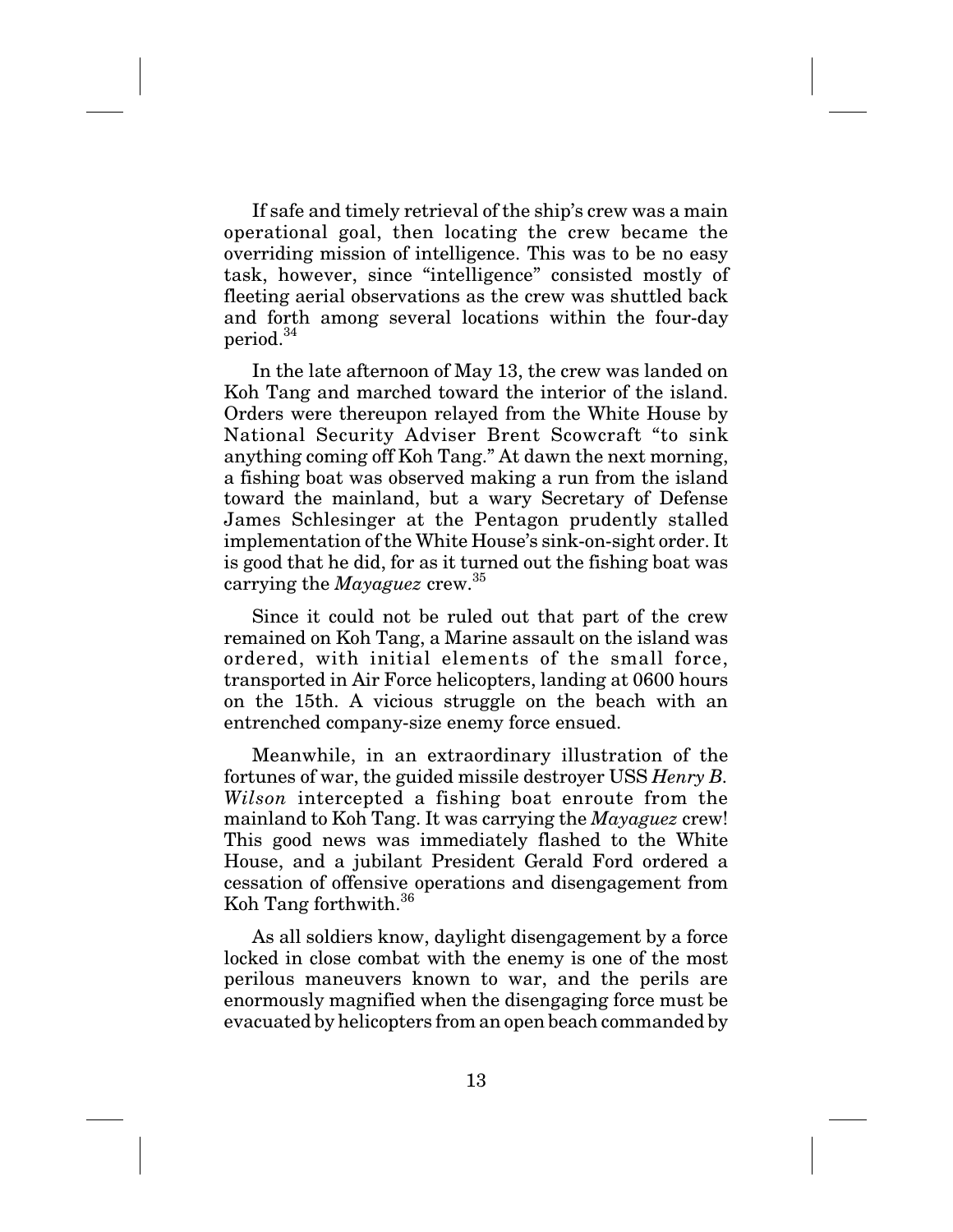enemy fire. The President's cessation and disengagement order came at the awkwardest possible moment, since the first assault wave was hanging on by its fingernails and the second wave had not yet arrived to reinforce. Had the President's order been executed, disaster would have resulted because, with the second wave aborted, the assault forces already hunkered down on the beach would have been extracted without cover.

Protests by tactical operatives on-scene were instant, loud, and profane. At some point up the chain, a courageous soul had the guts to countermand the order, allowing the second assault wave to proceed and thus laying the basis for a successful deliberate extraction of the Koh Tang assault force in the face of Khmer Rouge resistance that remained fierce, determined, and disciplined to the end.<sup>37</sup>

White House orders to sink any boat leaving Koh Tang and, later, to cease fire and disengage forces were perhaps defensible from the perspective of a political leader far removed from the scene, but not so to those further down the chain charged with execution. That serious misadventure was averted in both cases is attributable to the courage of those who chose to evade or disobey presidential orders. As a matter of standard operational procedure, of course, we cannot hold global war-waging success hostage to the willingness of subordinates to defy unwise presidential orders, nor should we attempt to. The better approach lies in expressing guidance from the National Command Authorities to the operational commander in broad politico-strategic terms, allowing him flexibility to translate such guidance into concrete tactical initiatives based on realities prevailing down where the bullet meets the bone.

On June 20, 1976, a U.S. Navy vessel steamed to a position offshore from Lebanon to conduct an emergency evacuation of Americans, who were endangered by the deteriorating security situation in Beirut. Professor Richard Ned Lebow, attributing his information to military officers present in the National Military Command Center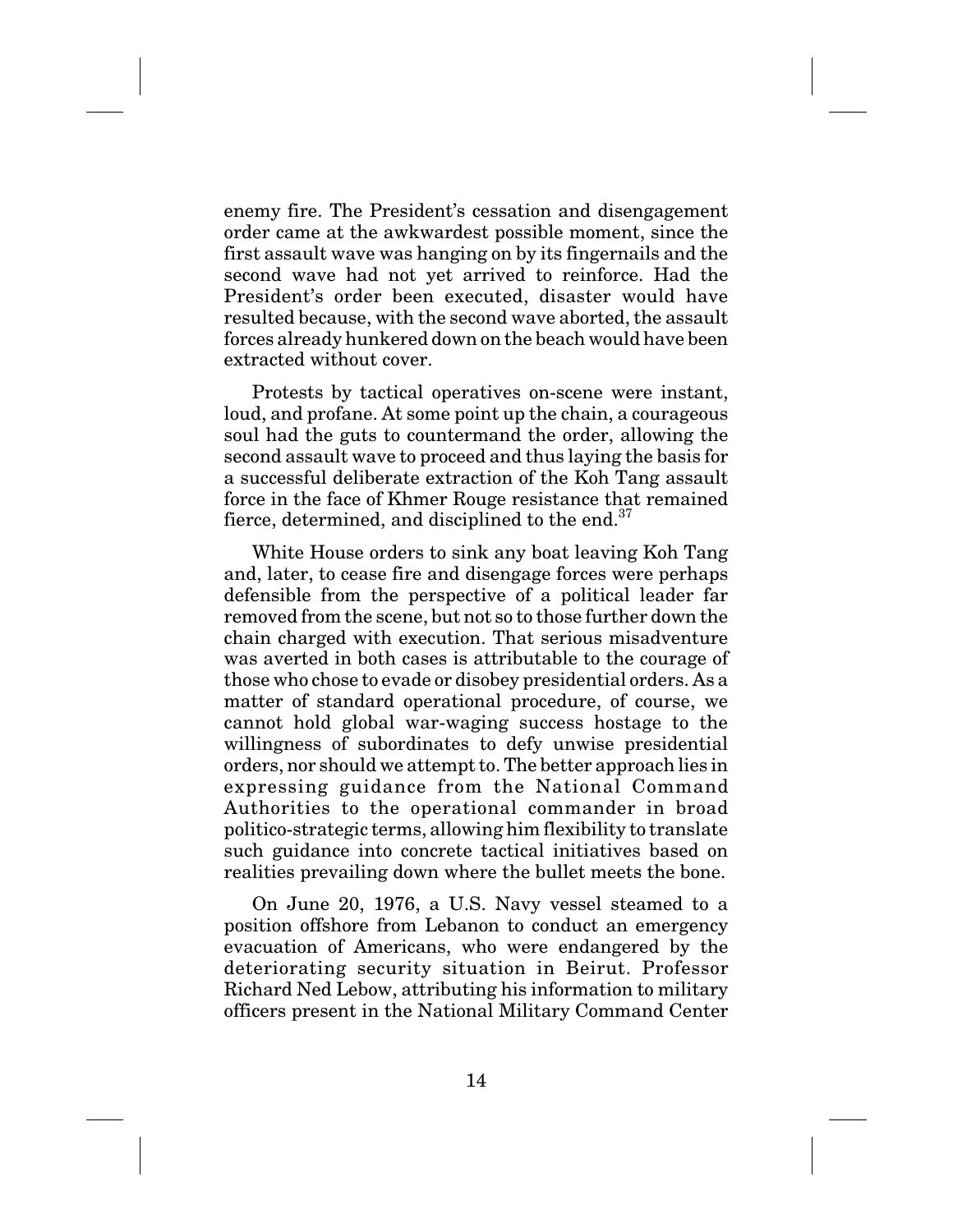in the Pentagon at the time of the evacuation, provides the following account:

Sitting in the [NMCC], microphone in hand, Secretary of Defense Donald Rumsfeld personally supervised the movements of the launch dispatched to shore to carry the waiting Americans to safety. . . . Off in a corner, a passed-over Army major, who had served in Lebanon, was desperately trying to attract the attention of someone on center stage. Finally, he blurted out, "You can't do that!" Rumsfeld looked up from this microphone and all eyes turned toward the major, who explained that he knew this particular harbor like the back of his hand and that the course Rumsfeld had directed the launch to follow was very dangerous at low tide. The major was invited to come up front and join the secretary, who parroted the major's instructions to the bosun nominally in command of the launch.<sup>38</sup>

As entertaining as the foregoing story is, it apparently never happened. Colonel Vincent Dambrauskas, who was in charge of communications in the NMCC at the time, has written that though he was indeed tasked to set up secure voice communications between the NMCC and the bosun on the launch, the best he could do with existing technology was to provide a link between the NMCC and the flagship of the Sixth Fleet, standing further out to sea. According to Dambrauskas, Deputy Secretary of Defense William Clements used the link to speak with Sixth Fleet Commander Vice Admiral Harry Train, but their conversation consisted of amenities and weather talk, not operational matters.39 The episode is still relevant to our topic, however, because it shows that the prevailing impulse to establish communications between Washington and the critical tactical echelon during a military crisis was thwarted not for lack of intent, but for lack of technical capability. Capabilities are dramatically more sophisticated today.<sup>40</sup>

Let us return now to the subject of PAUL BUNYAN, the U.S.-Republic of Korea tree-cutting operation of August 21, 1976, alluded to in the epigraph of this paper.<sup>41</sup> Provoca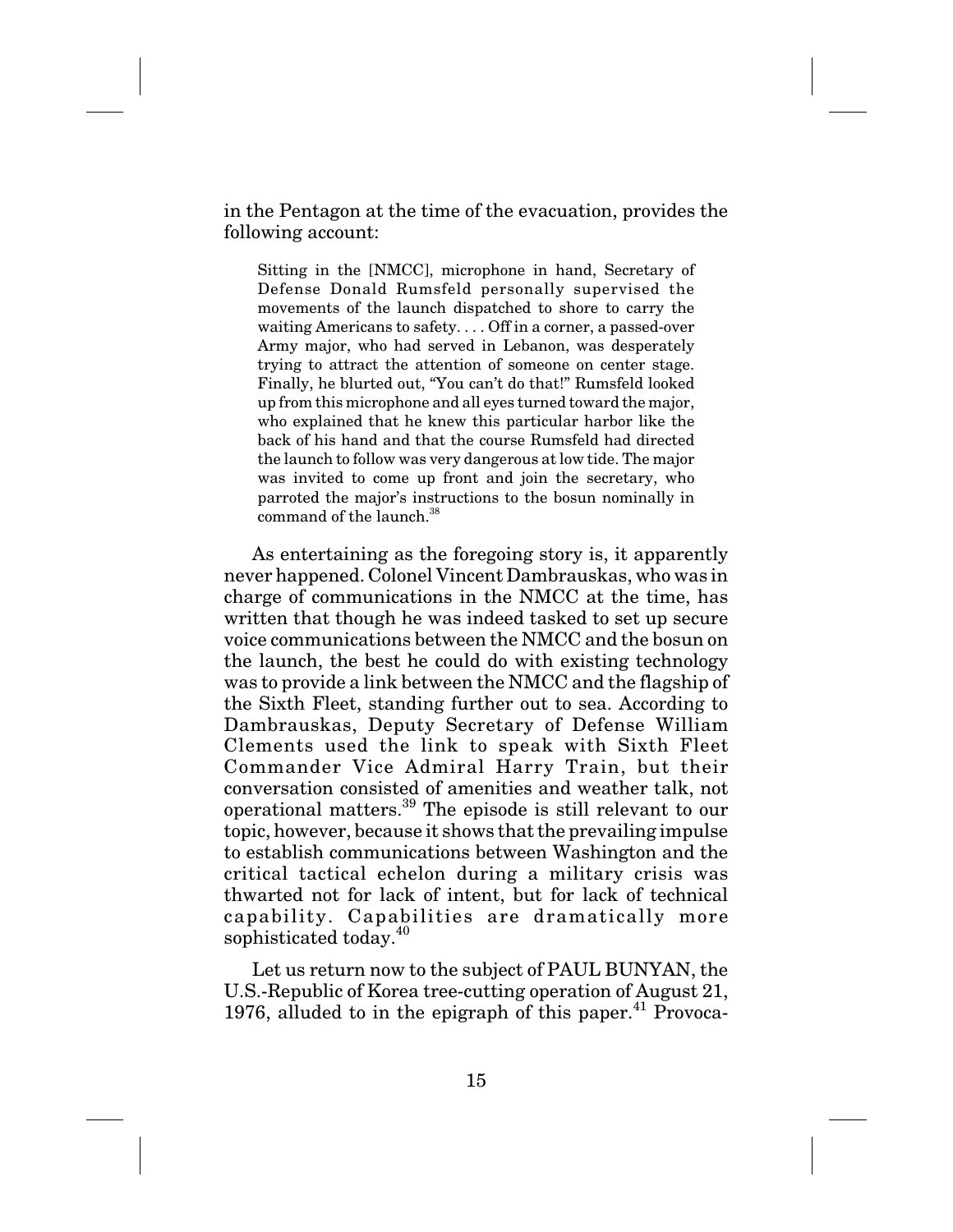tions by North Koreans along the demilitarized zone had become routine, and tensions were running high. The United Nations Command sent a detachment into the neutral zone to cut off the lower branches of a poplar tree that were blocking visibility between UNC checkpoints. Two U.S. Army officers in the detachment—Captain Arthur Bonifas and 1st Lieutenant Mark Barrett—were suddenly attacked and brutally clubbed to death by North Korean soldiers<sup>42</sup>

The UNC decided upon a carefully measured but firm response—Operation PAUL BUNYAN—in which a composite U.S.-ROK force of battalion size would enter the neutral zone and remove the tree. The plan was prepared by General Stilwell's own headquarters and submitted to the Pentagon as an expression of General Stilwell's final design to be implemented by him, rather than a mere proposal to be fine-tuned and remotely controlled from Washington. The plan was then sold to the National Command Authorities by Acting Chairman of the Joint Chiefs of Staff (JCS) Admiral James Holloway. With President Gerald Ford in the middle of an election campaign against challenger Jimmy Carter, whose platform called for the withdrawal of U.S. ground combat troops from Korea, there was understandable nervousness among Administration officials over the impending operation.

Anticipating such nervousness, and fearing a disaster if the White House "began issuing and countermanding orders to American and Korean ground and air units," General Stilwell took certain "unorthodox" measures regarding communications just prior to the operation. He told his chief of staff, Major General John Singlaub, who has related the story in his book *Hazardous* Duty, to make certain that the secure telephone line from the NMCC in the Pentagon to Stilwell in Korea terminated in his headquarters War Room. In Singlaub's account, he called in the UNC communications officer (J-6) and gave him the following order: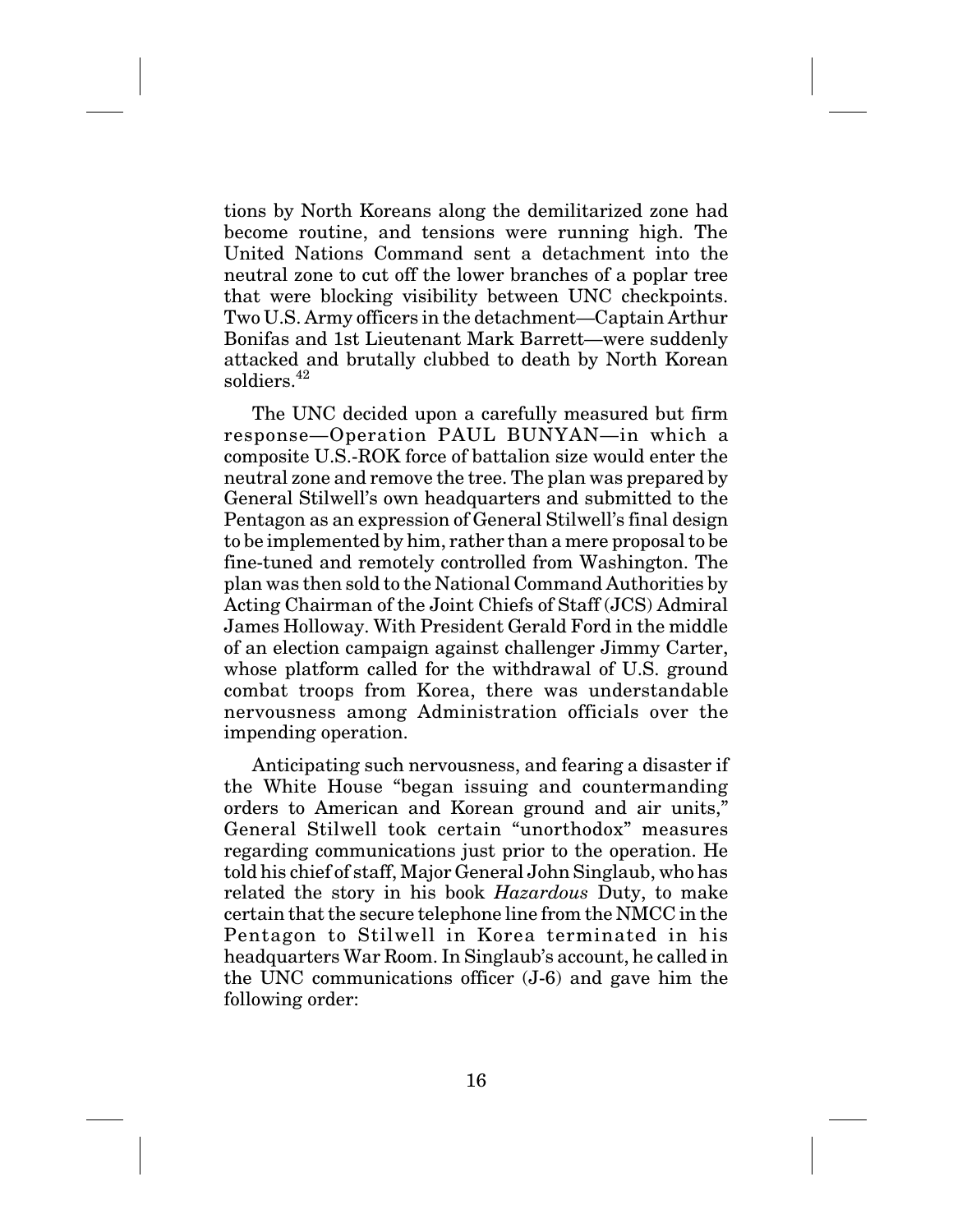Under absolutely no circumstances whatever will you allow any direct communication from a higher headquarters to bypass this room and contact the corps, division, or task force itself.... Tell them our communications system out here is incompatible with theirs. Tell them they've got a four channel and we've got a two channel—whatever. Just don't allow any contact with our field forces other than from this  $\,$  headquarters.  $^{43}$ 

That was an incredibly tough position for a colonel J-6 to be put in, and, in Singlaub's dramatic telling, the colonel's mettle was soon tested. Less than half an hour later the Pentagon called requesting direct communication with the task force commander. The J-6 stalled. Soon a Washington query came in for the task force commander, asking how old the tree was. The J-6 stalled. Twenty-five minutes later a Pentagon lieutenant general in charge of worldwide military communications called, personally demanding that the J-6 open a line to the task force. The J-6 stalled. Less than a quarter hour later, a senior civilian engineer who had designed the secure-voice communications system itself called with technical advice on how to link up the supposedly incompatible channels. The J-6 stalled.<sup>44</sup>

Meanwhile, sheltered from distractions and interference from on high, the task force commander and his team executed the tactical mission successfully and quickly withdrew.45 The North Koreans, surprised by the swift efficiency of the maneuver and cowed by the highly visible arsenal of UNC troops poised and at the ready, mustered no resistance worth the name. Operation PAUL BUNYAN, under General Stilwell's firm and able direction, obtained the redress sought and made its point to the North Koreans, all without serious negative international repercussions.

In late October 1990, as Central Command in Saudi Arabia was urgently laying plans for Operation DESERT STORM to evict the Iraqi Republican Guards from Kuwait, Secretary of Defense Richard Cheney in Washington grew restive and hatched some ideas of his own. Deciding to come up with "something bolder" in the way of an offensive plan,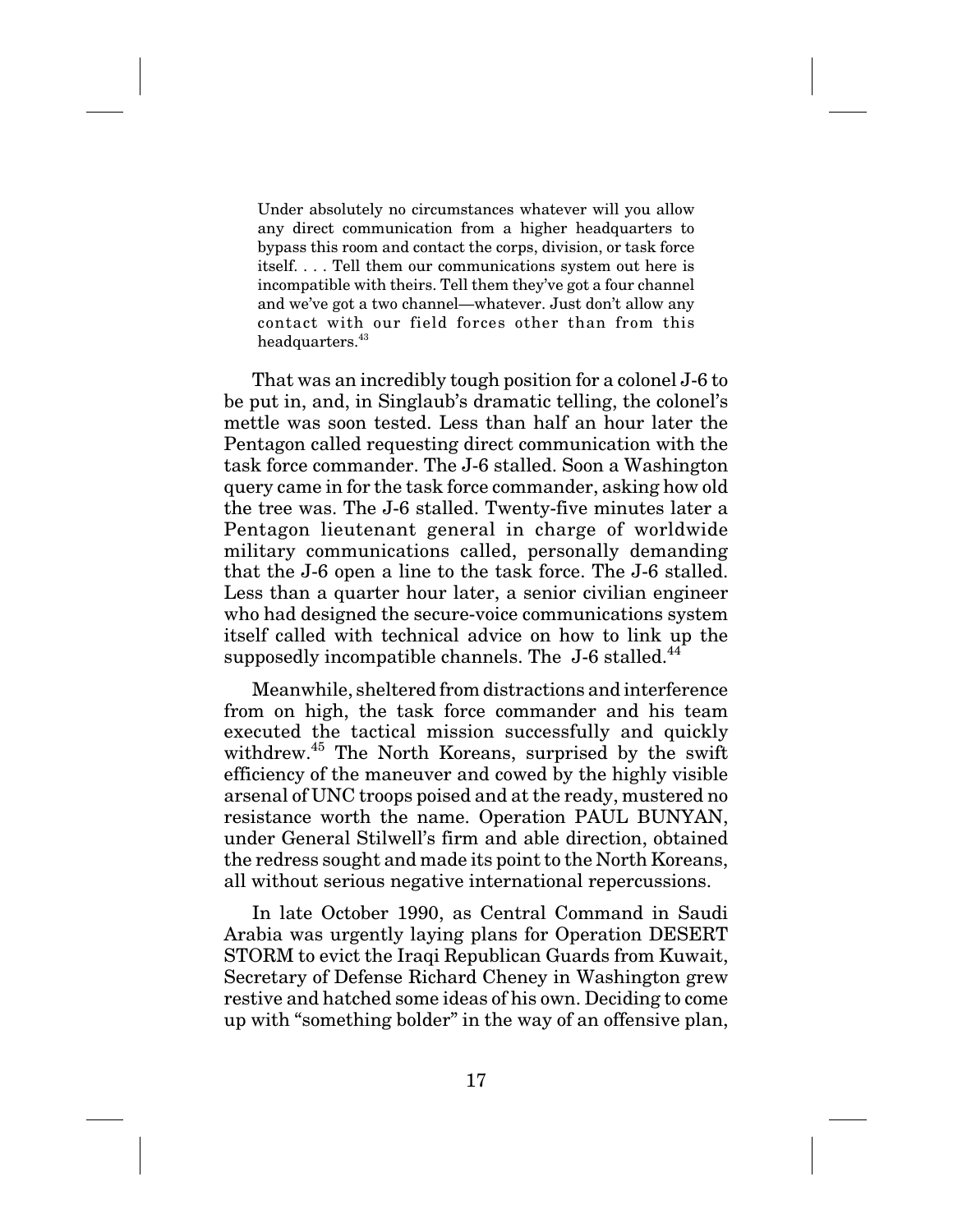he had personnel on the Joint Staff formalize his ideas and then actually briefed them to President Bush before they were ever revealed to General Norman Schwarzkopf, the commander on the ground responsible for planning and executing the operation. Cheney's plan: drop the 82nd Airborne Division on top of missile-launching sites near the far western edge of Iraq; then have the Division link up with elements of the 101st Air Assault Division and 3rd Armored Cavalry Regiment and hightail it eastwards to threaten Baghdad. As General Schwarzkopf pointed out to JCS Chairman Colin Powell, Cheney's plan was logistically insupportable, and it was finally derailed. $46$ 

Another recent instance of untoward intrusion by a civilian official in operational matters came during the Somalian humanitarian and "peacekeeping" operation of 1993. Finding that U.S. forces were stirring up a hornet's nest in attempts to pacify the capital city Mogadishu and corral clan warlord Mohamed Aideed, and discovering they had seriously underestimated the size and weaponry of Aideed's militia, the U.S. Quick Reaction Force commander Major General Thomas M. Montgomery sent Central Command "an urgent plea for additional firepower, including tanks." The final whittled-down request was for only four tanks and 14 Bradley fighting vehicles, but no uniformed official in the chain could dispatch even this incremental reinforcement on his own authority. With General Powell's favorable endorsement, the request made its way to Secretary of Defense Les Aspin, who promptly denied it.<sup>47</sup>

As fortune and circumstance dictated, disaster followed. In a fierce battle near the Bakara market area of Mogadishu during Sunday night of October 3-4, undergunned Army Rangers suffered 13 KIAs (later revised to 18), 75 wounded, and one missing. Two Army Blackhawk helicopters were shot down. Somalis danced in the streets flaunting sticks with impaled body parts of slain U.S. soldiers. A rueful Secretary Aspin explained: "I made that decision as best I could with the information . . . I had at the time. Had I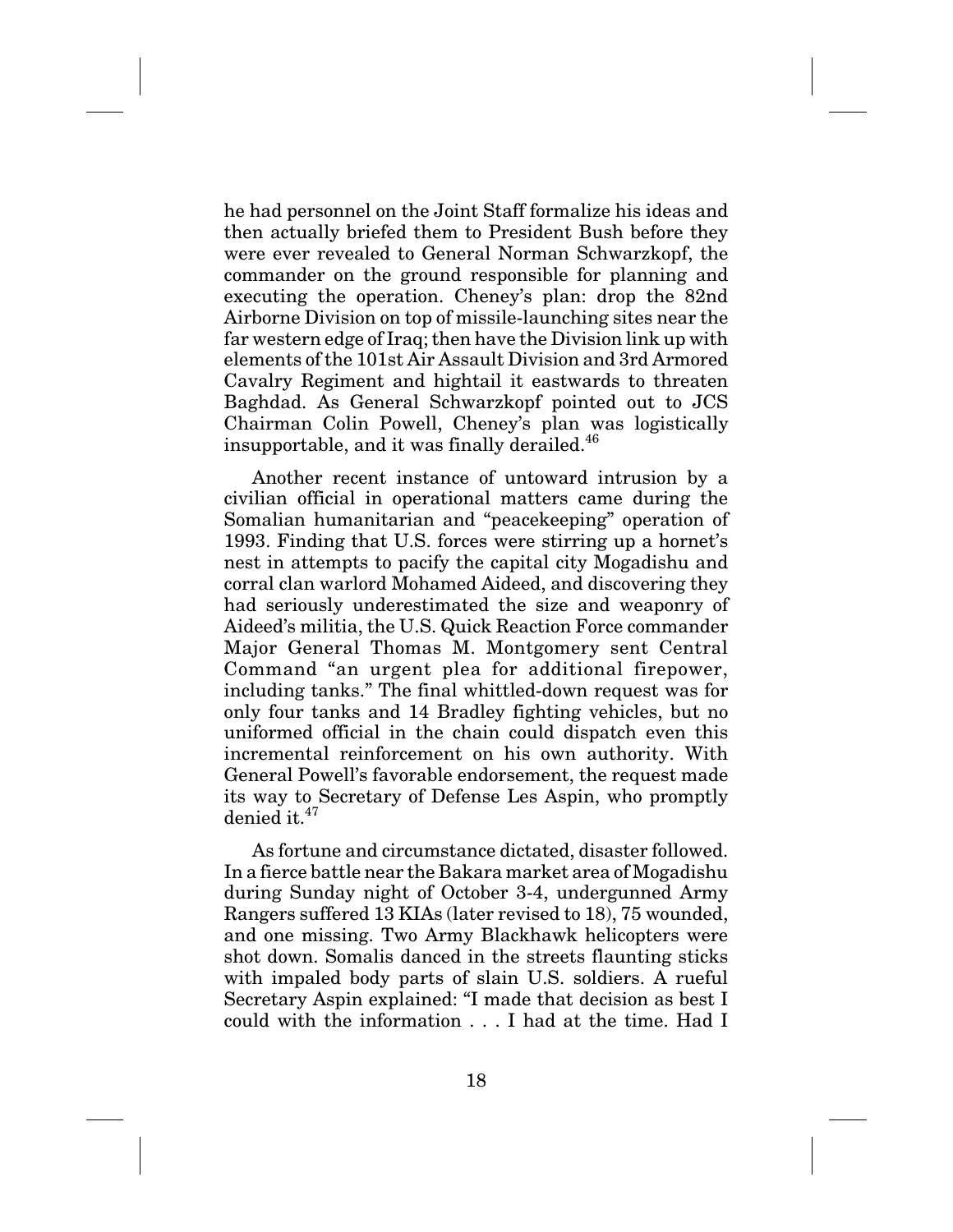known... what I knew after the events of Sunday, I would have made a very different decision."<sup>48</sup>

I am sure he would have, because Secretary Aspin was an honorable man who served his country long and loyally in the Congress and at Defense. But his mea culpa, like that of Henry Kissinger after the Saigon evacuation, begged the issue. His fault lay not in making a bad decision, though surely it was that, but rather in insisting upon deciding the issue in the first place. He should have entrusted the decision—involving a piddling 18 vehicles—to the military commander on the ground and his uniformed bosses who alone could sense the danger of the developing tactical situation. Secretaries of Defense are not tacticians. They are not qualified to second-guess ground commanders by deciding when armor should be withheld from troops subject to hostile fire in tactical engagements.<sup>49</sup>

To bring our survey of case examples up to the present, we find things are continuing pretty much as usual. In the late fall of 1997, during the frenzied run-up to Operation DESERT THUNDER—the proposed U.S. response to Saddam Hussein for obstructing U.N. Nuclear-chemicalbiological inspections in Iraq—the modus operandi was reminiscent of that employed by President Johnson and Secretary McNamara during the Vietnam War. In settling upon targets for the aerial bombardment campaign, it was reported that civilian bureaucrats "are even telling the military planners which windows the Tomahawk cruise missiles are to fly into."50

General Schwarzkopf's pungent postscript to the Cheney initiative prior to DESERT STORM pretty well captures the aspect of contemporary civil-military relations developed thus far in this article: "Put a civilian in charge of professional military men and before long he's no longer satisfied with setting policy but wants to outgeneral the generals."51All professional soldiers will instinctively share in General Schwarzkopf's lament, but I can assure them that they have not yet seen the worst. As the battlefield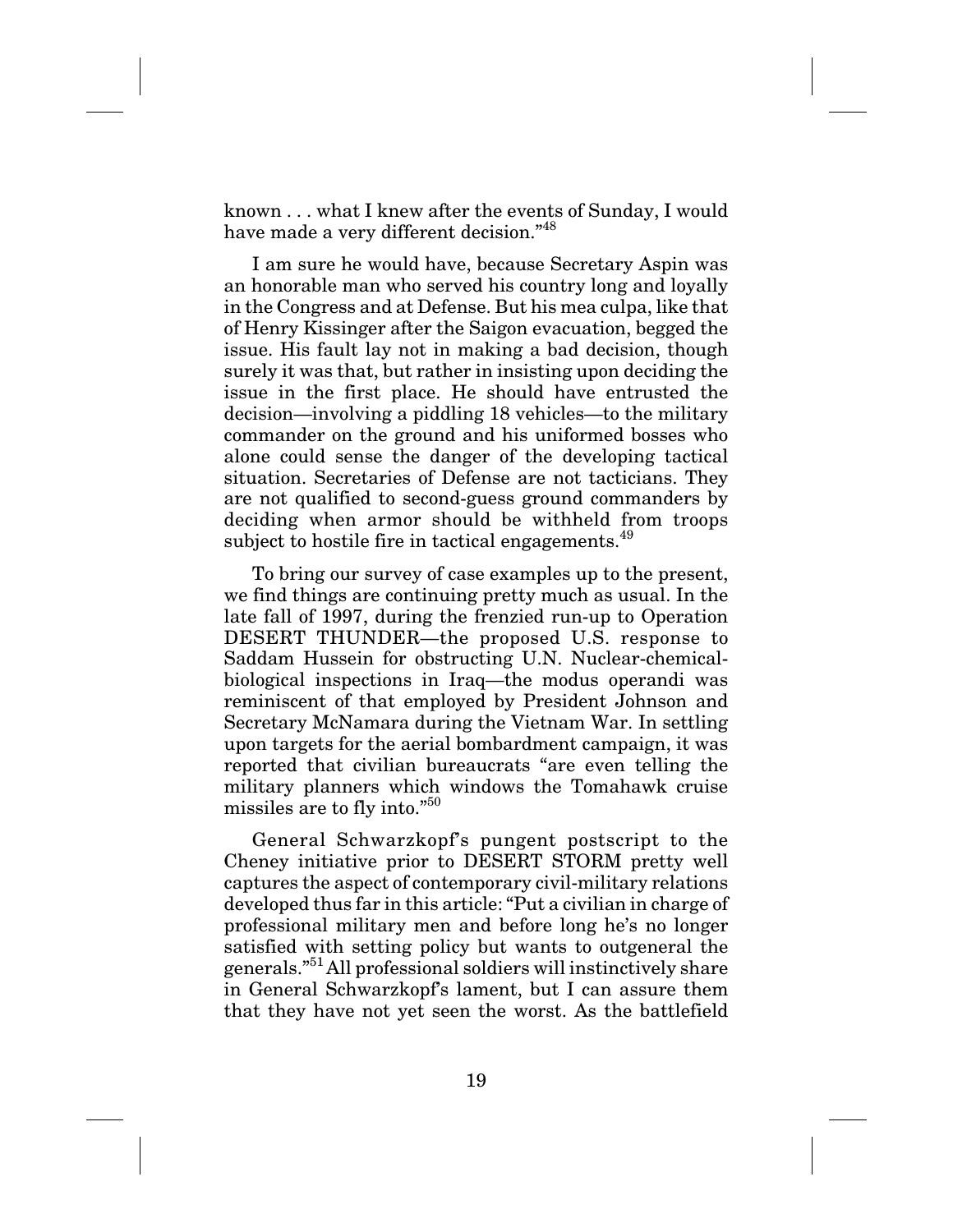becomes fully "wired" in accordance with the digitization associated with Force XXI, and as helmetized two-way voice communications are gradually extended to each member of the infantry squad, the day will come eventually when the President of the United States, sitting in the Oval Office, will speak to a combat infantryman in his foxhole during the heat of battle somewhere along the distant edges of the globe. It is doubtful in the extreme whether such conversations will advance the cause of U.S. military success, but that they will occur is a certainty.

What is more important for us to understand, however, is that during moments of perceived crisis, presidents and their seconds will continue to reserve the right to bypass the military chain of command and intercede directly at the critical point, regardless of where it falls. Robert McNamara was exaggerating less than we'd like to believe when, after Cuba, he said, "There is no longer any such thing as strategy, only crisis management.<sup> $52$ </sup> The time for wringing of hands and agonizing over this fact of politico-military life is now long past. Our aim henceforth should be to understand the phenomenon and then to devise ways within the system to minimize its pernicious effects.

## **The Paramountcy of Politics.**

From the political leader's point of view, war serves at the altar of politics, so that he has not only a right but an obligation to intervene in military operations whenever he feels such is necessary to assure a military result consonant with the government's political aims. From the soldier's point of view, the impulse of civilian officials to intervene in military operations violates three sacrosanct principles for the successful conduct of war: (1) adherence to the military chain of command, whereby a common order reflecting the commander's intent flows downward to all units, thus assuring unity of command and effort; (2) professional execution, whereby force is applied only by those trained and qualified to do so; and (3) decentralization, whereby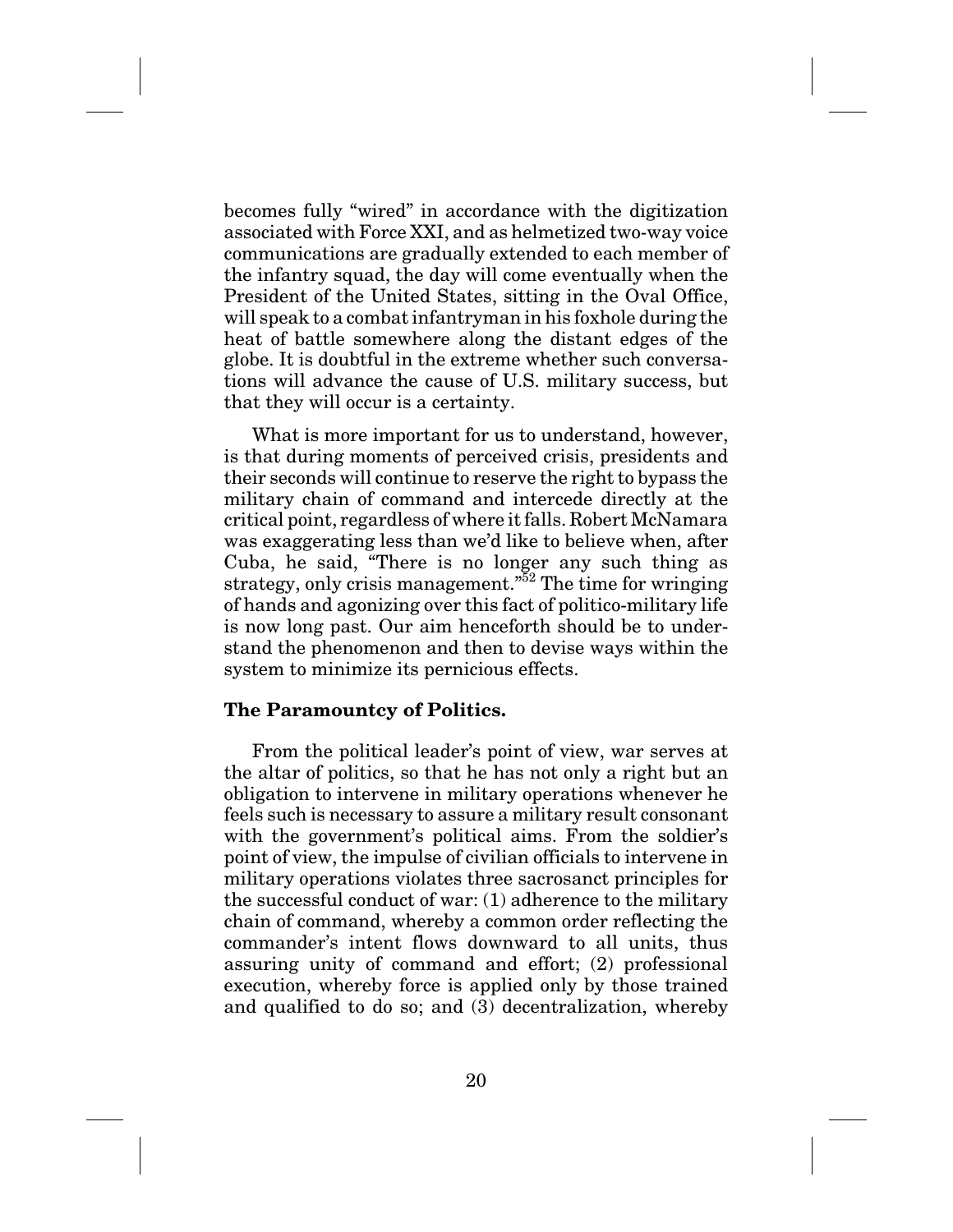latitude is extended to the lower-echelon commander, who alone sees and can adjust for conditions at the cutting edge.

The soldier understands—at least he *ought* to understand—the paramountcy of the nation's political aims—but he asks that he be consulted in devising the strategy for any military contribution to the accomplishment of those political aims and that he be the shaper and executor of any military tactics and operations undertaken to accomplish that military strategy. Only thus, he argues, can war be conducted successfully while preventing unnecessary loss of soldiers' lives and destruction of military equipment.

With respect then to who is entitled to call the military's shots when the balloon is going up, the obvious key to reconciling the disparate views of the soldier and his civilian masters lies in engendering a high level of confidence on the part of the civilian leadership in the soldier's political savvy. A president must be confident, first, that the military field commander is fully attuned to the political aims of any contemplated military action. He must be confident, second, that the commander will exert the degree of control over his forces necessary to ensure that attainment of the political objectives is never compromised. Even with a president who possesses such confidence, there can be no assurance of course that he or his underlings will never get in the soldier's knickers. But certainly the soldier's best chance for autonomy on the battlefield lies in convincing the occupant of the Oval Office that the military is fully sensitive to the political objectives of the approaching military action and will tailor its actions in strict accordance with that understanding.

To illustrate the overriding importance of civilian confidence in the military's political acumen, we return now to the Cuban missile crisis of 1962, involving a naval blockade designed to halt the Soviet Union's further buildup of strategic offensive missiles and bombers in Cuba. A derisive portrait of the manner in which the blockade unfolded, recorded by a senior military observer close to the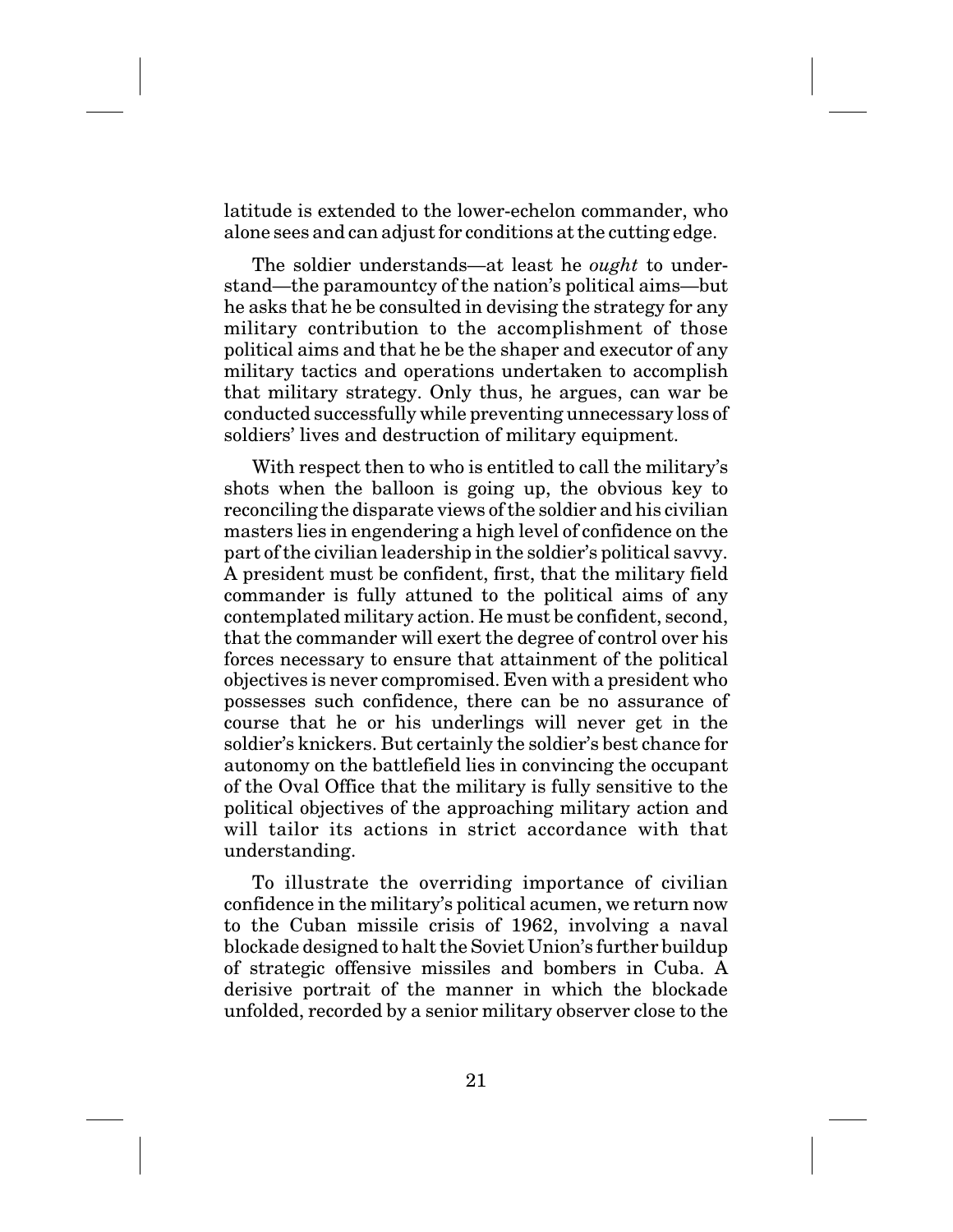situation, was presented earlier in this paper as an eye-catching example of the deep involvement of civilian leaders in the minute details of a military operation. Indeed it was that, but the portrait seriously distorts what actually happened, and the contemptuous attitude expressed by the observer is in fact symptomatic of the military's political naivete that was largely responsible for civilian micromanagement of the blockade in the first place.

On Sunday, October 21, 1962, Admiral George W. Anderson, Chief of Naval Operations, briefed the National Security Council on the formal protocol for conducting the blockade: each vessel approaching the blockade line would be told to halt for boarding and inspection; if there was no response, a shot would be fired across the bow; if that induced no response, a shot would be fired into the rudder to disable but not to sink. The plan was cut and dried, laid out in precise naval detail.<sup>53</sup> Though the plan, with some refinement, was approved for implementation, it is clear from the record that the Navy and the President had different agendas, different preoccupations, different perspectives, different priorities.

With a quarantine area of some one million square miles, with five navigable channels to cover, with a fleet of some 180 naval ships to direct, and with the infinitely variable cargoes that incoming vessels would be carrying, the U.S. Navy was faced with an incredibly complex and difficult military task. To execute that task successfully and with consistency of effects along the entire circumference of the enormous quarantine area required detailed planning and precise execution. As Admiral Anderson well understood, such a task could be undertaken efficiently only by reliance on the full panoply of naval doctrine, regulations, and operating routines, plus sound discipline and skilled seamanship.

The President, while approving the blockade plan, was entirely indifferent to the Navy's felt need to adhere literally to its doctrinal script in executing the plan. Mindful that the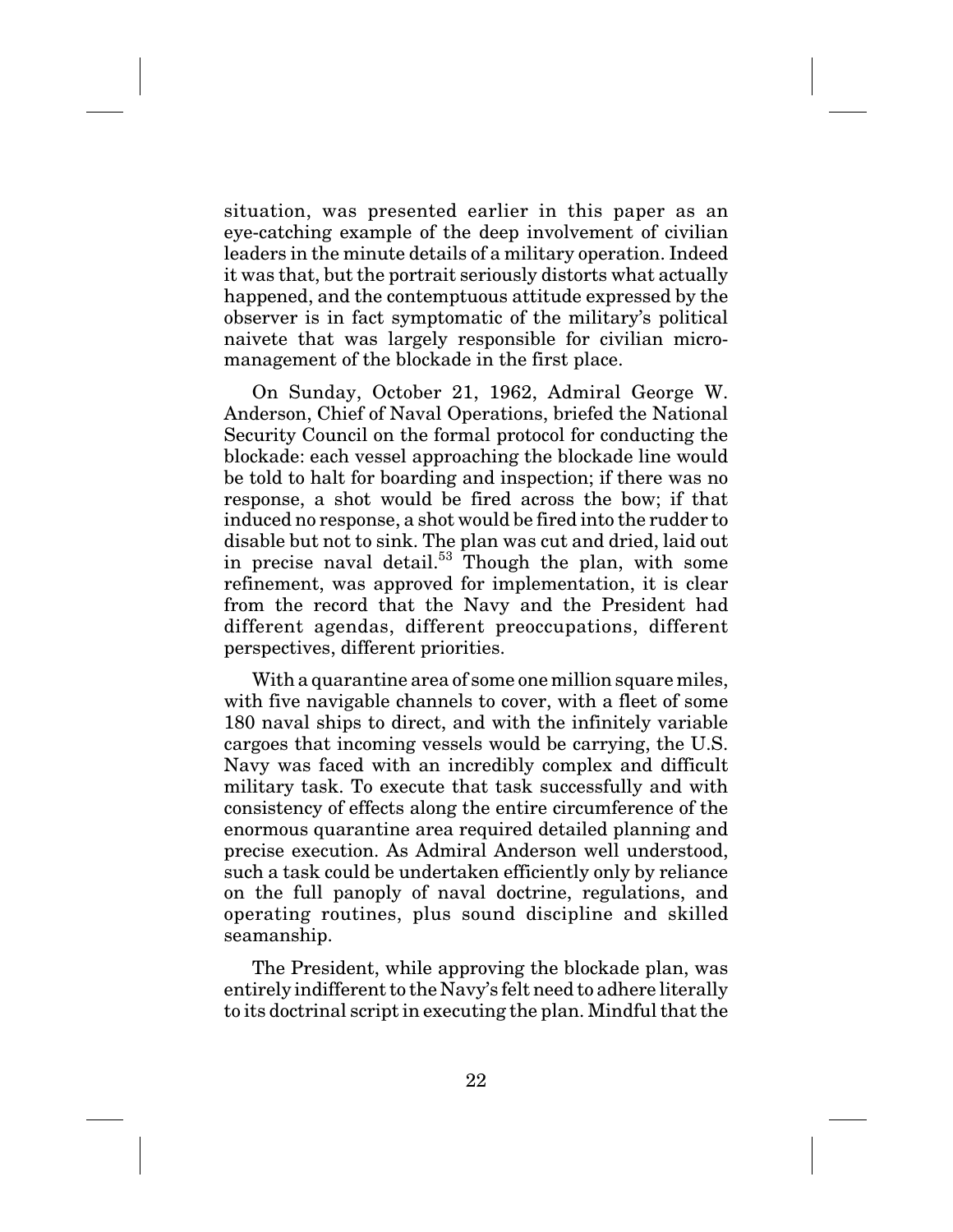imposition of a blockade is an act of war, the President was focussed rather on achieving the broad *aim* of the blockade—persuading the Soviet Union to halt the introduction of strategic missiles and bombers into Cuba—without thereby provoking the Soviets into acts of reprisal that could quickly escalate to nuclear war. To achieve that aim, the President was quite prepared for the script to be altered at will—to let a Soviet ship through here and there, to wait for a particular cargo, to delay imposition so as to give the Soviets more time to think, to reduce the radius of the quarantine area so as to give Chairman Khrushchev more time to signal his ship captains, etc. Such presidential ad hocing may have been, in the words of one Navy admiral, "a hell of a way to run a blockade," but it was reasonable given the President's aims.<sup>54</sup>

One can legitimately ask, "OK, but why didn't the President simply explain the sensitive situation to the Navy and let it ad hoc its own script in ministering to the President's political concerns?" That brings us to the famous confrontation between Secretary of Defense McNamara and Admiral Anderson during the late evening of October 24, 1962, the day the quarantine was to become effective. And it brings us once again to the question of confidence. This fascinating confrontation between a high-ranking civilian official and naval officer represented a pivotal moment in the history of military-civil relations in this country. The account following is based principally upon Graham Allison's book *Essence of Decision: Explaining the Cuban Missile Crisis* (1971).

President Kennedy was worried that the Navy, already restive over the controls imposed on how the blockade was to be executed, might "blunder into an incident." McNamara was closely attuned to the President's worries and resolved to press the Navy for additional information on its modus operandi. Confronting Admiral Anderson, McNamara minced no words: "Precisely what would the Navy do when the first interception occurred?" Admiral Anderson told him that he had already covered that same ground before the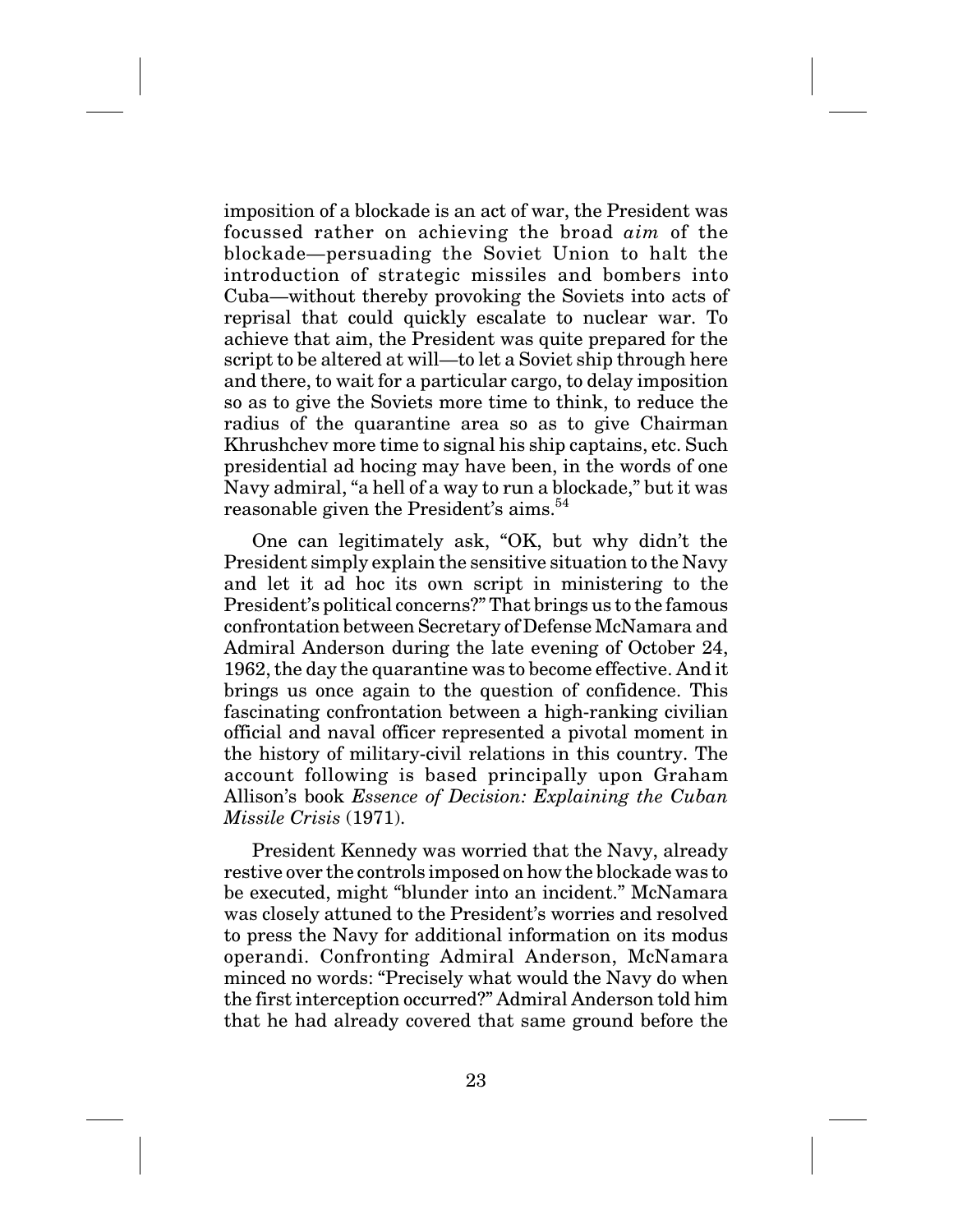National Security Council, and that further explanation was unnecessary.

This answer angered McNamara, who proceeded to lecture the admiral on the political realities: It was not the President's design to shoot Russians but rather to deliver a political signal to Chairman Khrushchev. He did not want to push the Soviet leader into a corner; he did not want to humiliate him; he did not want to risk provoking him into a nuclear reprisal. Executing a blockade is an act of war, one that involved the risk of sinking a Soviet vessel. The sole purpose of taking such a risk would be to achieve a political objective. But rather than allow it to come to that extreme end, we must persuade Chairman Khrushchev to pull back. He must not be "goaded into retaliation."

Getting the feeling that his lecture did not sink in, McNamara resumed his detailed questioning. Whereupon Admiral Anderson picked up the *Manual of Naval Regulations*, waved it in McNamara's face, and shouted, "It's all in there!" McNamara retorted, "I don't give a damn what John Paul Jones would have done. I want to know what you are going to do, now!" The confrontation ended finally with the two men still at loggerheads. The Admiral said simply, "Now Mr. Secretary, if you and your deputy will go back to your offices, the Navy will run the blockade."55

Wow! Within less than a year, McNamara, acting through his deputy Roswell Gilpatric and with President Kennedy's approval, removed Admiral Anderson from his post.<sup>56</sup> I believe all military men will admire Admiral Anderson's courage (he also defied McNamara by testifying to Congress against the Tactical Fighter-Experimental) and will respect him for his vigorous and forthright defense of the principle that only those in uniform issue combat orders to others in uniform. Yet, I'm not so sure they will respect his judgment in this instance.

It is true that McNamara approached Admiral Anderson in an abrasive, provoking manner, and perhaps in any other circumstance the Admiral would have been justified in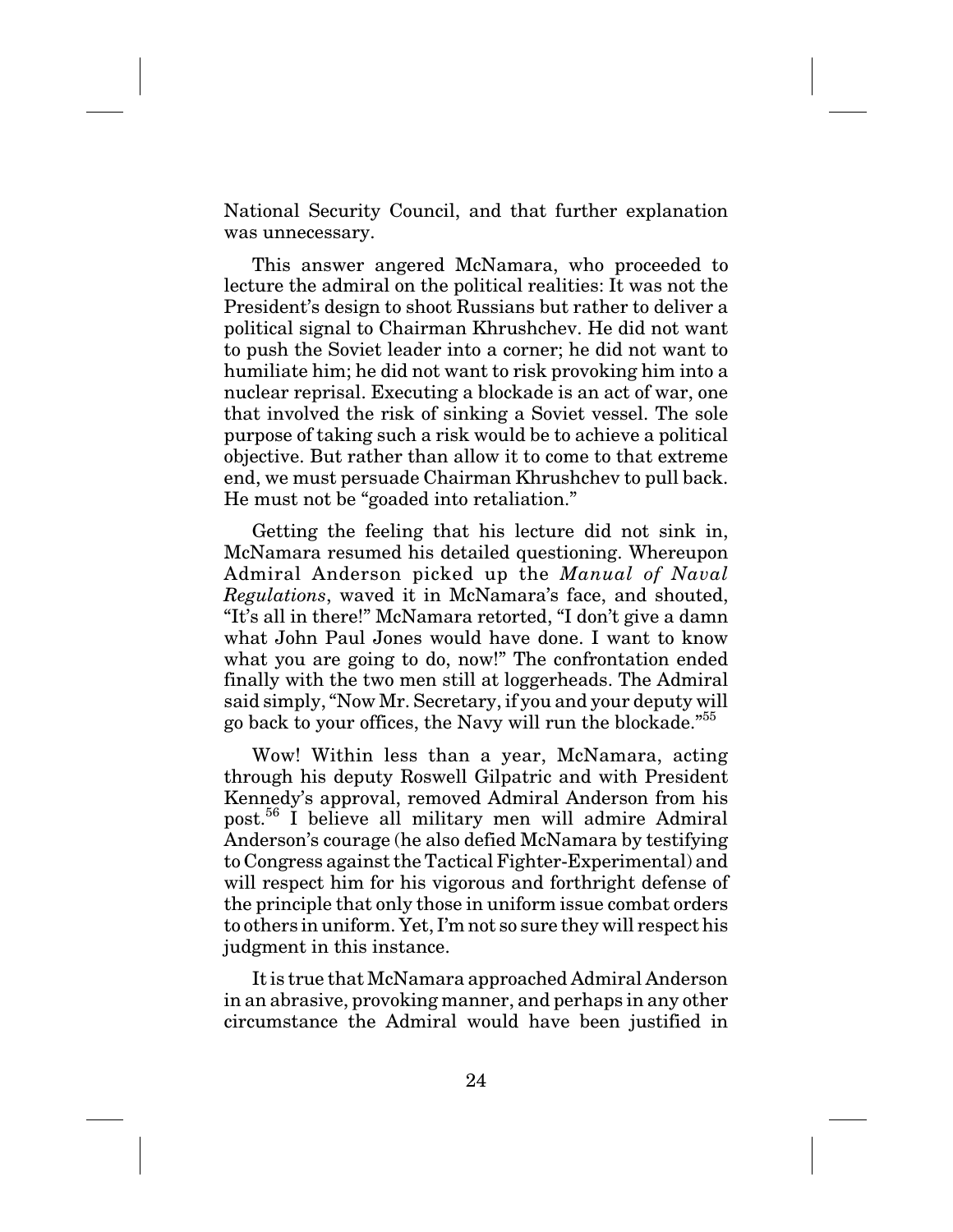bearding the lion in his den. But too much was at stake here. This one brief episode confronted Admiral Anderson with what was probably the acid test of his entire career. It is apparent that he never grasped the enormous importance of orchestrating the blockade with the higher purpose and flexible, manipulative finesse that the President demanded, or at least he never gave McNamara the satisfaction of hearing him indicate that he grasped it. As a result, the Secretary's confidence in Admiral Anderson was shattered completely. The Admiral was effectively shoved aside and lost all chance of seeing the Navy run its own show.

Georges Clemenceau, France's great World War I leader, once quipped that "war is too serious a thing to be entrusted to the military."57 In describing Under Secretary of State George Ball's attitude as to who should run the blockade of Cuba in 1962, Elie Abel wrote: "Like McNamara, [Ball] felt the situation was far too serious to be left in the hands of the Navy professionals.<sup>"58</sup> Eerie, isn't it, how this particular bone of contention between politician and the brass keeps recurring, down to including almost identical language?

The President was vindicated in his gingerly approach to threatening force against Soviet naval vessels on the high seas. For on Sunday, October 28, Chairman Khrushchev announced publicly that he was removing the missiles, and the crisis was defused. Though historians have since debated whether the United States and the Soviet Union were in fact approaching the brink of nuclear war during the crisis as the President feared, the post-Cold War opening of classified sources in Russia, the United States, and Cuba has revealed substantial evidence that the dangers, even as perceived by the President, were seriously underestimated at the time. We have learned, for example, that at the height of the crisis the Soviets had 162 nuclear warheads on the island—the CIA was reporting zero!—and that two days after the blockade was implemented, warheads in Cuba "were moved from their storage sites to positions closer to their delivery vehicles in anticipation of a U.S. invasion" (an invasion was in fact being planned, and 180,000 American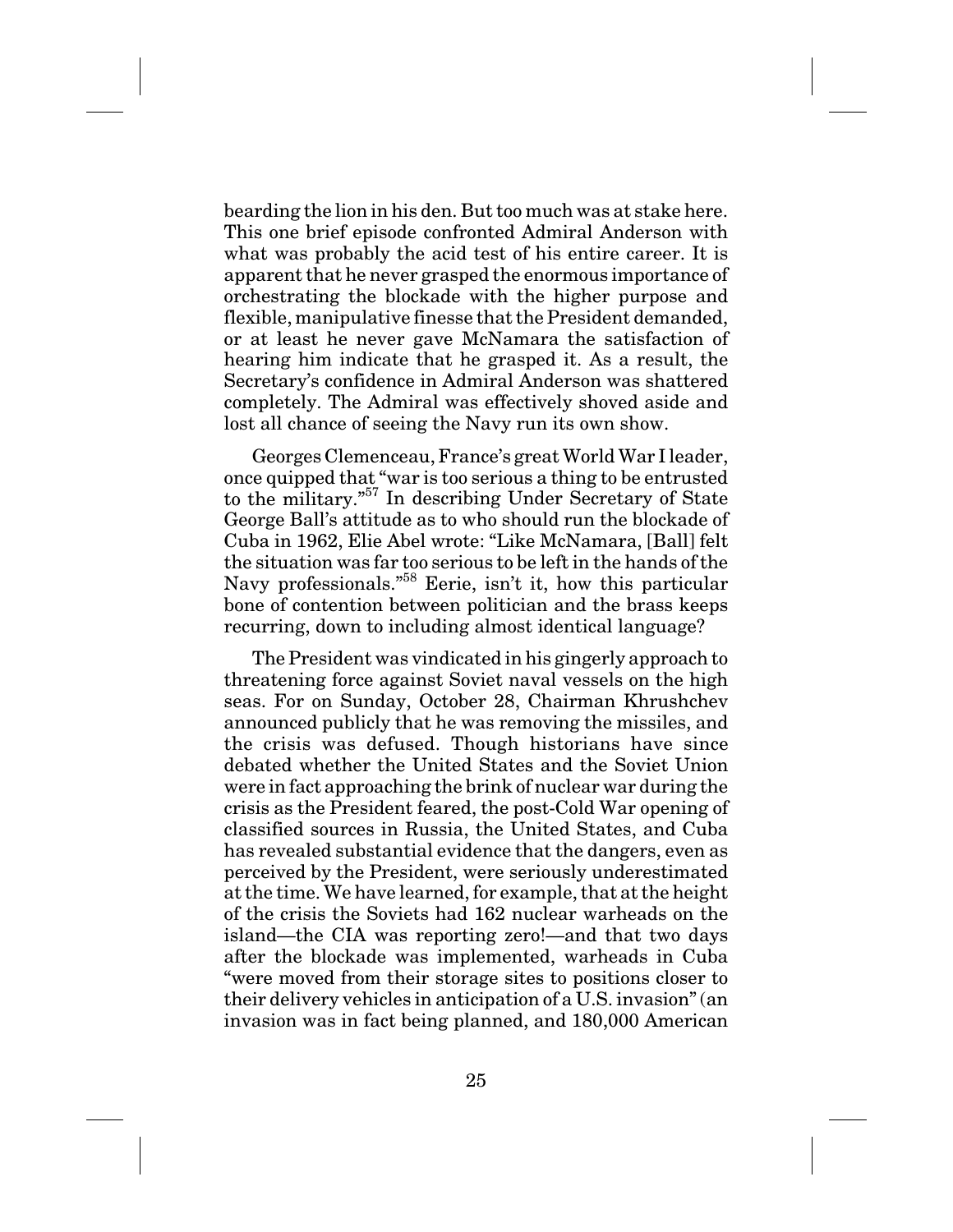troops were assembled in southeastern U.S. ports).<sup>59</sup> With the possibility of nuclear war staring him in the face, and with a military leader in charge who obdurately refused to come aboard in spirit and in fact, President Kennedy was justified in donning the cap of the Commander-in-Chief and asserting his authority to make decisions on interceptions during the crisis hours.<sup>60</sup>

To sum up this section—and what follows cannot be expressed too emphatically—the first and foremost requirement for the soldier, if he is ever to achieve operational autonomy, is to convince his political masters that he understands the political aims behind the contemplated military action and that he will conduct the military action in a manner calculated to achieve those aims.

## **Additional Measures Toward Autonomy.**

I will be the first to concede that even with a military leadership possessing unparalleled political sophistication—George C. Marshall and Colin Powell come to mind—and even though the political leadership reposes enormous confidence in the military's sensitivity to the political implications of the contemplated military action, there will still be instances where civilian officials with Napoleon complexes and micromanaging mentalities are prompted to seize the reins of operational control. Under our form of government, this is a reality that soldiers will simply have to accept. But there are other modest measures within the soldier's means that cumulatively will encourage the political leader to remain within his proper sphere. These measures are discussed below:

• *Understand the universal human desire for control*. The impulse to control runs deep in human nature, and the higher the stakes the stronger the impulse, whether one wears the uniform or mufti. The military professionals who complained of the White House's micromanagement of the Saigon evacuation are from the same generation that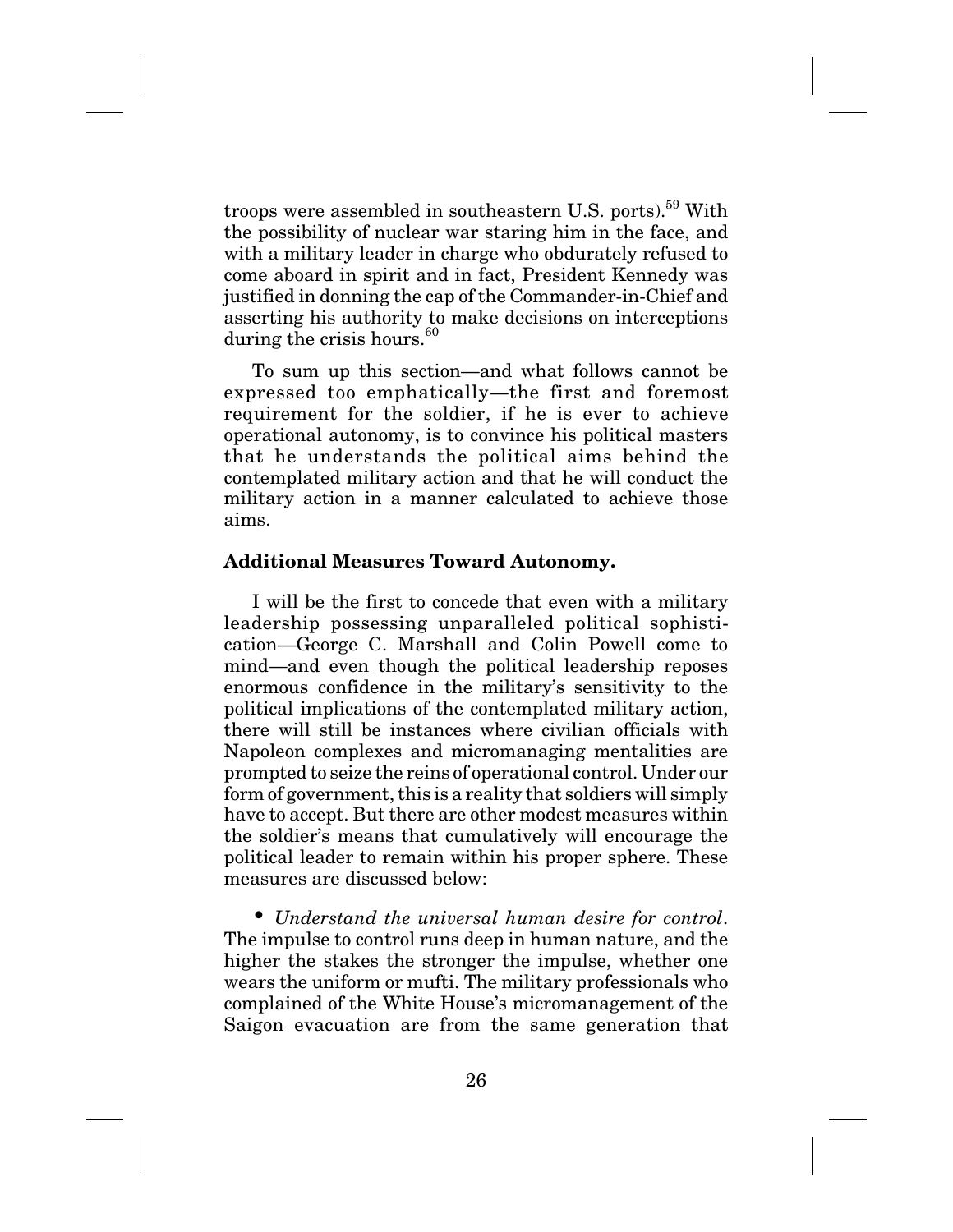stacked five echelons of command helicopters over small tactical engagements in Vietnam.<sup>61</sup> To understand our civilian masters as a precondition for influencing them, we must first understand ourselves and work to avoid unseemly hypocrisy.

• *Don't confuse requests for information with control*. During military crises, even the most empowering civilian leader will require and deserves to be kept informed. Retired Army Colonel Vincent Dambrauskas, who was the communications officer in the NMCC during the October 1973 Arab-Israeli War, tells the story of how the number of charts in the briefing room grew exponentially in the days following the war's commencement. Secretary of Defense Schlesinger was being besieged with requests for detailed information from the NSC, State, Congress, and the press, and his only recourse was military communication channels.<sup>62</sup> Major General William L. Nash, who commanded Task Force Eagle in Bosnia from December 1995 to November 1996, told me that though his headquarters received frequent requests for information from Stateside, "Secretary of Defense William Perry and his team at DoD as well as the White House were scrupulous at avoiding interference in how I did my job."63

• *Don't play games with communications*. Cute manipulation of communications, such as cutting the lines to higher headquarters, are not the Holy Grail for command autonomy. On May 17, 1940, during the German invasion of France, General Heinz Guderian at corps forward used wire instead of radio to communicate with his staff at corps main, thus preventing higher headquarters from monitoring and possibly countermanding his continued advance.<sup>64</sup>

It was in a somewhat similar vein that a gutsy General Stilwell and his equally gutsy chief of staff General Singlaub thwarted efforts by the NMCC to extend its communications all the way down to task force level during the Korean DMZ tree-cutting operation. But in the long run, such artful dodges are antithetical to sound military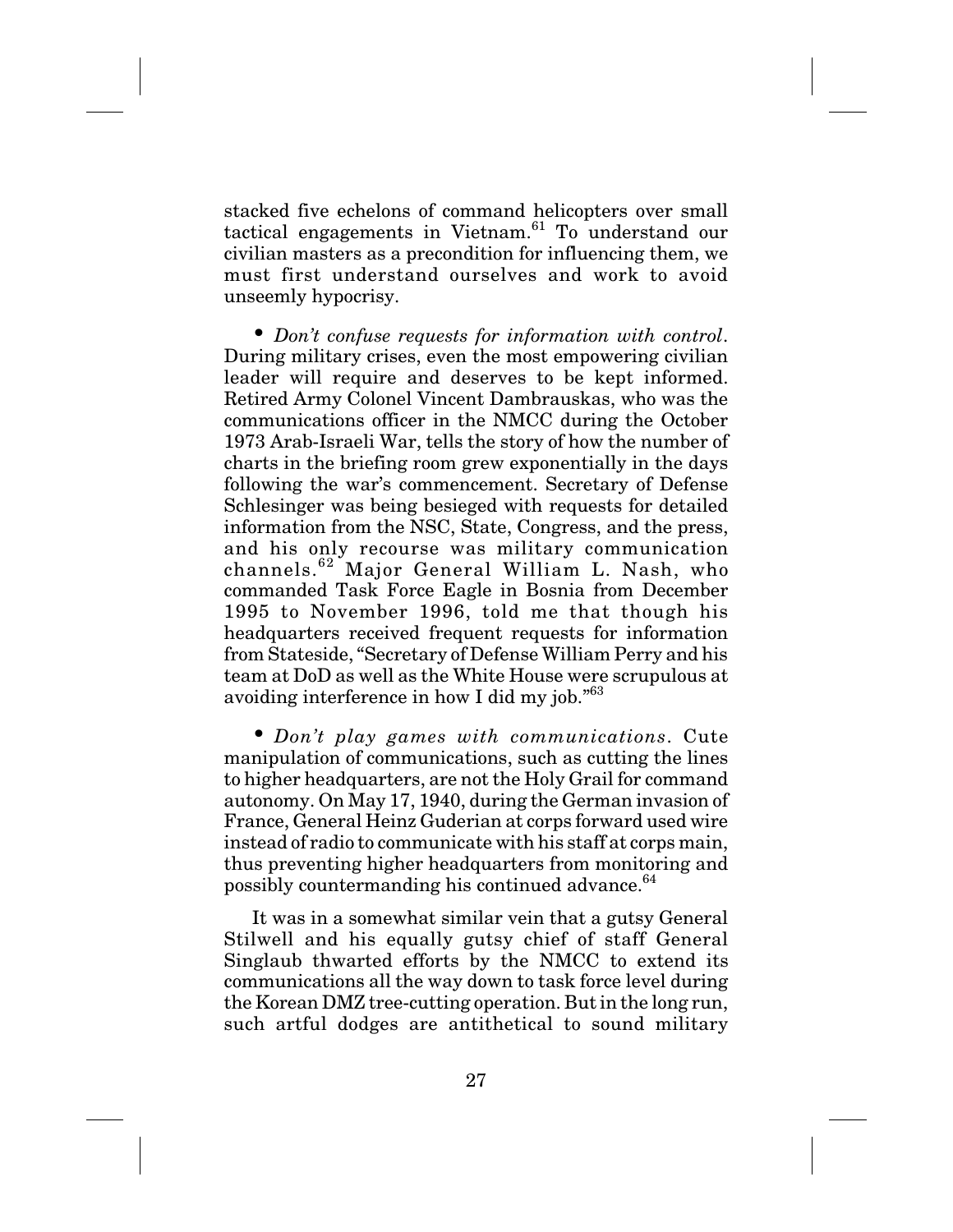discipline and will boomerang on those who employ them. The better solution lies in acculturating all officials at the political-military interface to recognize, acknowledge, and accept as standard procedure a communications set-up in which White House-to-theater communications go no further than the desk of the theater commander himself. He or his second can themselves field questions or respond to requests from officials on the east side of the Potomac.

During the planning for Operation DESERT STORM in the Persian Gulf, for example, JCS Chairman Colin Powell's briefing of the NCA carefully stipulated that communications from the White House would extend no further than to General Norman Schwarzkof's headquarters in Riyadh. The arrangement was thus known and accepted from the outset, and there were few apparent problems.<sup>65</sup> Obviously, it helps to have a strong and respected JCS chairman to carry this news to the top.

• *Assign only the finest officers to work with political authorities*. The uniformed services should assign only the most carefully selected personnel to such critical government entities as the Office of the Secretary of Defense, Office of the JCS Chairman, Bureau of Political-Military Affairs in the Department of State, and National Security Council. It is within and through such offices that military officers can carry on the process of educating and acculturating their civilian associates in the protocol of military command and control. Gradually, their influence can percolate to the highest councils of government. Selection criteria for such personnel must not rest upon professional qualifications alone, though they of course are essential. Great weight must also be assigned to fortitude and professional integrity. The sweet allure of pleasing one's civilian masters at the highest levels is extraordinarily powerful, and it is therefore vital that our uniformed agents at such levels be strong and clear-minded enough to perform their essential military function without being co-opted. Yes, we want them to understand the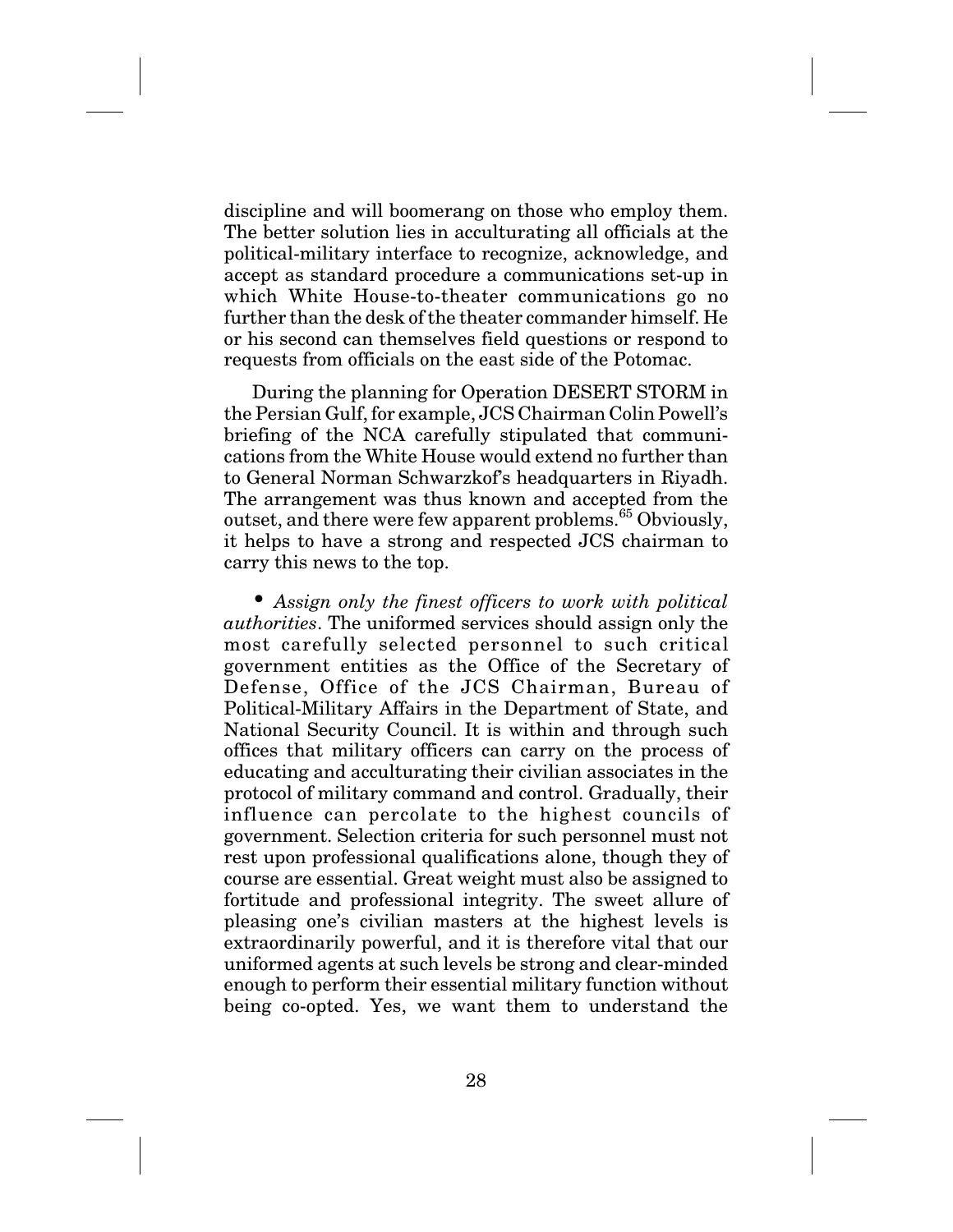political aims of military endeavor; but we do not want them to become politicians.

• *Educate the military's civilian masters*. Related to the prior point, the Office of the JCS Chairman should implement a systematic, top-quality program of briefings, orientations, mini-courses, etc. for new civilian appointees to the Office of the Secretary of Defense, the staff of the NSC, the Bureau of Political-Military Affairs at State, and key billets in the White House and elsewhere that are likely to have a voice in wartime strategy or crisis management. Gold engraved invitations signed by the Chairman himself should be on the desk of each appointee as soon after each presidential election as circumstances will permit, or as soon during the presidential term as replacements for departing incumbents are identified. The program should be headed up by a savvy, hand-picked flag officer who knows how to wield influence, and the Chairman should actively support him. Briefings and orientations could be presented by the Joint Staff, while course-length offerings could be presented at such sites as National Defense University. In selecting and obtaining attendees, the Chairman should be aggressive and aim as high as possible: if an appointee of the stature of Zbigniew Brzezinski or Anthony Lake could be induced to attend, so much the better. Service roles, missions, capabilities, etc. would of course be part of the material presented, but primary emphasis would be upon organization for war, contingency planning, and especially command and control protocol.

With respect to command and control, heavy emphasis would fall on lessons learned in such military actions as those discussed in this paper. Following every presidential election, a tribe of successful but now jobless young campaigners finds its way into government, often in surprisingly powerful positions connected with national defense. They are green and disconcertingly inexperienced, so that the military can only gain by indoctrinating as many as possible on how they can best help the soldier carry out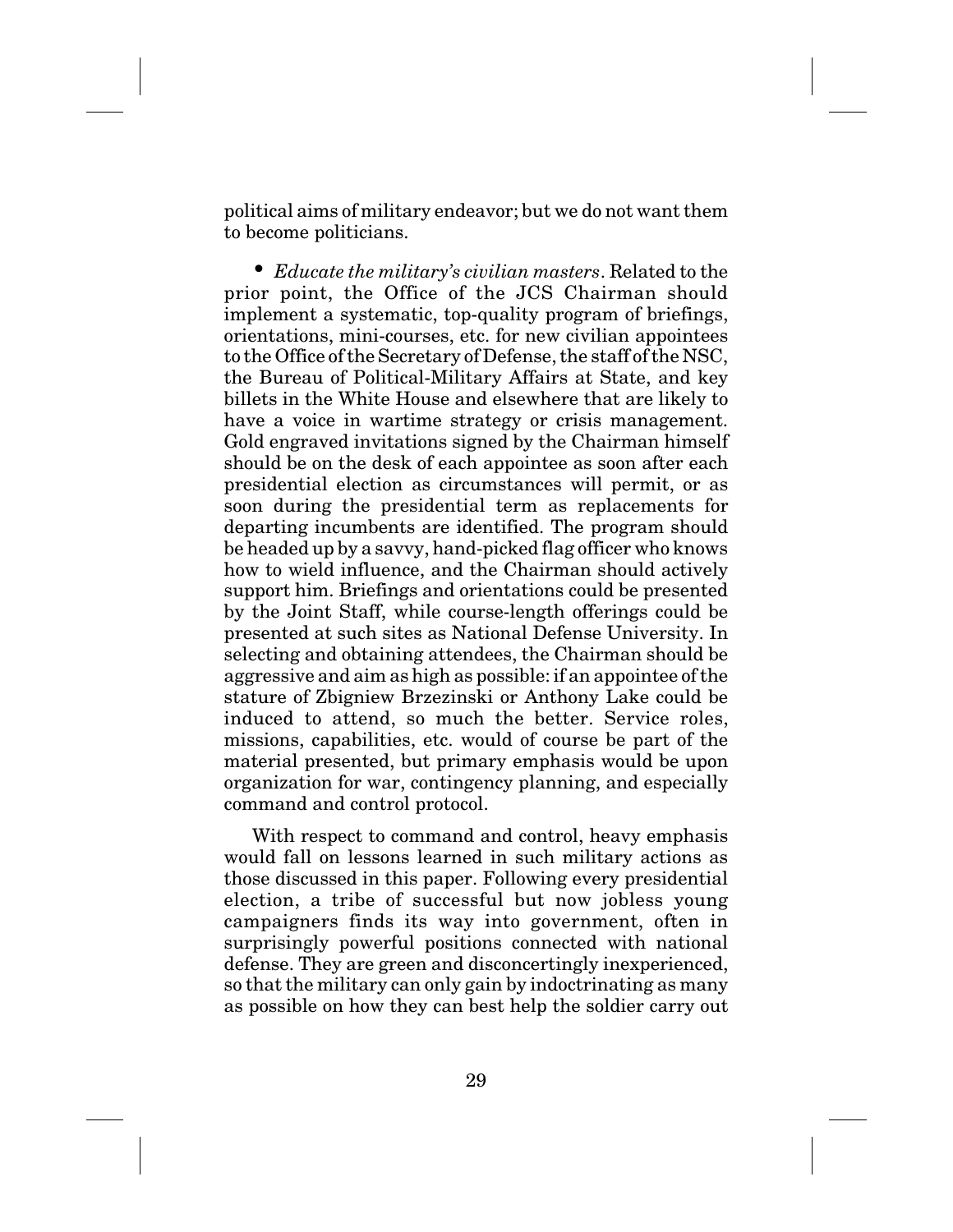his unique professional responsibilities. Through such vigorously active indoctrination, the military could expect over time to reduce undue interference by civilian officials in operational matters. At a minimum, the military could assure that if civilian officials did continue to interfere, they were doing it by design and with a clearer understanding of potential costs.

• *Don't exaggerate instances of civilian interference*. In official report, memoir, and anecdote, the soldier should assiduously avoid exaggerating the degree of civilian intrusion in tactical and operational matters that occurred in specific cases. In researching this paper, I have been surprised to discover how often particularly colorful or dramatic published accounts of civilian involvement turn out to have little if any basis in fact. Goodness knows that such involvement has been disturbing enough even when confined within the strict boundaries of truth. To take matters beyond the truth is not simply dishonest; it unnecessarily inflames feelings on both sides of the great divide and jeopardizes chances for mutual accommodation.

• *Vindicate operational independence*. When political leaders do heed the soldier's wishes for professional autonomy and give him a long tether in conducting military operations, it is absolutely essential that he deliver. Nothing is so likely to jeopardize our civilian leaders' confidence in the military's capacity for operational independence than spectacular failure.

For example, the embarrassing outcome of DESERT ONE, the high-risk mission of April 24-25, 1980, to rescue American hostages in Teheran, tarred the reputation of the entire U.S. military establishment for years and doubtless contributed to the defeat of President Jimmy Carter in the fall elections of the same year. The mission was aborted by the on-scene commander at the initial staging point in Iran because insufficient operational helicopters arrived to support the impending assault at the Embassy. That disappointment was then greatly compounded by a fiery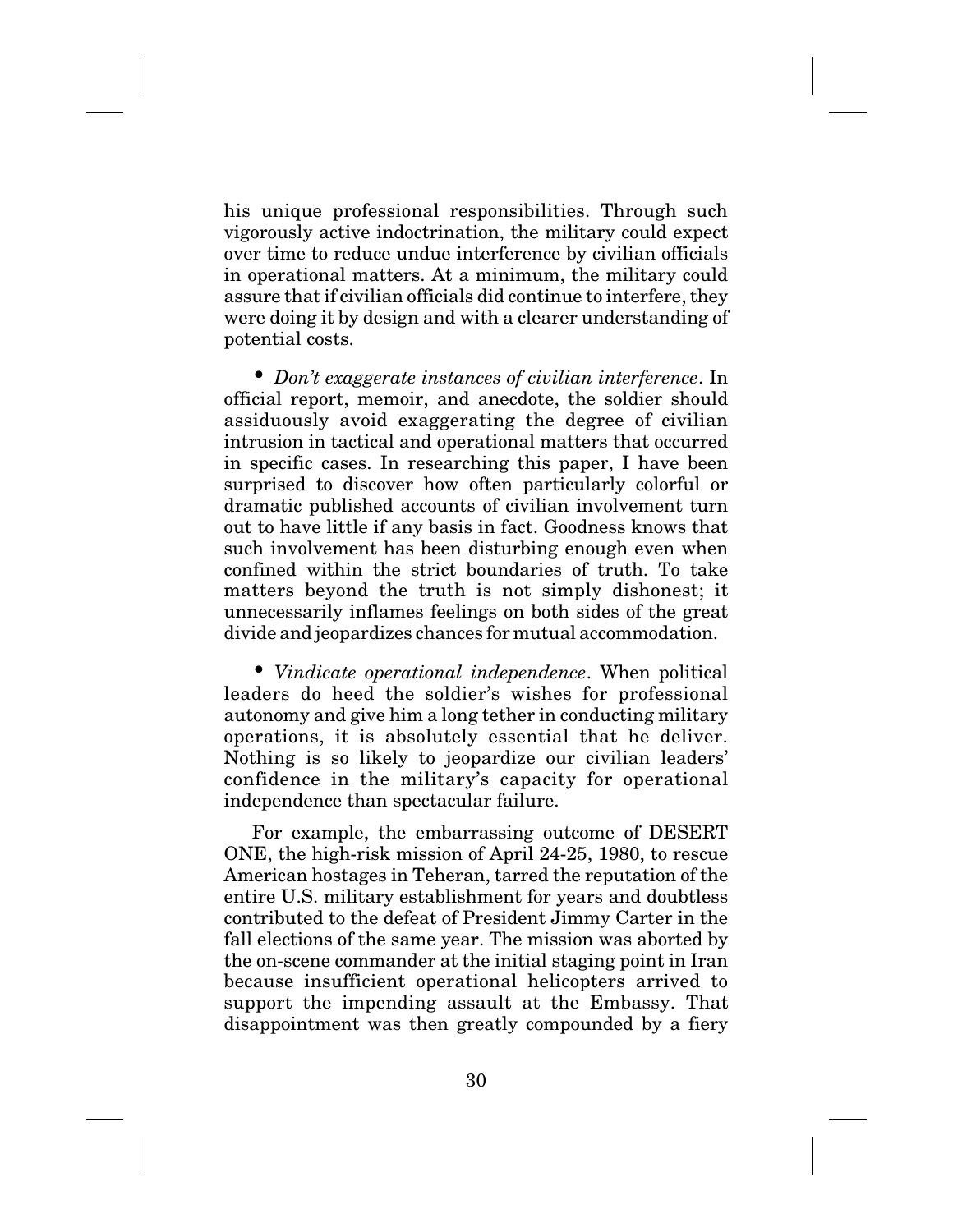collision between a C-130 refueling aircraft and a RD-53D helicopter during the hectic minutes before evacuation, killing eight crew members, wounding five, and necessitating abandonment on Iranian soil of six helicopters.

The Operation Review Group, a joint panel of flag-level officers commissioned by the JCS to conduct a thorough post-mortem of the disaster, found that "command and control arrangements... from the NCA through the JCS to the commander of the Joint Task Force were ideal," but then went on to censure the mission planning, coordination, and training as executed by the military professionals themselves.66 Though the mission team—volunteers and brave men all—did seem to be dogged by bad luck, luck as an element of friction can and must be accommodated by flexible planning. It cannot be demanded by political leaders that our armed forces win every battle, but it can be asked that they at least succeed in joining battle and that if they go down it be with their pride and professional competence unchallenged.

• *Involve civilians in creative collaboration*. The military, perhaps of all professional callings, is most vulnerable to having its responsibilities usurped by political leaders. Most such leaders, with happy memories of childhood deeds of soldierly derring-do—assaulting snow forts with snowballs, chasing Indians on broomstick horses, and perhaps even recalling some actual brief military service during their early adulthood—take it as a given that the art of waging war comes naturally to them. Thus, as we have seen, such men as Lyndon Johnson and Henry Kissinger, closeted over 9000 miles from the scene of battle, chose to make critical tactical decisions. Would Lyndon Johnson have presumed to motor to Walter Reed Army Medical Center, stride into an operating room, snatch the scalpel from the surgeon's hand, and proceed to display his superior surgical skill by conducting a snazzy quadruple heart by-pass operation? Hardly. Most callings are spared this sort of professional humiliation by the political leader.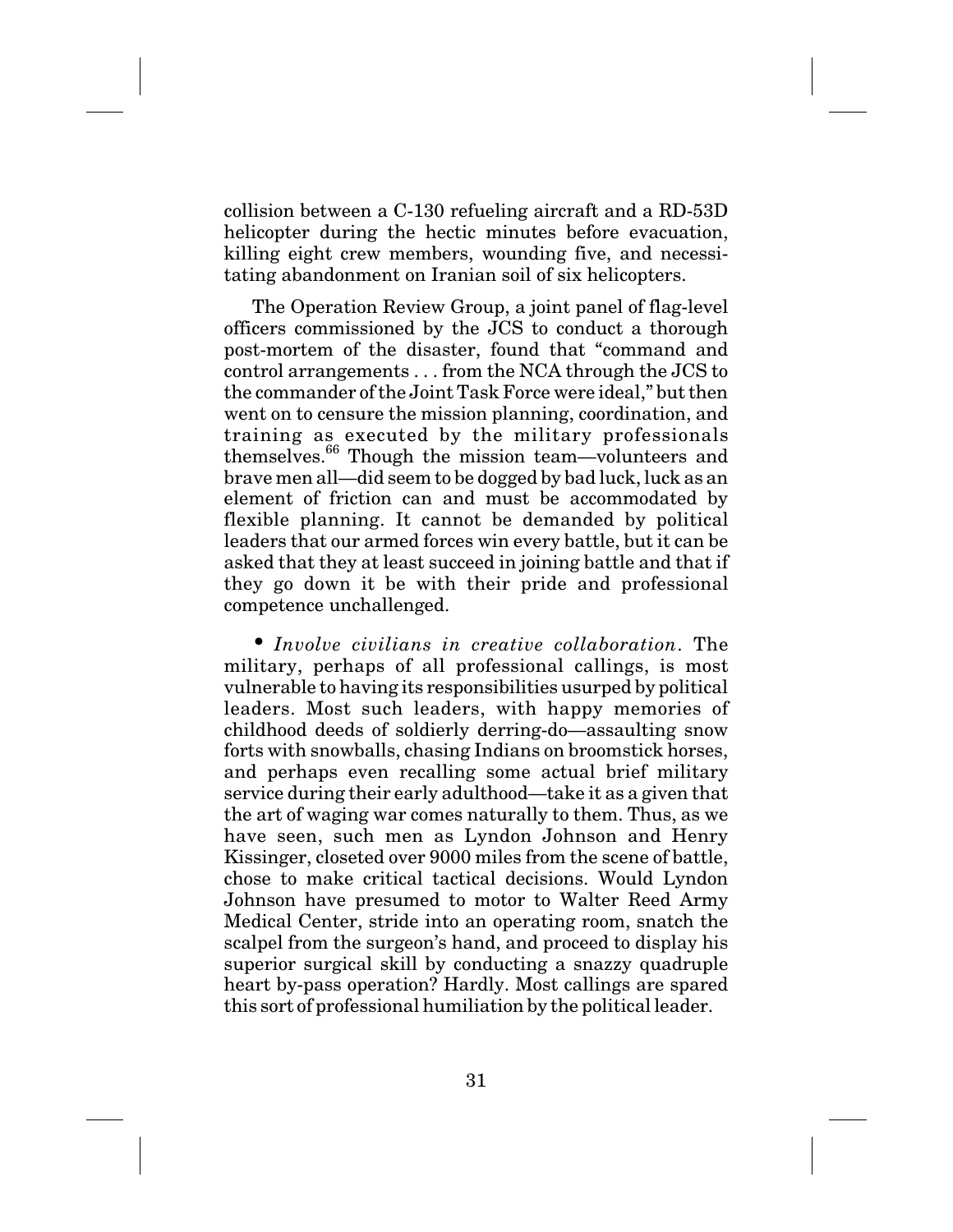If there is a solution for the military, it lies in part in shifting the center of gravity of political participation from the command aspect to the planning aspect of operations. By bringing our civilian masters into the planning phase as full collaborators, we harvest several advantages. First, the collaborative process enables the military to shape the strategic and operational design through presentation of compelling professional analysis. Second, the consultative nature of the collaborative process caters to the political authorities' felt need to participate and express their own martial instincts; the confidence gained from having personally satisfied themselves that the operation is on a sound footing will enhance prospects for the military's grant of full operational independence. Finally, and most important, collaboration will enable the military to comprehend fully the political aims of the military action.

• *Capitalize on rules of engagement*. The military must insist on clear, precise rules of engagement that accomplish the political goals without placing the soldier on the ground in an untenable position. "Rules of Engagement" is often a pejorative term in military parlance because such rules amount to detailed lists of Do's and Don't's, cramping the soldier's style and often subjecting him to greater danger than would be the case if he could apply force with less discrimination. But rules of engagement, negotiated with the political authorities in advance, are one price the military pays for greater operational and tactical autonomy. In their absence, particularly in warfare touching a civilian populace, there would be a huge compulsion on the part of civilian leaders to involve themselves directly in tactical minutiae during military operations. By aggressively working with civilian leaders prior to an operation to shape rules mutually agreeable to both constituencies, the soldier can call his own shots during the military action, working within boundaries that he himself has helped draw.

• *The military, principally through the voice of the JCS Chairman, must speak out*. Despite our very best efforts to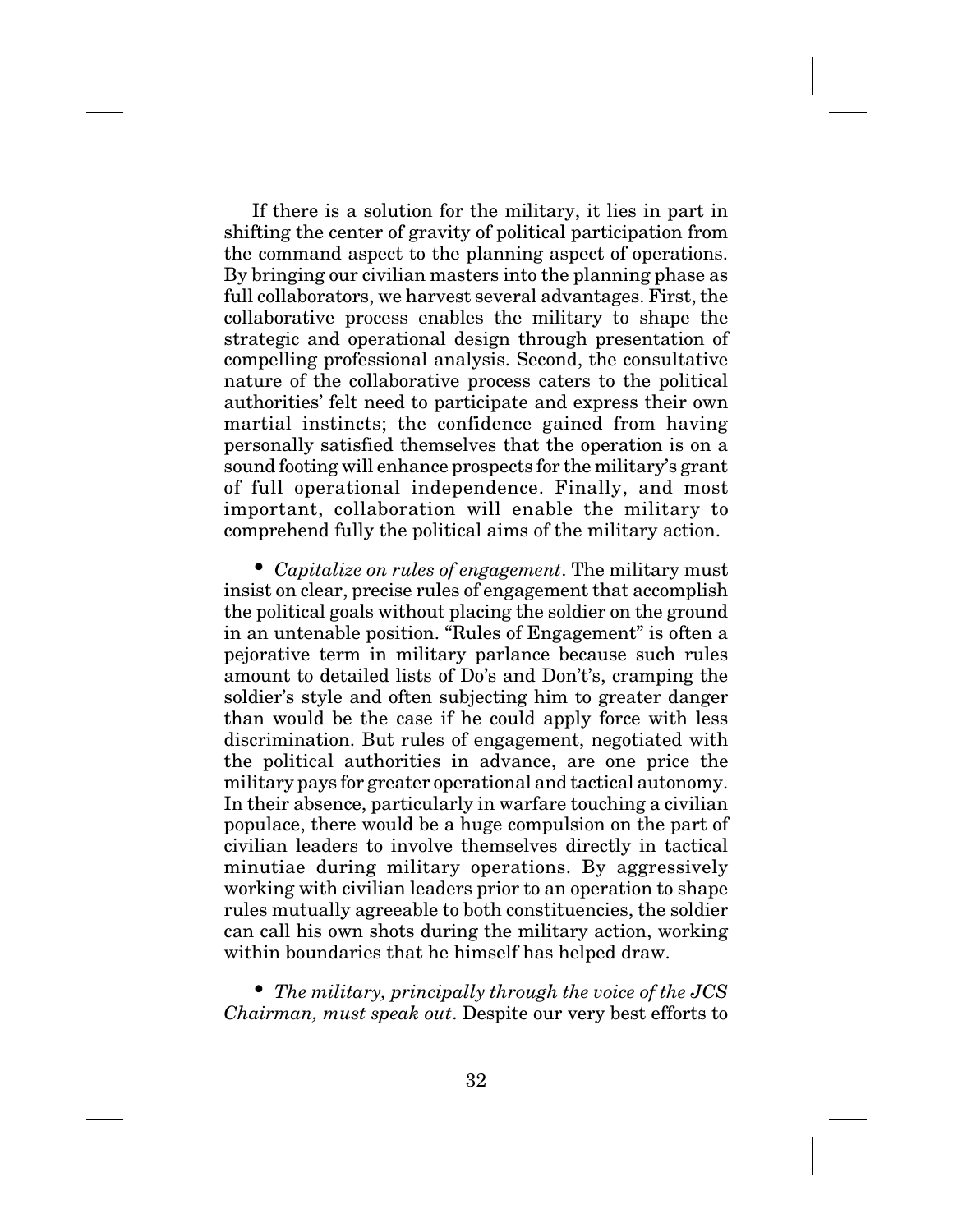devise mechanisms for the proper sharing of warmaking responsibilities between the uniformed and civilian sectors, there will come times when the soldier's only recourse is to speak up loudly and clearly. At such moments, he must be prepared to do his duty. President Lyndon Johnson largely distrusted the Joint Chiefs, his statutory military advisers ("The generals... know only two words— spend and bomb"), and no military officer was regularly invited to the infamous Tuesday Luncheons at the White House until late 1967, more than two years after the introduction of U.S ground forces in Vietnam.<sup>67</sup> This was an incredibly glaring snub because it was at these meetings that North Vietnamese targets for air strikes were decided.

In his memoirs, President Gerald Ford relates the remarkable story of how, at a critical White House strategy session during the height of the *Mayaguez* crisis, the young White House photographer David Kennerly, hovering at the edge of the august assemblage, brashly interrupted proceedings to question whether the ship hijackers had in fact acted as agents of the Cambodian government. After a stunned silence within the group, Ford saw the wisdom behind the question and decided against the contemplated retaliatory B-52 strikes on the Cambodian mainland.<sup>68</sup> If a lowly 30-year-old White House photographer can summon the courage to inject himself in discussions of a military action like the *Mayaguez* affair, then surely we are entitled to expect the Chairman of the Joint Chiefs of Staff—who by law is the President's chief military adviser—to have insisted upon attending White House meetings where techniques for waging the war in Vietnam were being devised.

General Earle Wheeler, JCS Chairman at the time, should have clamored at the gates of the White House and rattled every cage in Washington if necessary, standing fully prepared to accept any adverse consequences. For many senior officers, the greatest test of courage falls not on the crimson fields of military battle, but rather within the genteel suites of bureaucratic strife.<sup>69</sup> The military's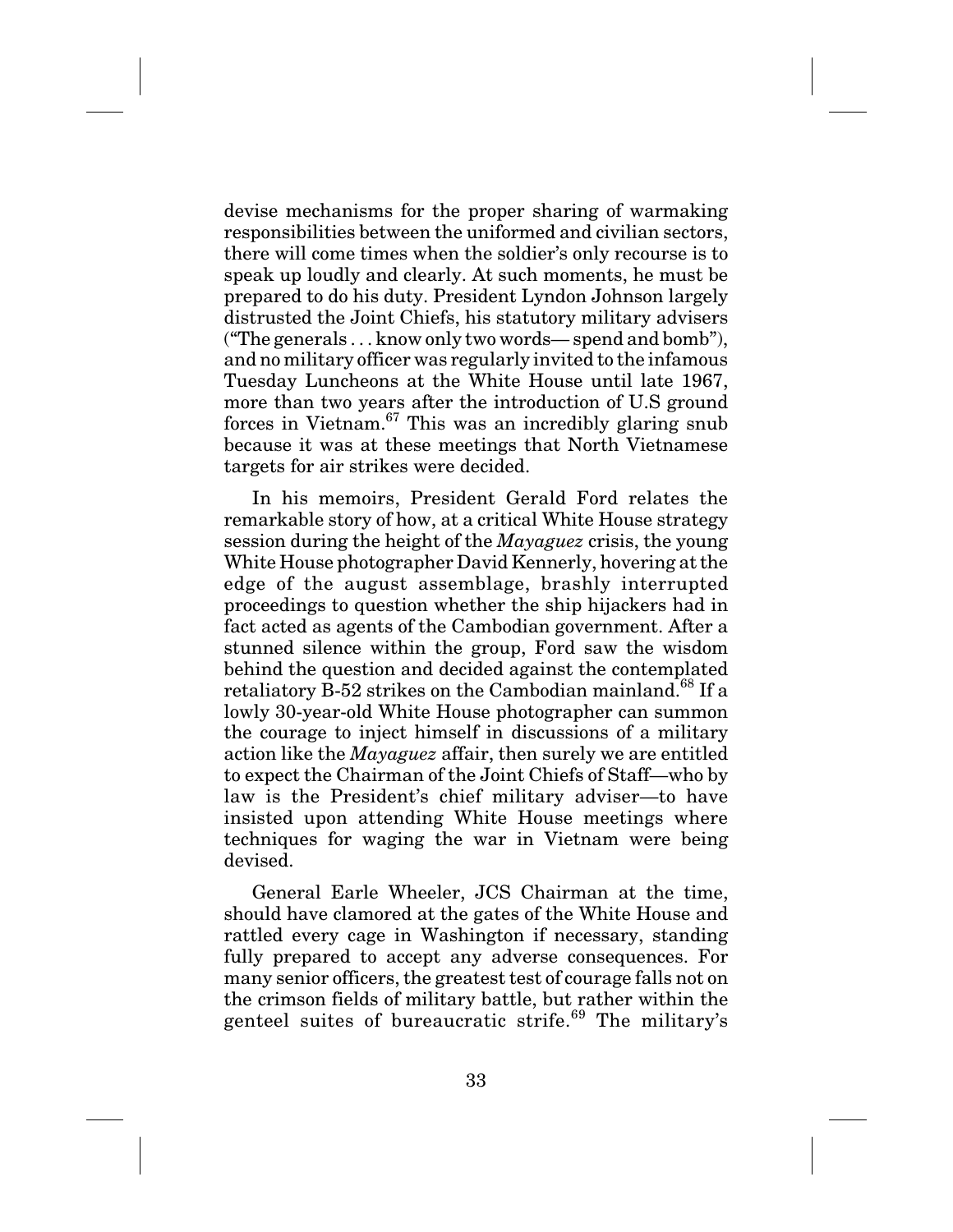strongest bulwark against usurpation by civilian authority is a strong, respected—and morally courageous—Chairman of the Joint Chiefs.

# **Conclusion.**

To bring into bolder relief the main points developed in the foregoing discussion, let us eavesdrop on an imaginary conversation between a contemporary General and Politician, both avowed Clausewitzians:

*Politician*. War is fought not for its own sake, but for the sake of political ends.

*General*. Yes, but you must first articulate those ends clearly so that we can be certain they are obtainable by military means.

*Politician*. Fair enough, but in waging war and taking other military actions you must accept such controls as are necessary to avoid jeopardizing attainment of the political ends.

*General*. Agreed, but you must not place controls on my manner of waging war that jeopardize the military success on which attainment of the political ends depends.

*Politician*. True, but with the marvels of modern communications I can impose controls in real-time during the battle itself, reconciling military means with political ends in my own personal superintendence.

*General*. That's a dubious solution because you are not trained in the art and science of war, and even if you were you could not achieve from a distant remove the intimate situational awareness of the battle that tactical and operational success requires.

*Politician*. Then what do you propose?

*General*. I propose three measures. First, institutionalize a planning process that provides for early exhaustive orientation of the operational commander by appropriate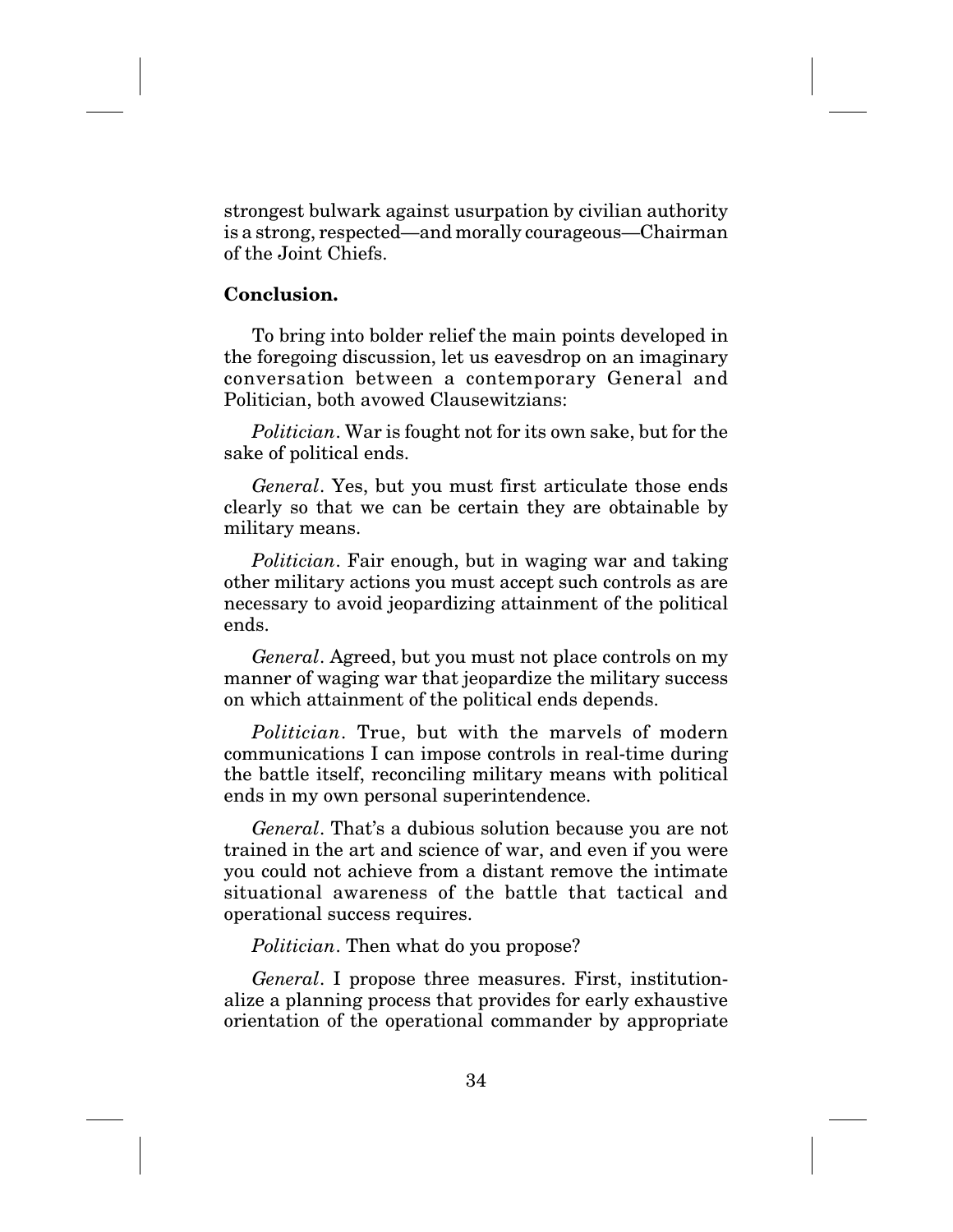political authority on the political goals of the contemplated military action. Second, institutionalize in the planning process collaborative procedures whereby the political sector provides input to the theater plan, particularly on aspects with politically sensitive implications.<sup>70</sup> Third, as part of standard command and control protocol, establish that the communication link between the NCA and theater extends no lower than the operational commander himself, and that its purpose is for keeping the NCA informed. If, in exceptional circumstances, directions are passed from the NCA to the operational commander, the latter is always understood to have flexibility to adjust such directions in the light of tactical conditions at the moment of implementation.

*Politician*. And what if the National Command Authorities lack confidence in the operational commander's willingness or capacity to conduct the operation with sufficient attention to political imperatives?

*General*. Then the President should fire the commander and appoint a new one—one who can fight like hell but who demonstrates his understanding that military action is always undertaken for political ends.

### **ENDNOTES**

1. John K. Singlaub with Malcolm McConnell, *Hazardous Duty: An American Soldier in the Twentieth Century*, New York: Summit Books, 1991, p. 376.

2. See, e.g., Richard Ned Lebow, *Between Peace and War: The Nature of International Crisis*, Baltimore, MD: Johns Hopkins University Press, 1981, pp. 285-288; Richard K. Betts, *Soldiers, Statesmen, and Cold War Crises*, Cambridge, MA: Harvard University Press, 1977, pp. 9-11; and especially Graham T. Allison, *Essence of Decision: Explaining the Cuban Missile Crisis*, Boston, MA: Little, Brown, 1971. For a brief historical review of U.S. Presidents in the exercise of their prerogative to command troops in the field, see Samuel P. Huntington, *The Soldier and the State*, New York: Vintage Books, 1957, pp. 184-186.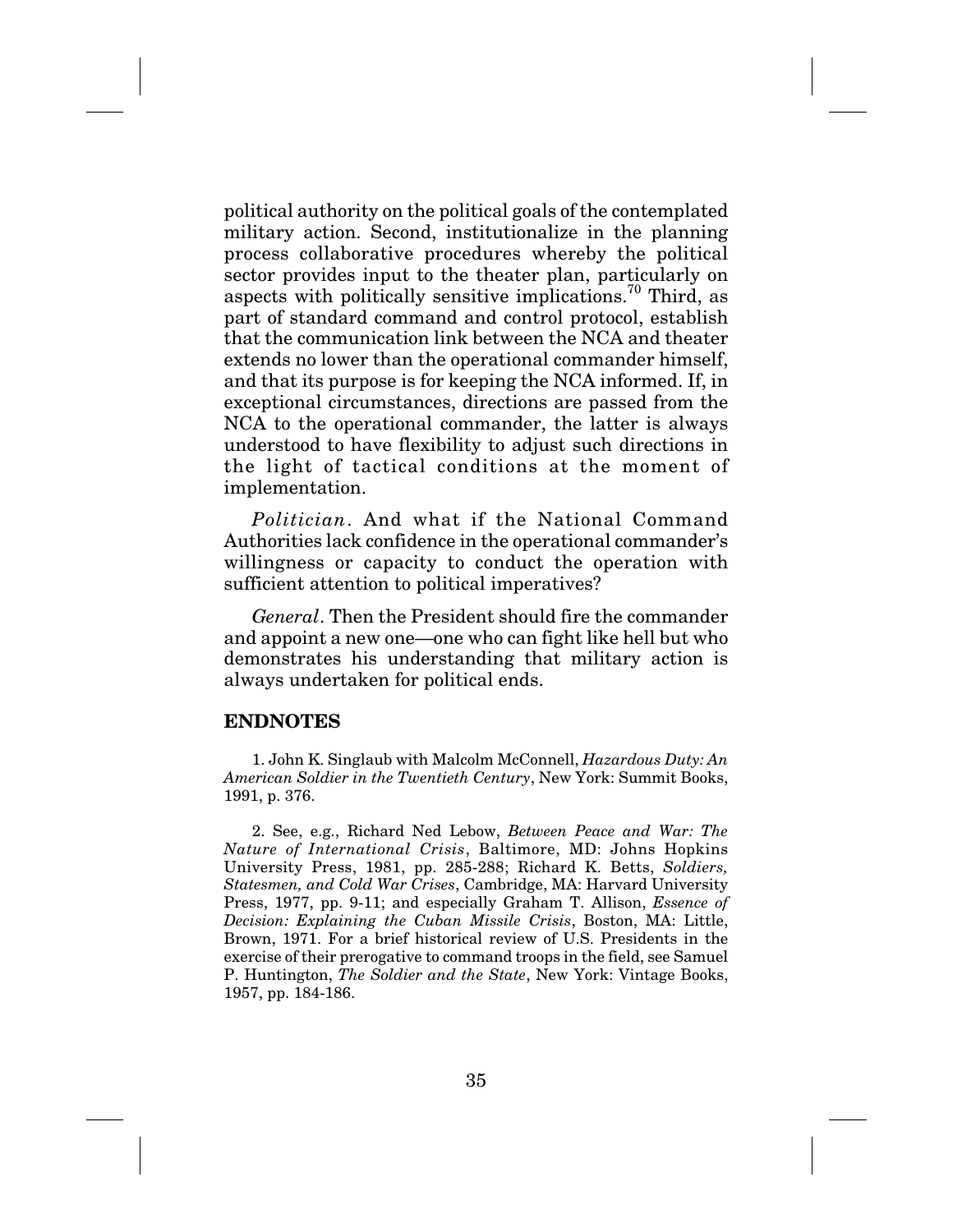3. Michael Beschloss, *The Crisis Years: Kennedy and Khrushchev, 1960-1963*, New York: Edward Burlingame, 1991, pp. 114-117. The sole surviving copy of a scathing CIA Inspector General's critique of the Bay of Pigs invasion was released in 1998, having spent 36 years locked in the safe of the CIA director. Titled "The Inspector General's Survey of the Cuban Operation," the 150-page report suggests that the failure of the operation was the result of the agency's own massive ineptitude. The report is publicly available on the web site of the National Security Archive (http://www.seas.gwu.edu/nsarchive.). See Tim Weiner, "C.I.A. Bares Its Bungling in Report on Bay of Pigs Invasion," *New York Times*, February 22, 1998, p. NE 6.

4. Betts, *Soldiers, Statesmen, and Cold War Crises*, p. 9.

5. *Ibid*., pp. 9-10; see also Beschloss, pp. 284-85; and Theodore C. Sorensen, *Kennedy*, New York: Harper & Row, 1965, pp. 586-587, 594.

6. Orwin C. Talbott, Letter to Editor, ARMY Magazine, May 1996, p. 3.

7. This account is that of General David Burchinal, USAF, quoted by Marc Trachtenberg, "The Influence of Nuclear Weapons in the Cuban Missile Crisis," *International Security*, Vol. 10, Summer 1985, p. 156, note 52.

8. Beschloss, pp. 504-507; Lebow, p. 285.

9. Rowland Evans and Robert Novak, *Lyndon B. Johnson: The Exercise of Power*, New York: New American Library, 1966, p. 539.

10. Leslie H. Gelb and Richard K. Betts, *The Irony of Vietnam: The System Worked*, Washington, DC: Brookings Institution, 1979, p. 137. See also *The Pentagon Papers*, Senator Gravel Edition, Boston, MA: Beacon Press, 1971, III, p. 344.

11. Betts, pp. 11, 27-28; Gelb and Betts, pp. 135-139.

12. H. Norman Schwarzkopf, with Peter Petre, *It Doesn't Take a Hero,* New York: Bantam Books, 1992, p. 368. I have been unable to find independent confirmation of this episode. When I asked General Schwarzkopf about his source, he explained as follows:

. . . Bantam and I did hire fact checkers who went through every fact mentioned in the book to be sure they could verify them with a minimum of two sources. To the best of my recollection, the Johnson story was verified during a search of press archives, but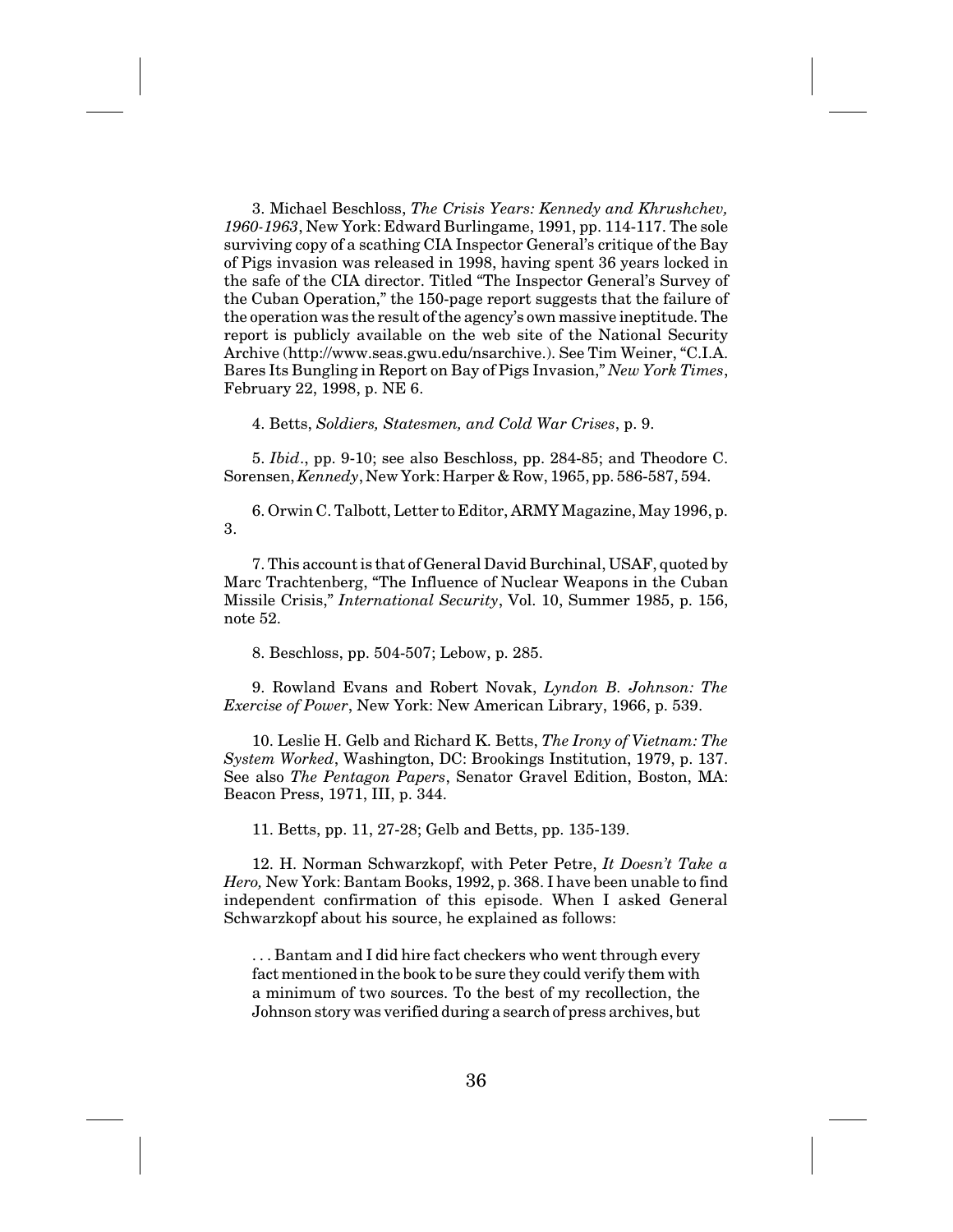I am unable to give you any more specific information regarding its origin. It may well have been anecdotal and then picked up by the press.

(letter to author, dated January 7, 1998.) I also consulted Colonel Bert Walker, USAF Ret., who was the communications officer for the NMCC in the mid-1970s, and who during the time of the *Pueblo* crisis was a communications officer in Fifth Air Force Headquarters in Fuchu, Japan, the likely communications node for any call patched through from the NMCC to an aircraft in flight off the coast of Korea. Colonel Walker told me that in his position he'd have learned of such a call had it been made, and he never heard of it. Furthermore, in all his experience, he never heard of a NMCC call to an aircraft commander which was then relayed by intercom to a crewman. Though the episode was technically possible, he believes it never happened. (author's telephone interviews with Colonel Walker, March 12 and 18, 1998.)

13. The account of the Saigon evacuation given below is based principally upon the following sources: John F. Guilmartin, Jr., *A Very Short War: The* Mayaguez *and the Battle of Koh Tang*, College Station: Texas A&M University Press, 1995; Stuart A. Herrington, *Peace With Honor? An American Reports on Vietnam, 1973-75*, Novato, CA: Presidio Press, 1983; Urey Patrick, *U.S. Marine Corps Participation in the Emergency Evacuations of Phnom Penh and Saigon: Operations Eagle Pull and Frequent Wind*, Report CNS 1098, Washington, DC: Center for Naval Analyses, Marine Corps Operations Analysis Group, June 1977; David Butler, *The Fall of Saigon: Scenes from the Sudden End of a Long War*, New York: Simon and Schuster, 1985; Thomas G. Tobin, Arthur E. Laehr, and John F. Hilgenberg, *Last Flight from Saigon*, U.S. Air Force Southeast Asia Monograph Series, Vol. IV, Monograph 6, Washington, DC: U.S. Government Printing Office, 1978; Gerald R. Ford, *A Time to Heal*, New York: Harper & Row, 1979; Discovery Channel, *The Fall of Saigon*, Video Cassette, VHS 24537, Bethesda, MD: Discovery Communications, 1995 [U.S. Army War College Library call no. VIDEO DS 558.2 .F15 1995]; and author's interviews of Colonel Stuart A. Herrington, USA, Carlisle Barracks, PA, December 18, 1997, and March 4, 1998. There is no effort here to provide a complete account of the Saigon evacuation. The focus rather is upon the pitfalls of remote control of a breaking politico-military crisis.

14. Guilmartin, p. 16.

15. *Ibid*., p. 17.

16. *Ibid*., p. 19.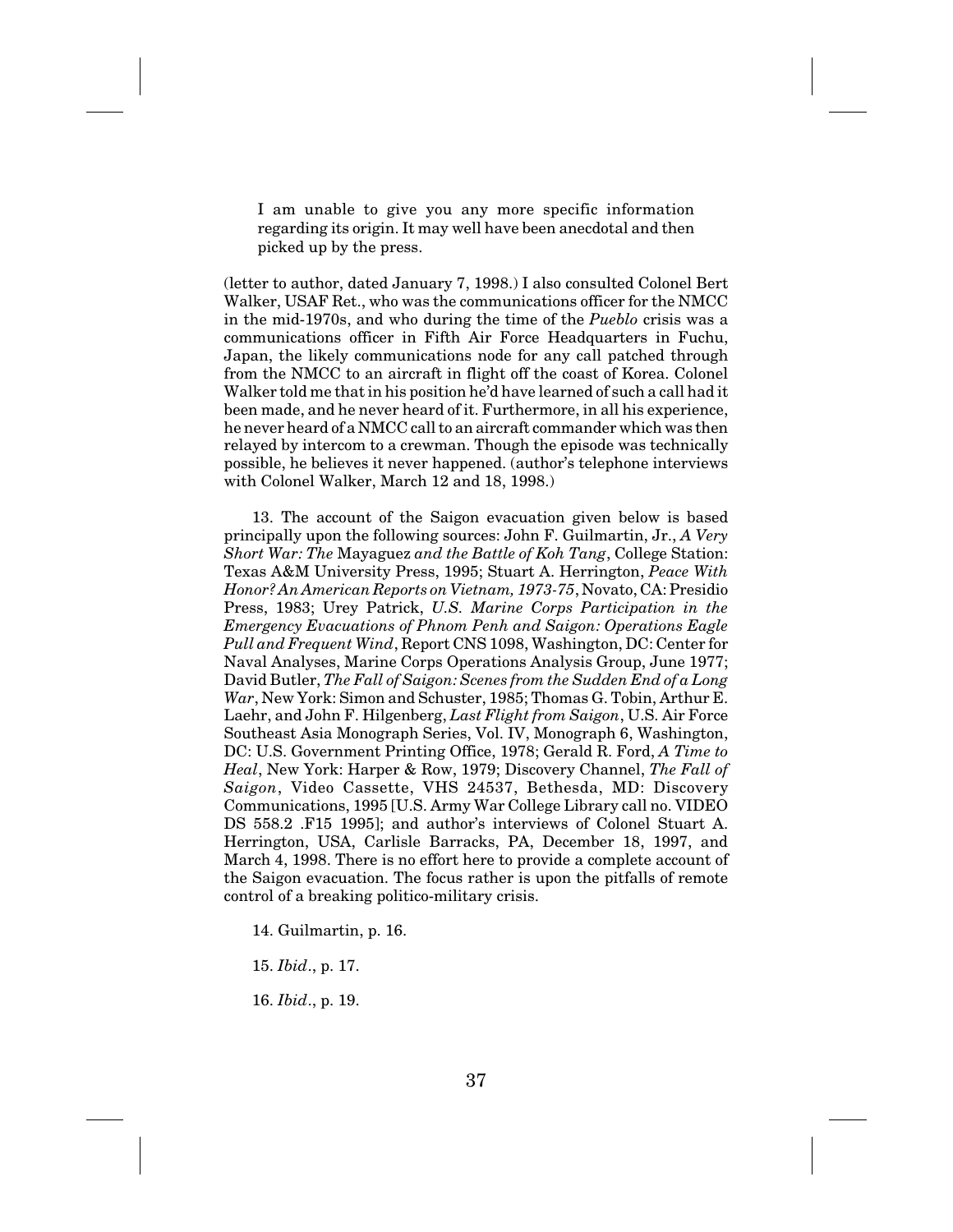17. Herrington, pp. 170-75. See also Ford, pp. 252-53.

18. Patrick, p. xvi.

19. *Ibid*., pp. xvi, xix.

20. Herrington, pp. 216-219; Patrick, p. xviii.

21. Herrington, p. 218.

22. *Ibid*., p. 225; Patrick, p. xix. There is apparent conflict between the evacuation numbers of Herrington and Patrick.

23. Patrick, p. xviii; Herrington, pp. 226-227.

24. Herrington, pp. 226-229; Patrick, p. xviii.

25. Butler, pp. 459-60.

26. See, e.g., Butler, pp. 444-447; Patrick, p. B-88; Guilmartin, pp. 23, 195, note 81; Herrington, p. 227; Kissinger address; Discovery Channel documentary; and Ford, p. 256.

27. Butler, p. 444.

28. Also, Dr. Kissinger appeared several times in the Discovery Channel documentary, commenting from his 1975 perspective in Washington.

29. Author's interview of Colonel Stuart Herrington, December 18, 1997, and March 4, 1998; see also Dr. Kissinger's remarks at the beginning of his address at the U.S. Army War College on May 2, 1996.

30. Herrington, p. 230.

31. Singlaub, p. 374.

32. I have been unable to discover any substantiation of this account elsewhere in the literature touching the *Mayaguez* episode. Colonel Vincent Dambrauskas, USA Ret., who served as the communications officer for the NMCC during the period 1973-76, and who by coincidence was aboard the USS *Oklahoma City* (flagship of the Seventh Fleet) during the *Mayaguez* operation, characterized communications as follows:

It was physically impossible to block aircraft communications from Washington. Furthermore, the term Flash Override in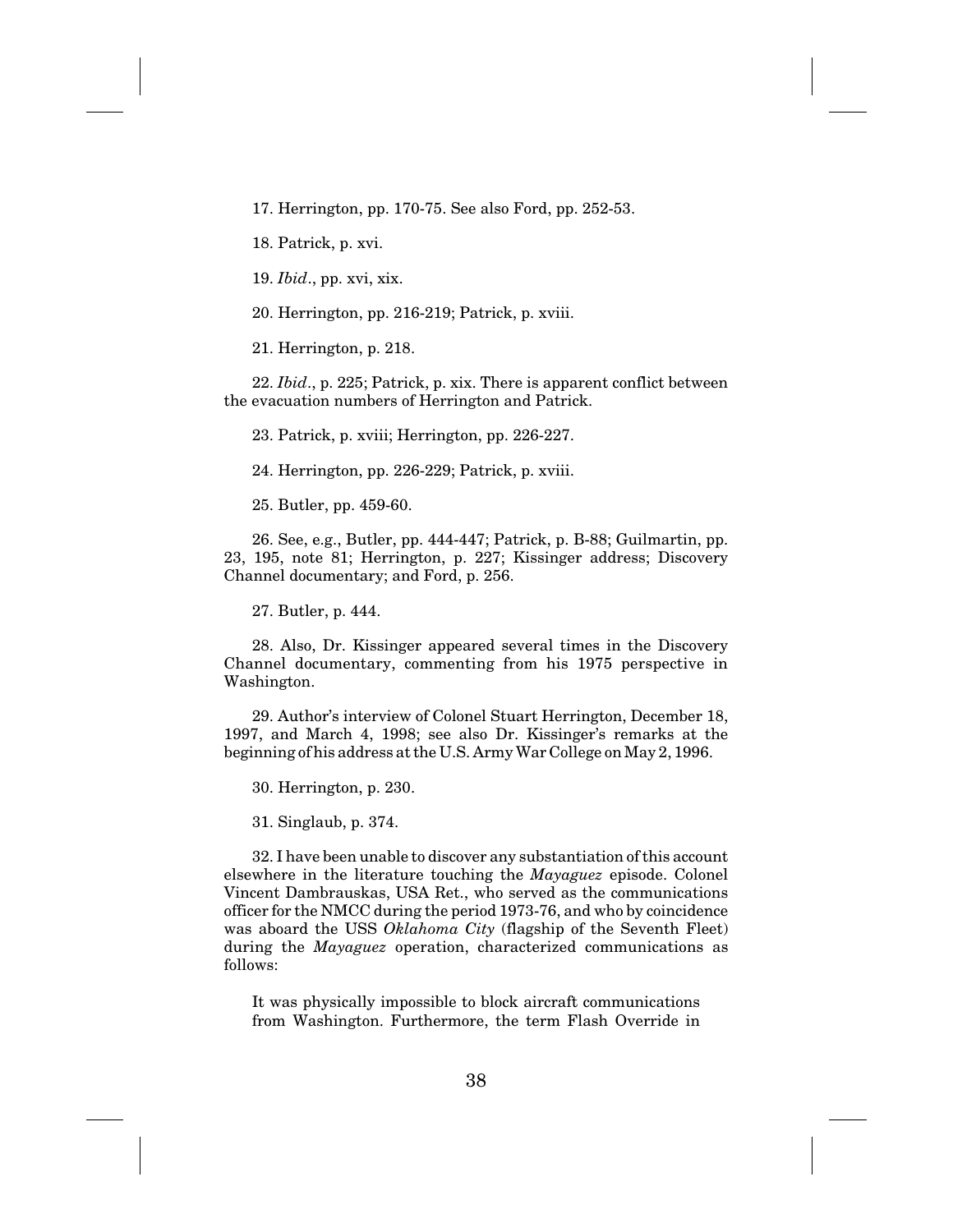communications jargon means that a lower precedence AUTODIN written message was preempted (or overridden) by a Flash message. It does not apply to voice communications.

(Letter to author dated January 3, 1998.) The helicopters were Air Force, not Marine. General Burns states that he never had any intention of aborting the Marine assault on Koh Tang. Furthermore, when the Singlaub account of the operation was read to General Burns over the phone by Dr. Guilmartin on December 17, 1997, General Burns replied, "I can't confirm that," meaning according to Dr. Guilmartin that Burns "had no recollection of any such incident." General Burns did allude to Secretary of State Kissinger's involvement in such operational matters as fighter escort for proposed punitive B-52 attacks against Cambodian targets, noting that the Secretary's "demand" for fighter escort would have forced the diversion of USAF tactical airpower based in Thailand (Memorandum for Record by John F. Guilmartin, subj.: "Telephone interview with Lieutenant General John J. Burns, USAF Ret., 17 December 1997," dated December 22, 1997, copies to Lieutenant General John J. Burns and Colonel Lloyd Matthews).

33. In the account that follows, I have relied mainly upon Guilmartin (see note 13), as buttressed by Christopher Jon Lamb, *Belief Systems and Decision Making in the* Mayaguez *Crisis*, Gainesville: University of Florida Press, 1989, particularly pp. 79-97, 137-144. See also Richard G. Head, Frisco W. Short, and Robert C. McFarlane, *Crisis Resolution: Presidential Decision Making in the* Mayaguez *and Korean Confrontations*, Boulder, CO: Westview, 1978, pp. 101-148.

34. Guilmartin, pp. 38, 54-60; Lamb, pp. 137-144.

35. Guilmartin, pp. 55-56.

36. *Ibid*., pp. 99, 107.

37. *Ibid*., p. 111-112, 141-144. Interestingly, during Guilmartin's telephonic interview with General Burns on December 17, 1997, General Burns stated that he himself got the order to abort the second wave reversed. See note 32.

38. Lebow, pp. 286-287.

39. Colonel Vincent Dambrauskas, USA Ret., Letter to editor, ARMY Magazine, May 1996, pp. 3-4.

40. See, e.g., Scott R. Gourley, "Warfighter Signal Support," ARMY Magazine, March 1998, pp. 39-42.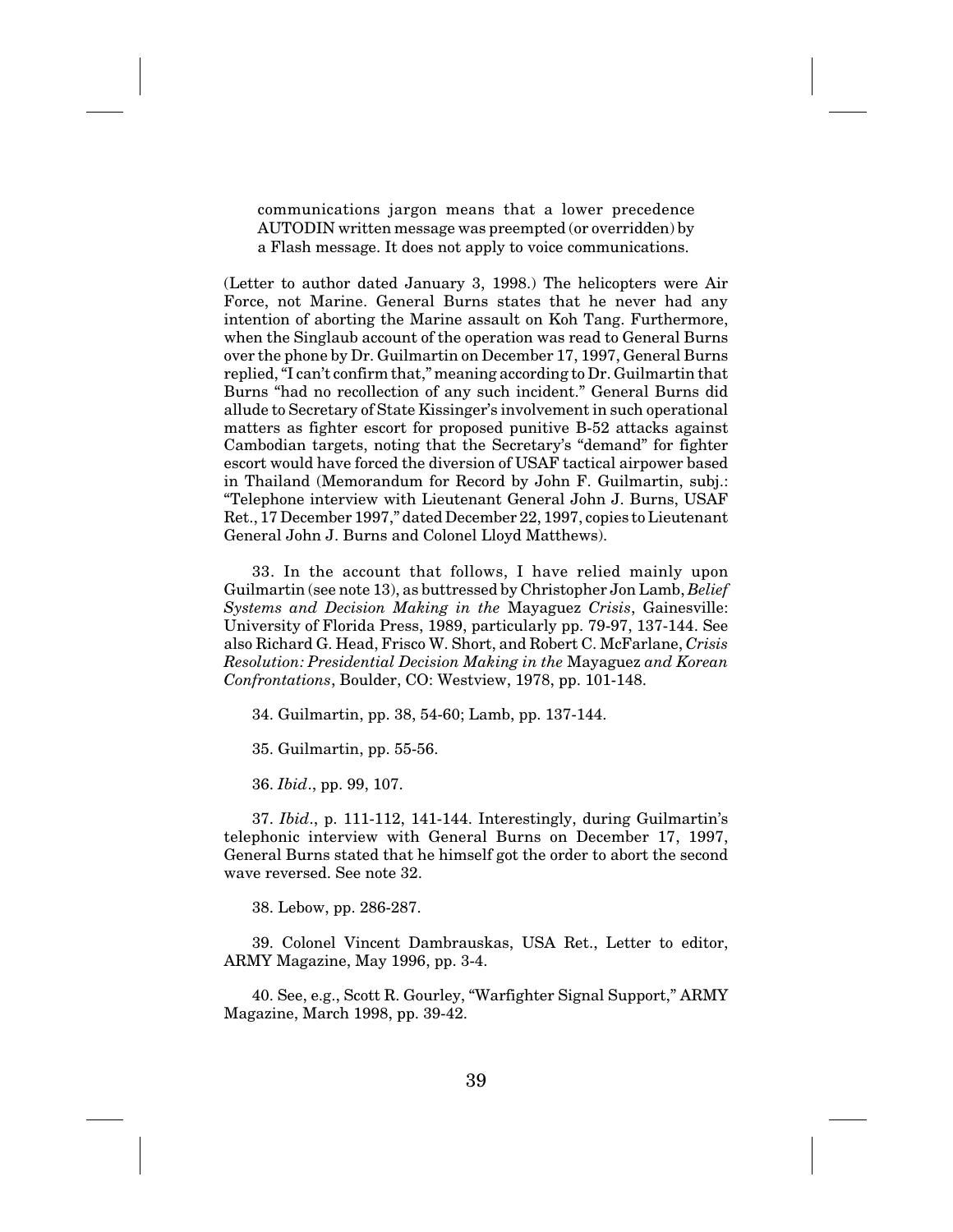41. For a good brief account of this operation and its context, see Head, Short, and McFarlane, pp. 149-215.

42. The account of the communications wrangle surrounding the tree-cutting operation in the Korean DMZ , as described below, is based upon Singlaub, pp. 371-379.

43. Singlaub, p. 375.

44. On page 375 of *Hazardous Duty*, General Singlaub identifies the UNC command J-6 as Colonel James L. Young, an Army Signal Corps officer. Colonel Young told me that the book's account of his participation is exaggerated. It was General Stilwell who originally told him not to allow communications from Washington to be extended below UNC headquarters. General Singlaub later reiterated this order, but in brief pro forma fashion. Colonel Young expressly denies that the four calls from Washington soon after the operation commenced were fielded by him, though he concedes that such calls might have been taken by Lieutenant General John J. Burns (General Stilwell's Deputy) or some other person in the Command Room. At one point, the White House did come in with a request that it be connected with the task force commander, this call being fielded by Young's deputy USAF Lieutenant Colonel Robert Eubanks, on a line outside the Command Room. Eubanks simply told the caller that he could not connect him with the task force, but that he, Eubanks, would be happy to relay any questions and get back to the caller with answers. The caller posed no objection (author's telephone interview with Colonel Young, March 19, 1998).

45. Despite General Stilwell's best efforts to prevent direct communications between the Pentagon and the DMZ, he was not totally successful. The NMCC maintains a non-secure administrative/ coordination line to 4-star commands for the use of communications "techies," this in addition to the secure line employed for command and operational purposes. The non-secure line had been extended all the way to the tactical site. Stilwell did order this line disconnected, but the disconnection did not occur until after the tree-cutting. Communications personnel in the NMCC actually heard the buzz of the chain-saw as it cut the tree, according to retired Colonel Vincent Dambrauskas' original letter to the editor of ARMY Magazine, dated March 1, 1996. This original letter contains an allusion to NMCC personnel hearing the chain-saw, though the allusion was edited out of the version of his letter appearing in ARMY Magazine, May 1996, p. 4.

46. Schwarzkopf, p. 368.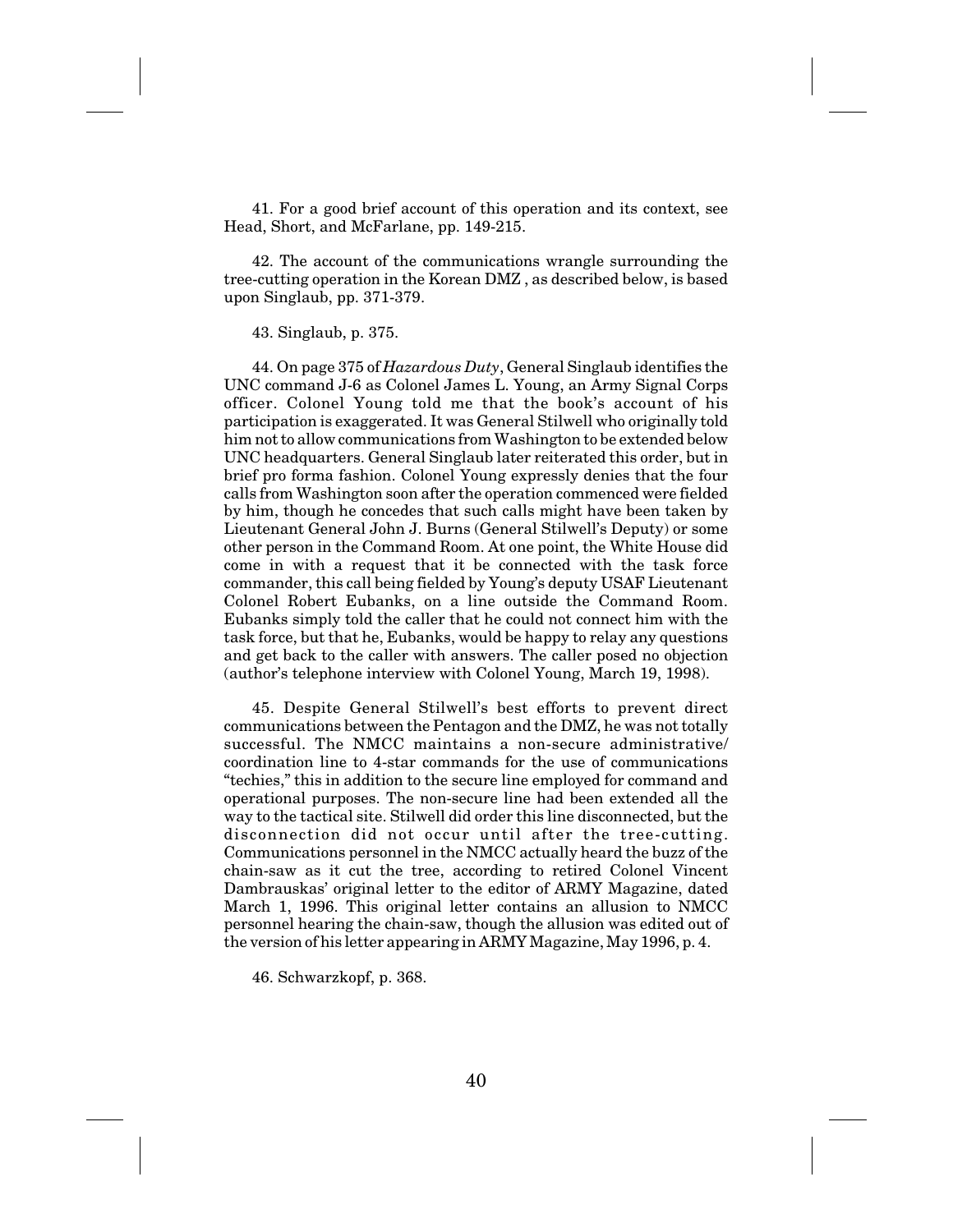47. John H. Cushman, Jr., "How Powerful U.S. Units Will Work," *New York Times International*, October 8, 1993, p. A14; Keith B. Richburg, "Aideed's Force May Have Been Underestimated, Officials Concede," *Washington Post*, October 8, 1993, p. A18. See also Kenneth Allard, *Somalia Operations: Lessons Learned*, Ft. McNair, Washington, DC: National Defense University Press, 1995, p. 58. Operations in Somalia occurred under the auspices of the United Nations, employing forces of several nations. Commanders were often dual-hatted, simultaneously holding UN and national billets within parallel chains of command. Colonel Allard does a fine job negotiating the tangled organizational, jurisdictional, and command maze. See particularly pp. 3-20, 55-61.

48. Ruth Marcus and Ann Devroy, "Clinton to Double Force in Somalia," *Washington Post*, October 8, 1993, pp. A1, A20; see also Cushman, p. A14.

49. For Aspin's announced reasons for denying General Montgomery's request for armored reinforcements, see Cushman, p. A14; and Marcus and Devroy, p. A1.

50. These are the words of a high-ranking officer close to the situation, spoken in Carlisle, PA, during the late fall of 1997.

51. Schwarzkopf, p. 368.

52. As quoted by Lebow, p. 291. For an excellent critique of the adverse long-range strategic and policy implications of McNamara's position, see Eliot A. Cohen, "Why We Should Stop Studying the Cuban Missile Crisis," in Benjamin Frankel, ed., *In the National Interest: A 'National Interest' Reader*, Lanham, MD: University Press of America, 1990, pp. 49-64 [from *National Interest*, Winter 1985-86].

53. Sorensen, p. 698. A potentially definitive new source concerning the Cuban missile crisis has recently become available—Ernest R. May and Philip D. Zelikow, eds., *The Kennedy Tapes: Inside the White House During the Cuban Missile Crisis*, Cambridge, MA: Harvard University Press [Belknap Imprint], 1997. Unfortunately, there was no tape of the NSC meeting on Sunday, October 21, 1962, but see pp. 178-179, 243.

54. The foregoing account of the naval blockade during the Cuban missile crisis is taken from Allison, pp. 127-132.

55. Allison, pp. 131-132. Allison's version, particularly for McNamara's lecture to Admiral Anderson, relies heavily on Elie Abel, *The Missile Crisis*, Philadelphia, PA: Lippincott, 1966, pp. 154-156. Allison's account of the confrontation, possibly questionable in part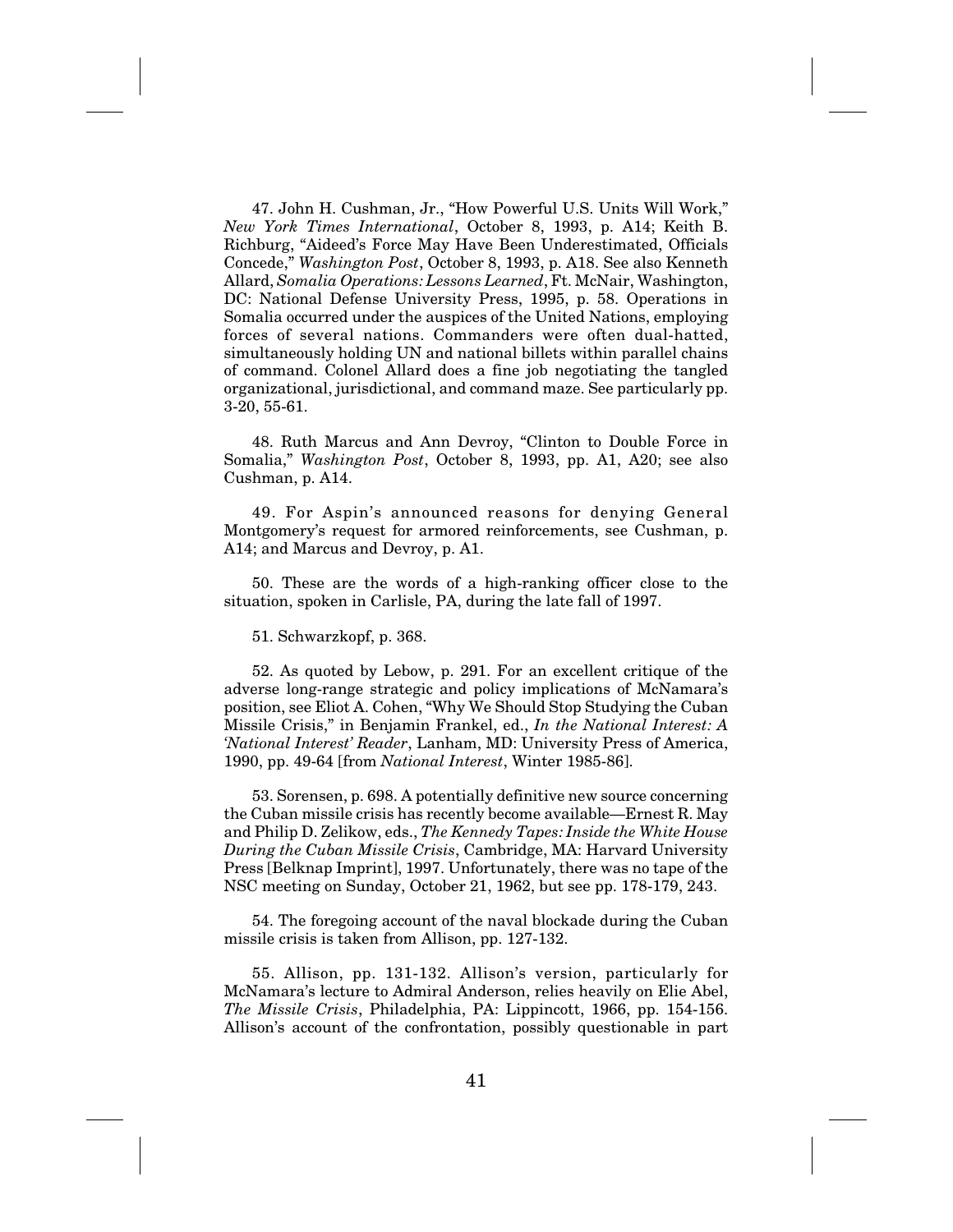owing to disagreements among witnesses, is nonetheless neatly emblematic of the essential conflict between the soldier—or sailor, in this instance—and his civilian masters.

56. Betts, pp. 10, 69-71; Abel, p. 156.

57. Georges Suarez, *Clemenceau*, Paris: Les Éditions de France, 1933, I, p. 181.

58. Abel, p. 157.

59. See Robert S. McNamara with Brian Van DeMark, *In Retrospect: The Tragedy and Lessons of Vietnam,* New York: Times Books, 1995, pp. 337-342.

60. Concerning Admiral Anderson's attitude, here is Elie Abel's comment:

One group [of witnesses] says that Anderson, at a certain point, accused McNamara of 'undue interference in naval matters.' The Admiral... says this is not his recollection, adding that he was brought up never to say such a thing even if he felt it."

With regard to Anderson's alleged comment to McNamara concerning the sufficiency of the *Manual of Naval Regulations*, Abel writes: "Anderson says he can't remember putting it that way (p. 156). For a fair and balanced account of Admiral Anderson's career, character, and personality—including his confrontation with Secretary McNamara see Lawrence Korb, "George Whalen Anderson, Jr., August 1, 1961- August 1, 1963," in *The Chiefs of Naval Operations*, ed. Robert William Love, Jr., Annapolis, MD: Naval Institute Press, 1980, pp. 321-330.

61. See Lloyd J. Matthews, "The Overcontrolling Leader," ARMY Magazine, April 1996, pp. 31-36.

62. Vincent Dambrauskas, letter to author, dated January 3, 1998.

63. Author interviews of Major General Nash, November 24, 1997, and December 16, 1997.

64. Heinz Guderian, *Panzer Leader*, tr. Constantine Gibbon, New York: Da Capo, 1996, p. 110.

65. Author's telephone interview of Colonel Bert Walker, USAF Ret., March 12 and 18, 1998.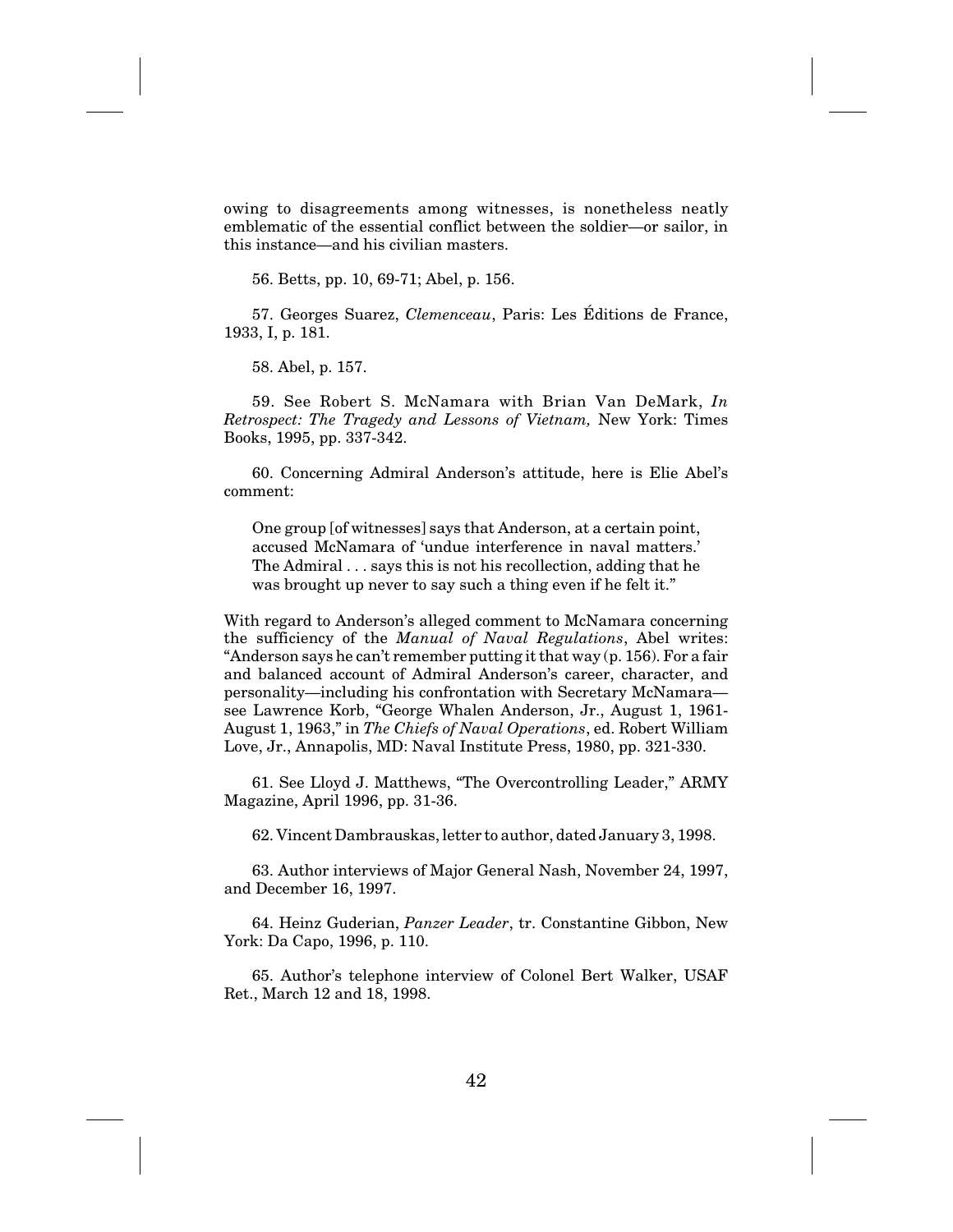66. James L. Holloway, *et al.*, *Rescue Mission Report*, Washington, DC: U.S. Joint Chiefs of Staff, Special Operation Review Group, August 1980, p. 58, *et passim*; and Gary Sick, *All Fall Down: America's Tragic Encounter with Iran*, New York: Random House, 1985, pp. 296-302.

67. Gelb and Betts, p. 137.

68. Ford, pp. 279-280. Kennerly and his wife had grown to be close friends of the Fords, but his chutzpah in this instance remains remarkable.

69. For trenchant accounts of the importance of courage on the part of members of the JCS, see H. R. McMaster, *Dereliction of Duty: Lyndon Johnson, Robert McNamara, the Joint Chiefs of Staff, and the Lies That Led to Vietnam*, New York: HarperCollins, 1997, chap. 15; and Lewis Sorley, *Honorable Warrior: General Harold K. Johnson and the Ethics of Command*, Lawrence, KS: University Press of Kansas, 1998, pp. 222-223.

70. Much of the planning process recommended above is already technically performed, either as standard procedure or *ad hoc*. Still, one gets the feeling that the military is insufficiently assertive, viewing such collaboration as an obligatory chore rather than an opportunity. Unchecked civilian micromanagement of targeting for Operation DESERT THUNDER, discussed earlier, is an example.